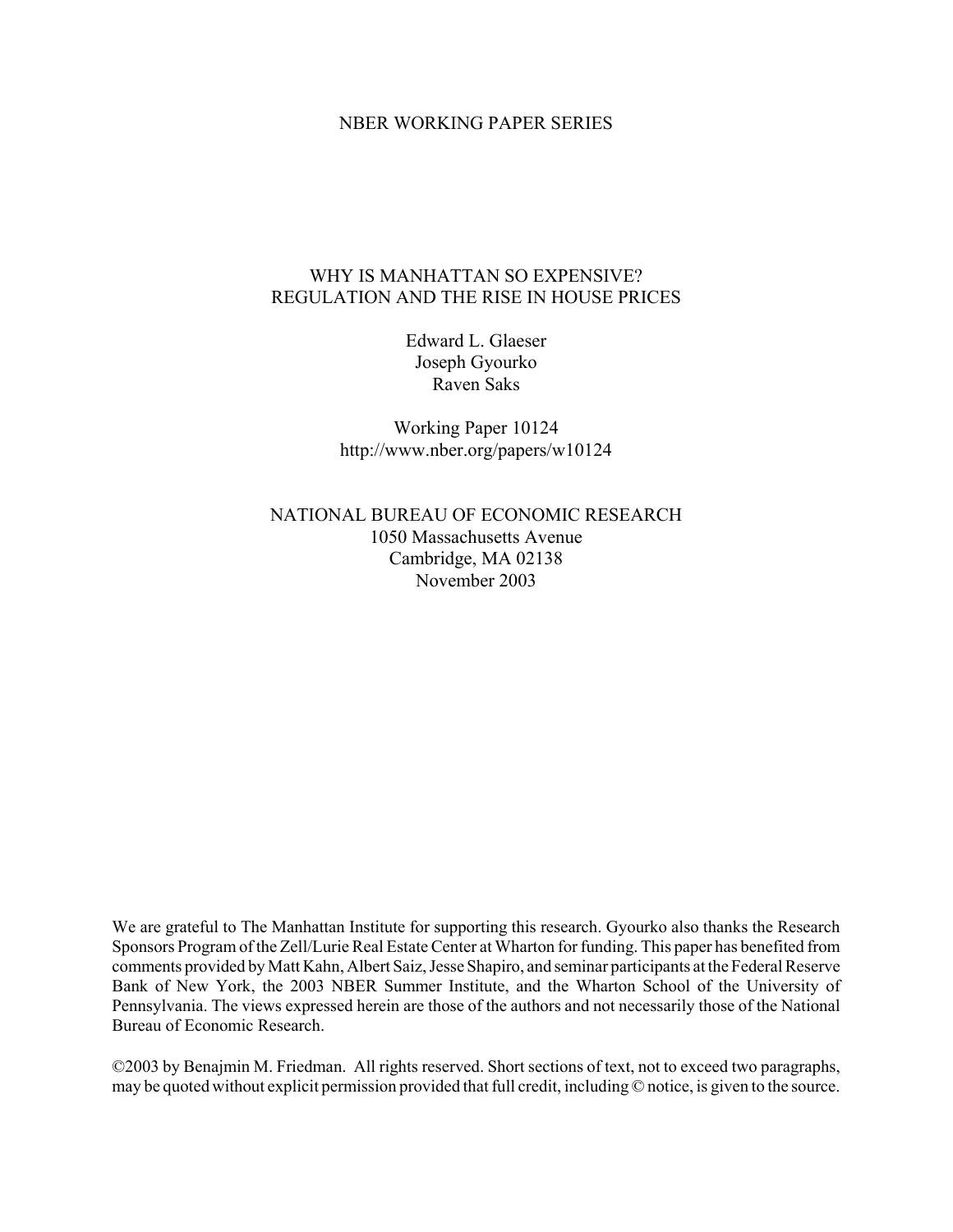Why is Manhattan So Expensive? Regulation and the Rise in House Prices Edward L. Glaeser, Joseph Gyourko, and Raven Saks NBER Working Paper No. 10124 November 2003 JEL No. R0

## **ABSTRACT**

In Manhattan and elsewhere, housing prices have soared over the 1990s. Rising incomes, lower interest rates, and other factors can explain the demand side of this increase, but some sluggishness on the supply of apartment buildings also is needed to account for the high and rising prices. In a market dominated by high rises, the marginal cost of supplying more space is reflected in the cost of adding an extra floor to any new building. Home building is a highly competitive industry with almost no natural barriers to entry, yet prices in Manhattan currently appear to be more than twice their supply costs. We argue that land use restrictions are the natural explanation of this gap. We also present evidence consistent with our hypothesis that regulation is constraining the supply of housing so that increased demand leads to much higher prices, not many more units, in a number of other high price housing markets across the country.

Edward L. Glaeser Department of Economics Harvard University Littauer Center Cambridge, MA 02138 and NBER egakleser@harvard.edu

Joseph Gyourko Finance Department The Wharton School University of Pennsylvania Philadelphia, PA 19104-6367

Raven Saks Department of Economics Harvard University Littauer Center Cambridge, MA 02138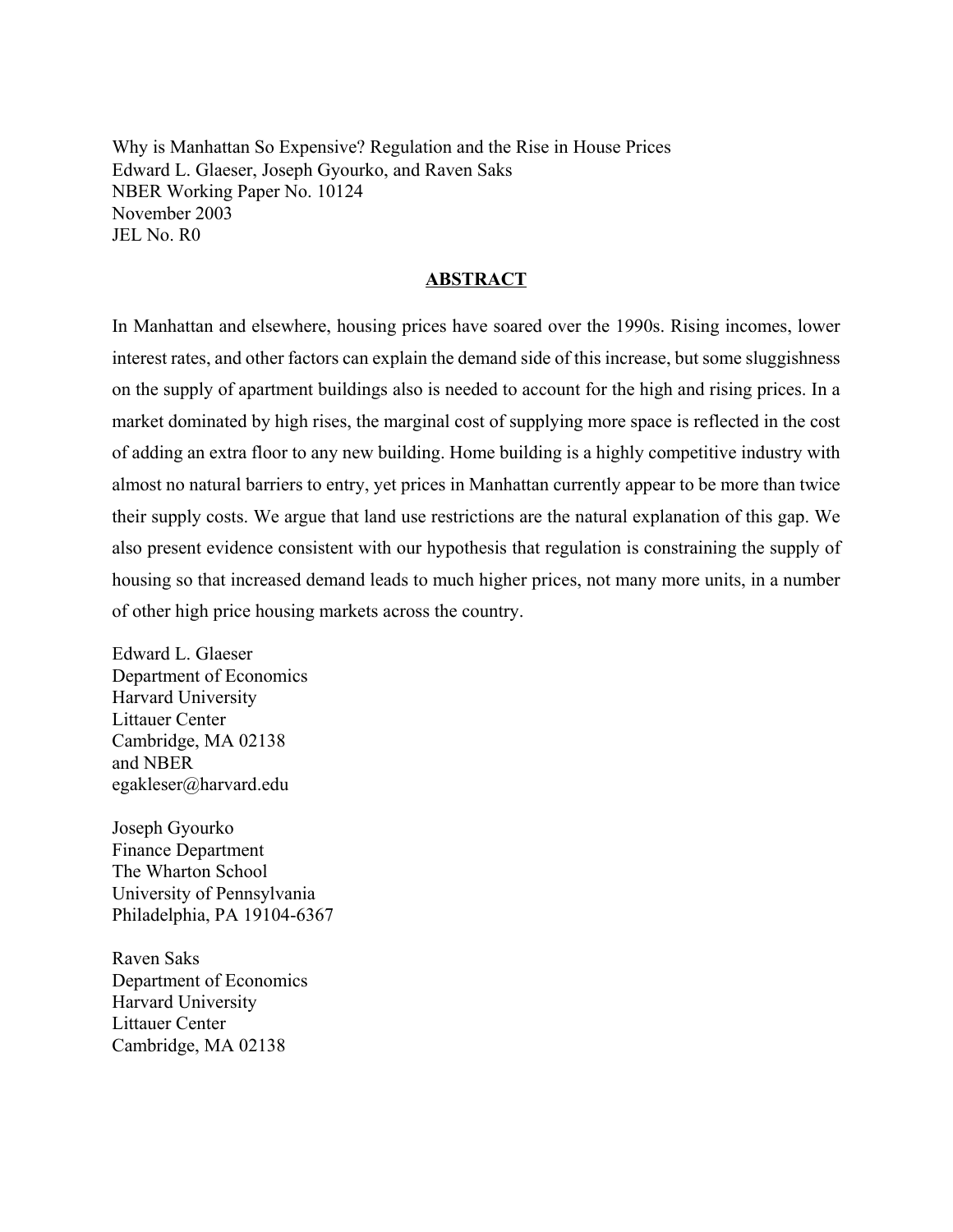## **I. Introduction**

In some of America's great cities, residential real estate prices have soared over the past twenty years. In Boston and San Francisco, the median home price rose by 153 and 81 percent, respectively, in constant dollars between 1980 and 2000. According to the U.S. Census, the median value of an owner-occupied housing unit in Manhattan rose from \$245,633 in 1980 to \$377,246 in 2000 (both figures in 2002 dollars), implying an average annual compounded real appreciation rate of 2.2 percent, which is double the national average real appreciation rate on the widely-used Freddie Mac Repeat Sales Price Index. Rising incomes and declining interest rates almost certainly have increased the willingness to pay for proximity to productivity and amenities. The buoyant financial sector, which thrives on the information flows facilitated by New York's high density, has pushed New York's real per capita income from \$26,730 to \$46,349 between 1979 and 1999 (again both figures in 2002 dollars).<sup>1</sup>

New York's high wages and attractive amenities make the demand for its space understandable, but increases in the demand for housing need not always create such large price increases. In many places, the supply of housing seems almost perfectly elastic. For example, the population of Las Vegas almost tripled between 1980 and 2000, but the real median housing price did not change. In fact, real median housing prices fell in more than one-third of the larger American cities that added housing units at the national rate or faster since 1980. In the sprawling cities of the American heartland, land remains cheap, real construction costs are falling, and expanding supply keeps housing prices down.

Even in New York City, housing supply used to help keep prices down. As New York grew in earlier decades, existing blocks of apartments and homes were demolished to make way for denser residences. Figure 1, which plots data back to the 1950s, shows that

 $1 \text{ In } 2002$ , 40 percent of the wage payroll in Manhattan was generated by the financial sector, broadly defined.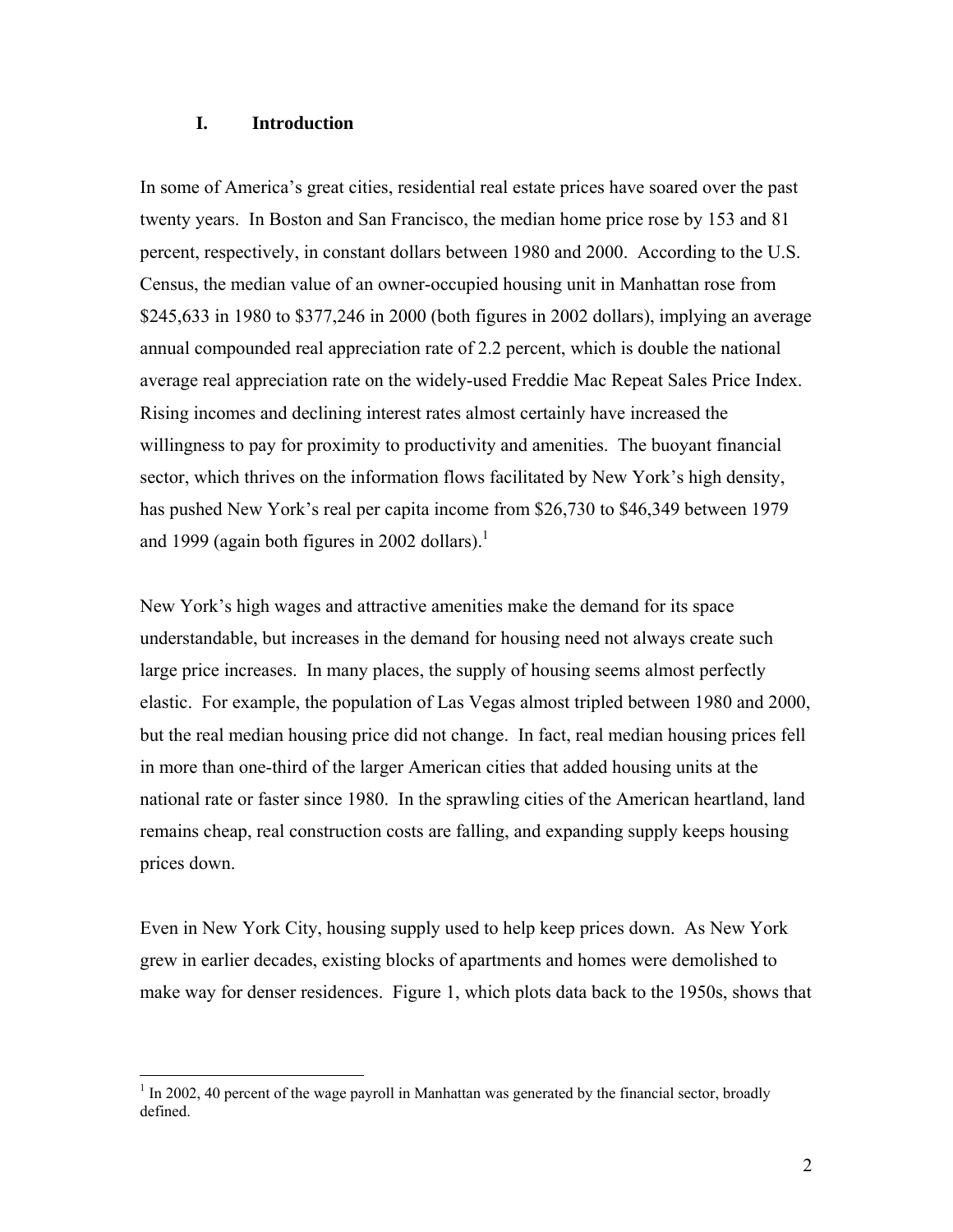such rapid price growth has not always been the norm.<sup>2</sup> During this earlier period, tens of thousands of new units were built in Manhattan, and prices stayed flat. There were 13,000 new units permitted in Manhattan in 1960 alone, versus only 21,000 new units permitted in Manhattan throughout the 1990s. Since 1980 and in spite of skyrocketing prices, the housing stock of each of the three cities noted above has grown by less than 10 percent.

In this paper, we try to make the case that the limited supply response is not the result of technological constraints, or imperfect competition in the construction industry, but rather the consequence of an increasingly restrictive regulatory environment. In Manhattan and in other parts of the country, local homeowners have become more and more competent in blocking new development which they presumably oppose because the new development would reduce the value of their property either because of increased supply or because of congestion-related externalities. For reasons discussed just below our focus is on New York City and Manhattan in particular, but we also present evidence for 21 major metropolitan areas across the country.

The prevailing methodology for assessing the impact of government regulation on housing price is to compare housing prices in places with some observable form of regulation with prices in places without that form of regulation. Katz and Rosen (1987) provided one of the very first and best known such estimates, concluding that house prices were from 20-40 percent higher in San Francisco area communities that had enacted growth moratoria or imposed growth management control plans in the 1980s.<sup>3</sup> This work is compelling, but more widespread analysis of this type is very difficult to undertake because much regulation of the housing market is extremely challenging to quantify. The opponents of development have a strikingly diverse array of weapons,

 $2^2$  The price data plotted in Figure 1 are for the metropolitan area as a whole. See the notes to the figure for the details.

<sup>&</sup>lt;sup>3</sup> Speyer (1989) and Pollakowski and Wachter (1990) followed with confirmation of significant capitalization in two other metropolitan areas. There is also an extensive literature on zoning that is related to our research, as one way to restrict development is via zoning. The interested reader should see Fischel (1985) for an excellent review of that area and Hamilton (1978) for an early empirical study linking zoning restrictions to high house prices.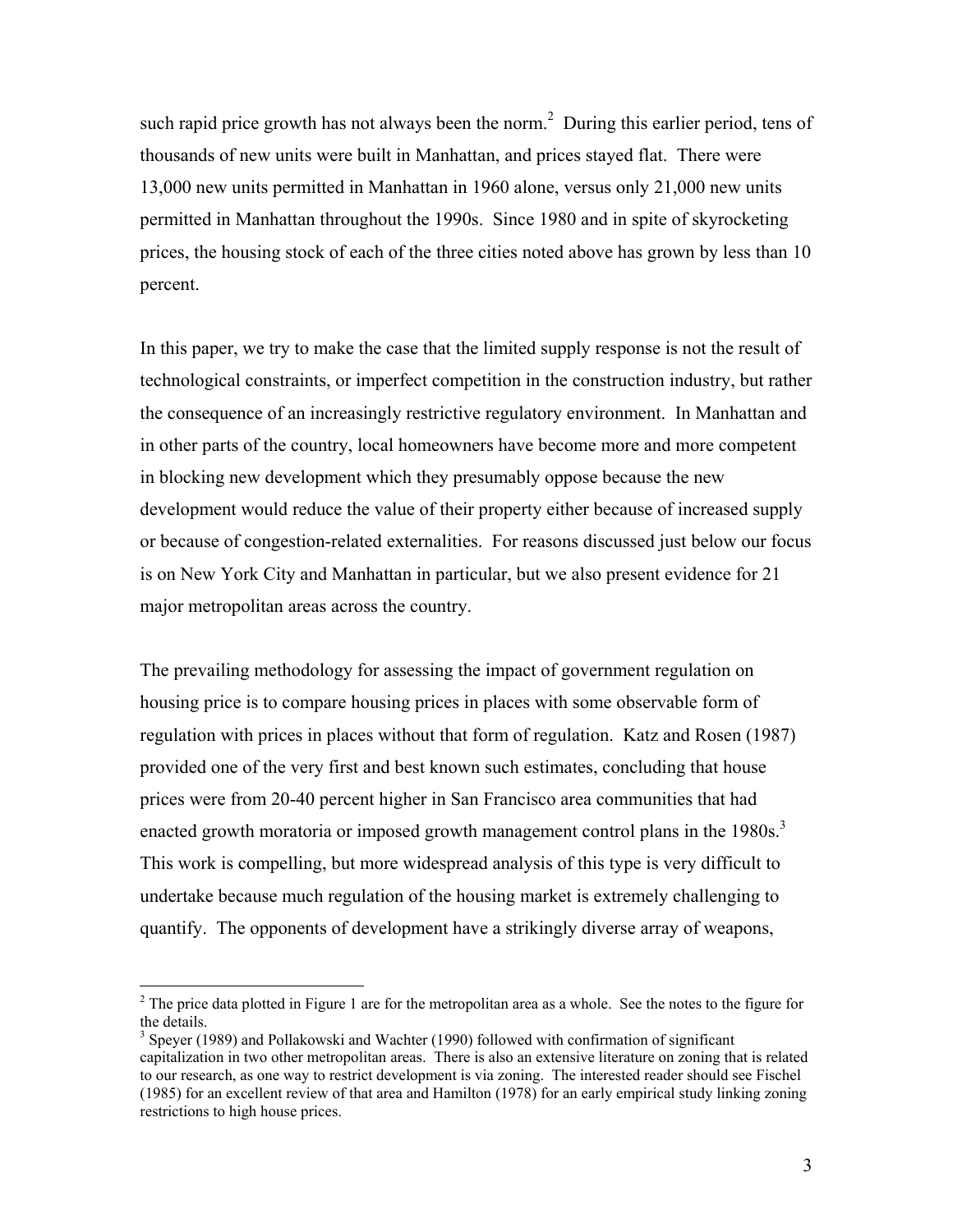ranging from environmental law suits to public demonstrations which extend far from the official rules that are supposed to influence the amount of construction.

Consequently, we adopt a different approach that depends much more on basic economics. One of the strongest implications of free markets is that in an open, competitive, unregulated market, the price of a commodity will not be greater than the marginal cost of producing that good. Construction is an enormously competitive industry, with more than 130,000 establishments nationwide and more than 1,000 establishments in multifamily construction in New York State alone. Free competition among these suppliers should ensure that prices are pushed down to marginal cost, so the presence of a large gap between market values and marginal production costs indicates the presence of supply-side restrictions.<sup>4</sup> If we are confident that we are not missing any technological barriers to construction, then the gap between market value and the cost of supply must reflect the impact of government regulation.

This approach has two obvious problems. First, our evidence is indirect, and we cannot measure the price impact of any specific policy. Different types of zoning restrictions or growth controls certainly could have different effects in the market. Second, unless we are confident that our cost numbers fully capture the marginal cost of housing and that the construction industry is perfectly competitive, our estimates will overestimate the impact of regulation either because of omitted costs or because we are mistaking monopoly power for government-created barriers to entry. We will address these concerns by providing auxiliary information on the impact of zoning and other supplyside restrictions and by interpreting only very large gaps between prices and production costs as evidence for government regulation.

This suggests that the key task in our approach is to estimate the marginal cost of producing a house. In the case of single-family homes, this combines the cost of building the structure and the cost of buying and preparing the land. In the case of multifamily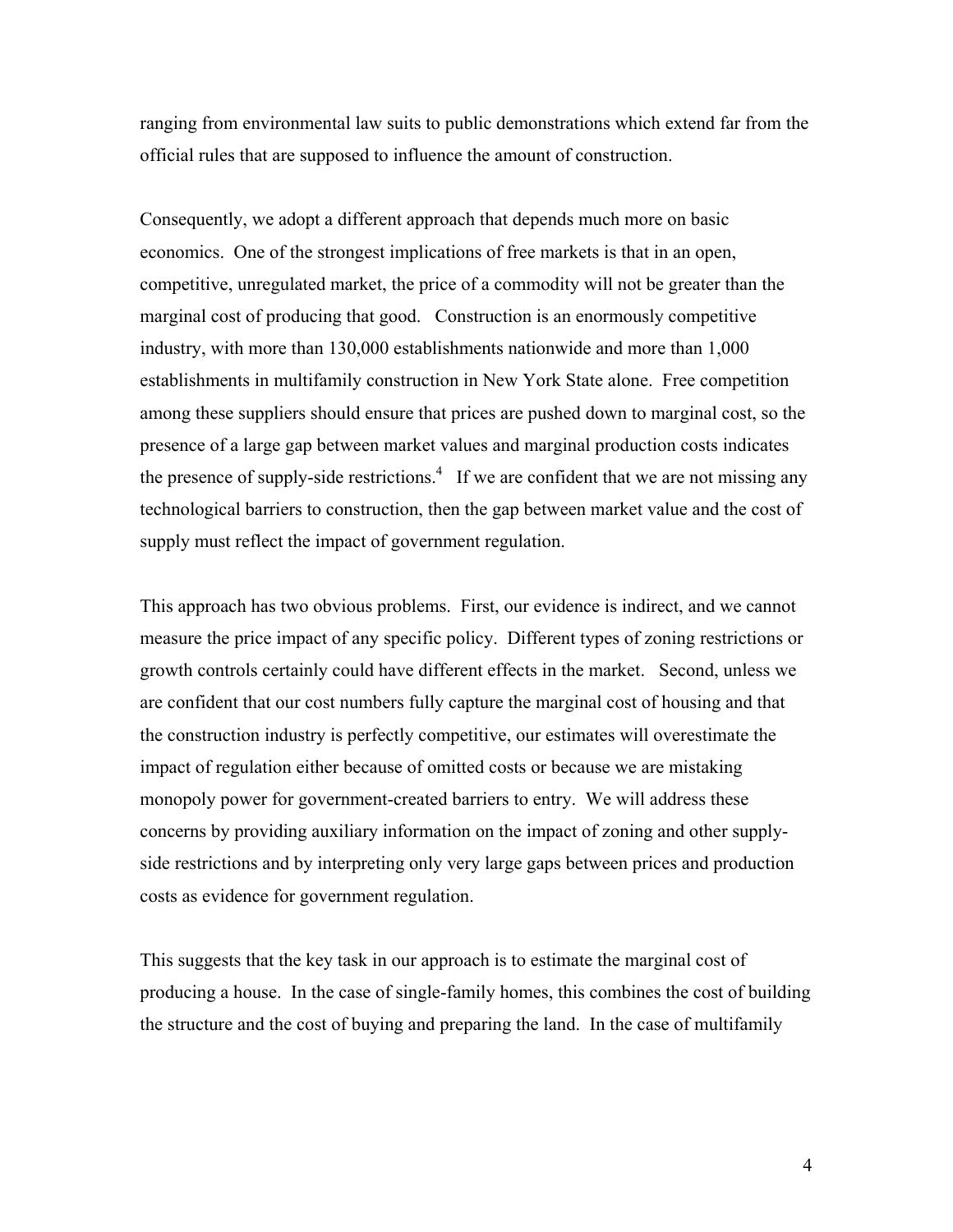apartments, the marginal cost of a unit is the cost of expanding a new project upwards. Land shortages well may limit certain types of development in Manhattan, but builders always can add an extra floor if that would be profitable. Thus, to understand the marginal physical cost of building a new apartment we do not need to consider land purchase or preparation costs, as these are fixed costs which do not influence the marginal cost of building up. This is the primary reason why we focus on Manhattan, as we are much more confident of the quality of the cost data in such a market.

Different data sources provide a range of estimates, from \$120-\$220 per square foot, for the physical costs of different types of residential building construction in Manhattan. These figures are meant to capture the purely physical costs of construction and do not include the potentially very large costs associated with assembling a site for construction. Still, we believe that a figure from the upper end of this range is a reasonable estimate for providing more space if the builder were legally allowed to build up.

The data clearly show that market prices in Manhattan have been at least double this marginal cost of production for many years. In the most recent years, Manhattan condominiums have been selling for \$600 per square foot, which is triple the marginal cost of building up. This gap is so large that it is hard to believe that measurement error in building costs could be responsible for the difference in any meaningful way.<sup>5</sup> If it costs \$200 per square foot to build an apartment that sells for \$600 per square foot, then this would seem to offer an irresistible arbitrage opportunity for developers. The best explanation for why they do not take advantage of this opportunity is the reason they tell us themselves: New York's maze of building regulations effectively cap their building heights.

To support our contention that the price/cost is the result of regulation, not some other force, we present other evidence on the New York housing market. First, we present a

 $\frac{1}{4}$ <sup>4</sup> There are exceptions to this, of course, including the mark-ups that can occur when monopoly power is present. We discuss this issue more fully below where we show it is not relevant to the home building industry.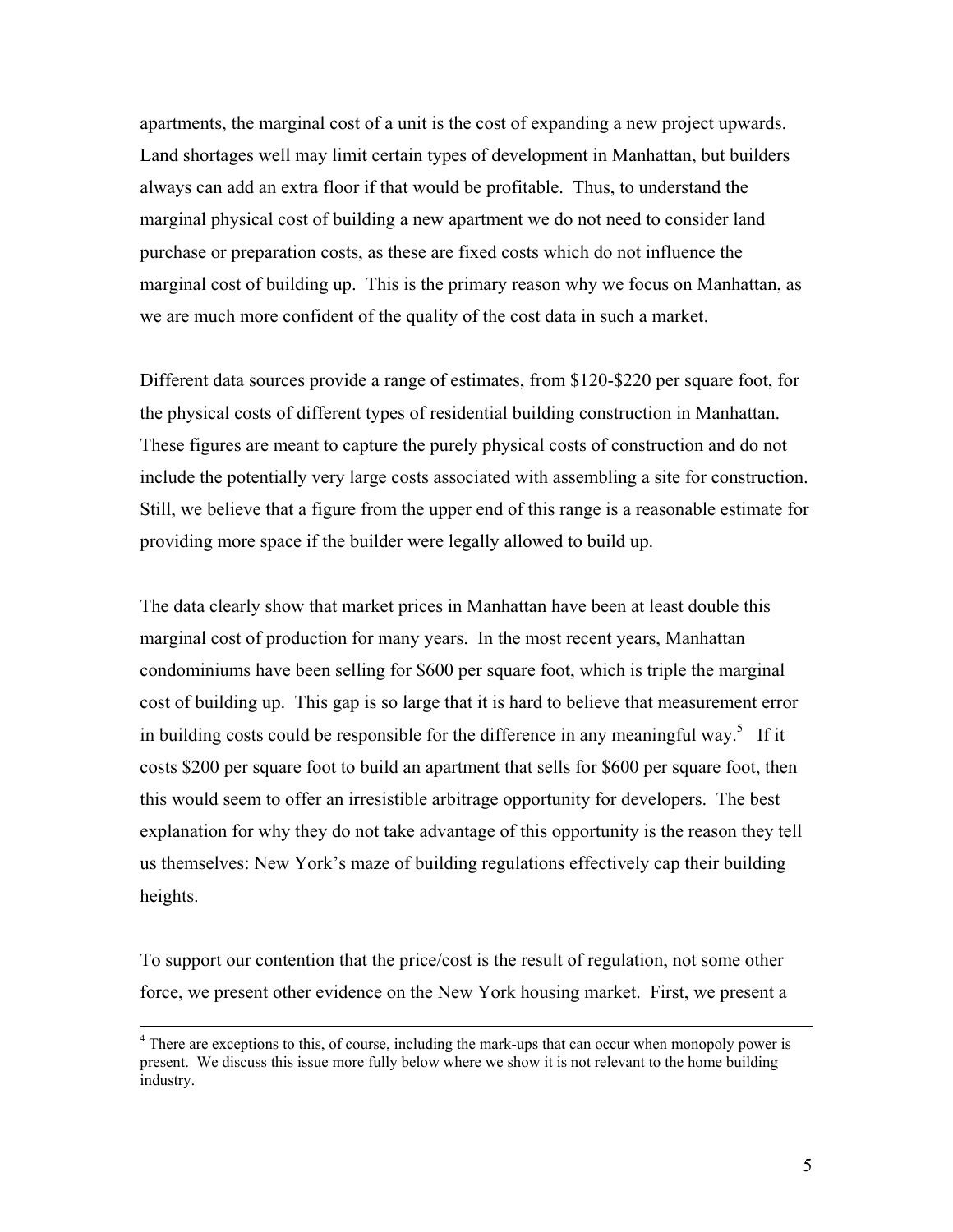brief synopsis of "The Battle of Carnegie Hill," a classic case where local homeowners used the regulatory process to halve the height of a new building. Second, we present data on permitting activity, which also supports our contention that changes in the regulatory environment help us to understand why Manhattan prices have skyrocketed.

We then ask whether other markets exhibit similarly large gaps between the price of housing and the marginal cost of producing that housing. Given the rise of the so-called Smart Growth movement in particular and environmental sensitivities more generally, providing a broader geographic perspective is a useful exercise.<sup>6</sup> We report results for the 21 metropolitan areas tracked in the 1998-99 special Metropolitan files of the American Housing Survey (AHS).<sup>7</sup> In twelve out of the twenty-one markets that we examine, the typical home costs no more than 110 percent of the combined costs of the physical structure and the land. However, in the Boston, New York City, Newport News, Salt Lake City and Washington, D.C. metropolitan areas, the gap between construction costs and home prices is between ten and thirty-three percent. In the Los Angeles, Oakland, San Francisco, and San Jose areas, the gap is from one-third to one-half of typical house value. Given that California is well-known as the epicenter of the restrictions on new construction, we found it gratifying that our measures suggested that California had the highest "regulatory tax."

Because the underlying data are for single family homes, we must estimate the price of land as part of the marginal cost of the housing unit. As we discuss later in the paper, there are a number of potential biases arising from the fact that there is insufficient data on existing land sales with which to estimate the cost of a standard unit of land in a straightforward manner. While the precise extent of bias is not known, we have made every attempt to be conservative in estimating the gap between house values and marginal production costs. While these results are inherently less robust than those we report for Manhattan because of the difficulties in estimating land price, the evidence still

 $\frac{1}{5}$  $<sup>5</sup>$  The unit prices are from actual sales so there is not even the normal worry about biases from self-</sup> reporting by owners for those data.

<sup>&</sup>lt;sup>6</sup> The term Smart Growth typically refers to a variety of policies intended to deal with sprawl and other emerging points of debate and contention relating to the modern urban landscape.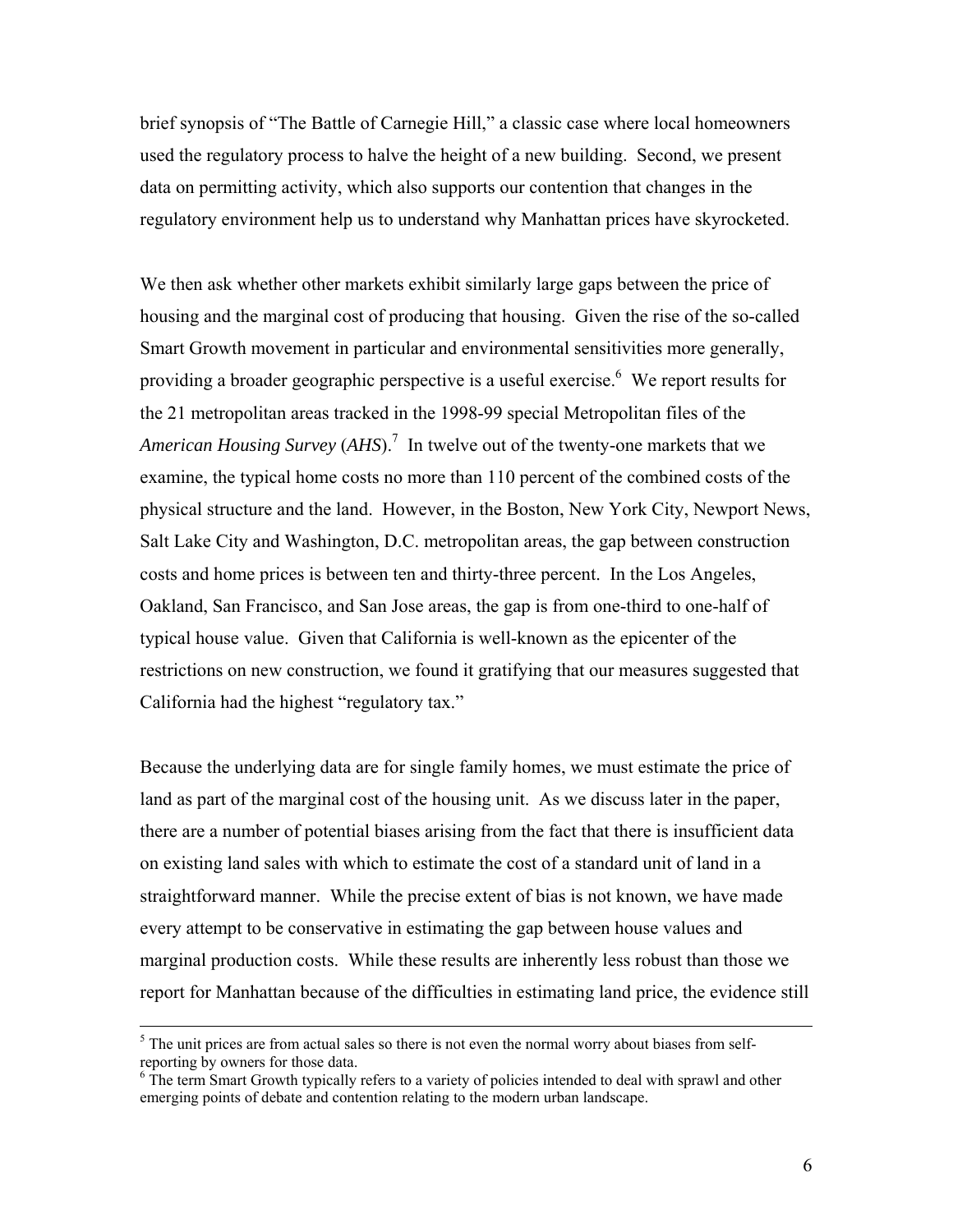strongly suggests that prices exceed construction costs in many coastal housing markets, and by a fairly wide amount (if not by the precise numbers we report below in Table 6). To further investigate whether these measures reflect regulation or some other factor, we then correlate our regulatory tax estimates with other measures of zoning toughness. We find a significant positive correlation, indicating that places with larger gaps between market prices and production costs have more onerous zoning rules.

Finally, we ask whether the existing restrictions on new construction could be socially optimal. After all, since the value of owner-occupied housing used as primary residences is \$9.4 trillion according to the 1998 *Survey of Consumer Finances*, the social welfare losses due to inefficient regulation may be considerable. While welfare analyses of building restrictions are notoriously difficult to implement, the exercise is more straightforward in Manhattan because changes in density are unlikely to create large changes in the nature of the community. Our examination does not find any negative externality (or combination of externalities) even remotely large enough to warrant a development tax that leaves market prices as least double construction costs.

If we are right, and the building restrictions in New York have created this housing price boom, it is worth asking what the social losses are from these high prices. After all, the new residents are presumably being compensated for these high prices with higher wages and amenities. Old residents are benefiting from being able to sell their homes at extraordinary profits. If government regulation is excessive, the social losses are in the underpopulation of high productivity, high amenity places. In short, if our estimates are to be believed, then Manhattan is underpopulated. Likewise, high zoning taxes mean that many of the attractive areas in California have too few people relative to the social optimum. The social costs of binding development restrictions lie in the misallocation of consumers, and having them live in less productive, less attractive places.

The plan of the paper is as follows. The next section discusses the gap between housing prices and construction costs in Manhattan. Section III then presents other evidence on

<sup>-&</sup>lt;br>7  $7$  This work closely follows Glaeser and Gyourko (2002).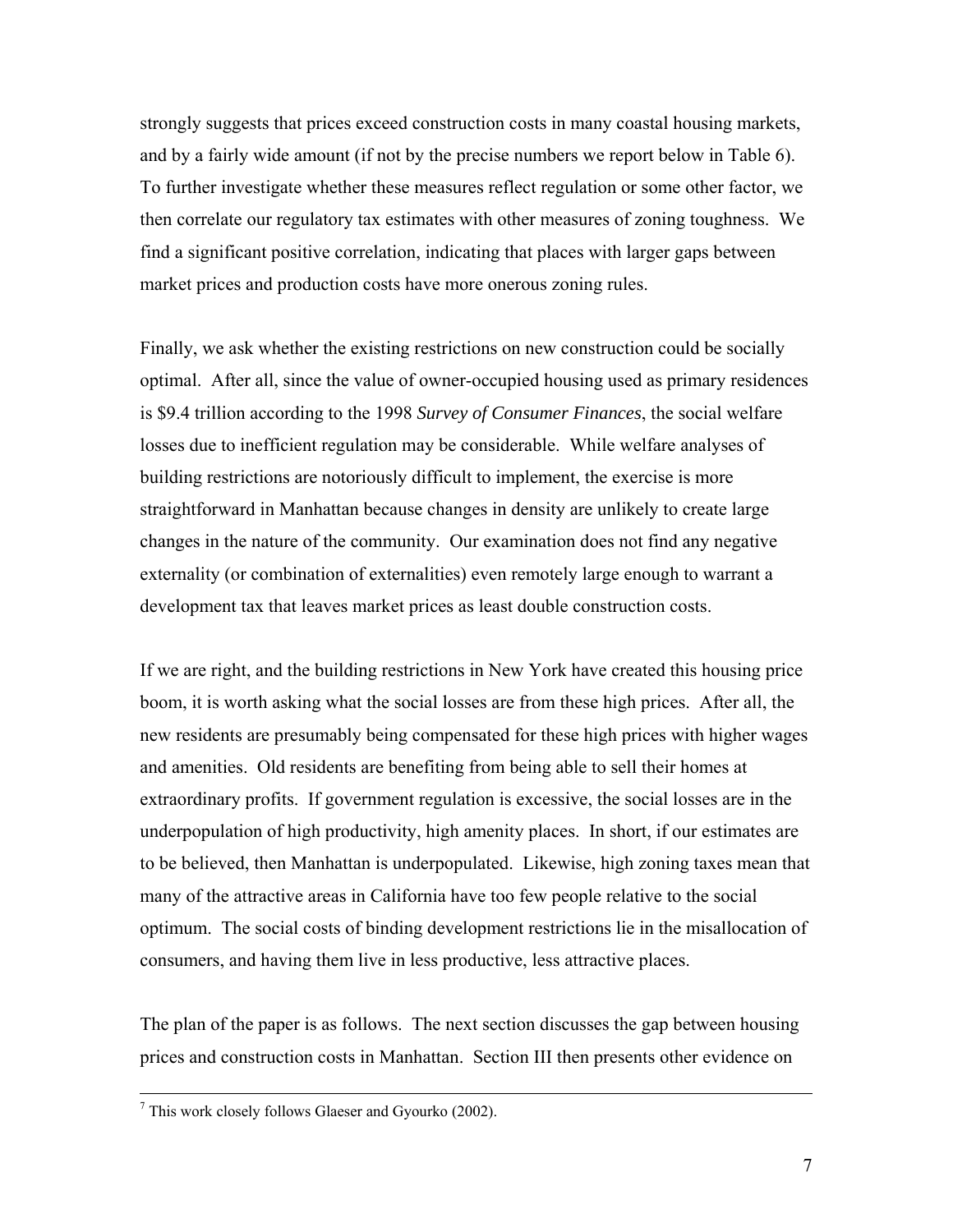regulation in the Manhattan market. This is followed in Section IV with the 21 metropolitan area analysis using the *American Housing Survey*. Section V describes our welfare analysis, and the paper concludes with a brief summary.

#### **II. The Gap Between Prices and Production Costs in New York**

Our primary empirical strategy is to measure the gap between real estate prices and housing production costs, and use that differential to measure the distortions in the housing market.<sup>8</sup> We will use the term "Regulatory Tax" to reflect the increase in costs imposed by regulatory restrictions which themselves could include quantity controls, myriad zoning rules, or taxes and fees. As such, we will define the tax as:

(1) Regulatory Tax = Market Price of a Housing Unit  $-$ Marginal Cost of that Unit (absent government barriers)

This definition suggests two potential problems for accurate measurement. First, the marginal cost of a unit absent government barriers may be hard to measure. Second, even if we do measure this marginal cost correctly, there may be other reasons for a gap between price and marginal cost other than regulation (e.g., monopoly power of suppliers). A separate issue is if new construction generates negative externalities, then the optimal Regulatory Tax is positive. We will return to this point at the end of the paper, but at this point, we are trying to measure the regulatory tax, not inferring anything about its optimality.

The issues surrounding cost measurement are very different for single-family dwellings and large apartment buildings. In both cases, one component of cost is the physical cost of construction, and we can fairly accurately assess the physical costs of construction using sources such as the R.S. Means Company data. Their data include material costs

<sup>&</sup>lt;sup>8</sup> Of course, as Glaeser and Gyourko (2003) emphasize, there is no reason why housing prices cannot fall below construction costs in declining areas. In those places, there will be no new building in the market.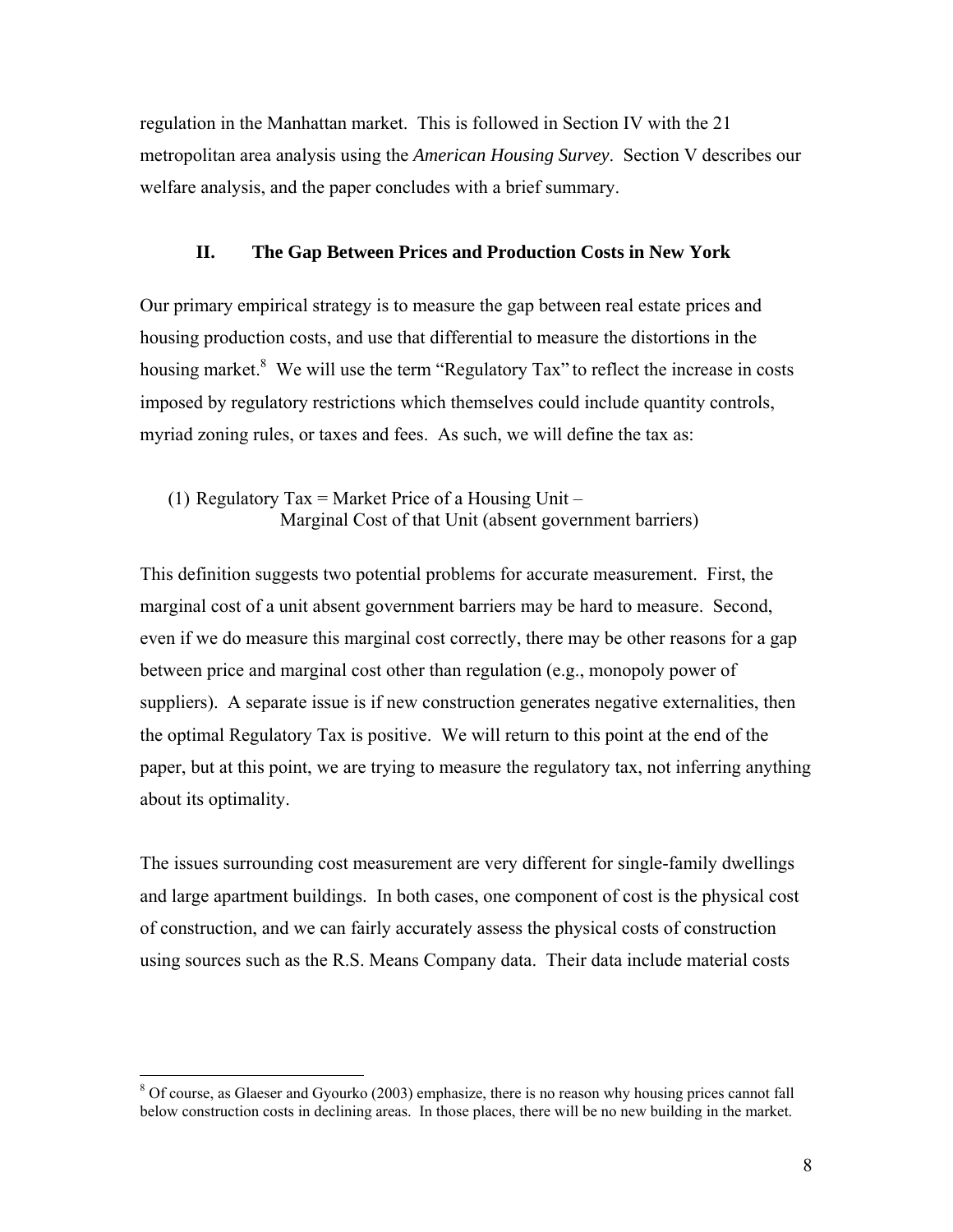and labor costs, but not costs associated with land. $9$  For apartment buildings in which the marginal cost of a new housing unit is entirely reflected in the cost of building up (absent government intervention), we can readily estimate the marginal cost of the unit with construction cost data. In the case of single-family dwellings, we must also estimate the cost of land, also absent government intervention. Data on existing land sales with which to estimate land costs is very sparse, so we must use housing price hedonics to estimate the how much current homeowners "value" their own land. While we will turn to this approach for single-family homes in Section IV, the usual questions about hedonic estimates lead us to focus initially on multi-family dwellings which are free from this problem.

The second potential problem with our regulatory tax definition is that a gap between prices and costs can arise for reasons other than government regulation, particularly if some firms have market power that they can exploit. However, all available evidence suggests that the housing production industry is highly competitive, with no natural barriers to entry. The *1997 Economic Census* reports that there were 138,850 establishments in the business of constructing single-family homes. While there are a huge number of small, 'mom and pop'-type operations, there also are more than 1,700 establishments with revenues in excess of \$10 million. The multifamily housing industry is only slightly less concentrated. In 1997, there were 7,544 establishments in this industry and more than 1,000 in New York state alone. In the absence of some type of land use controls, it is hard to doubt that residential construction would come as close as possible to the economic ideal of a perfectly competitive industry.

Given that Manhattan is an island, one is naturally tempted to wonder if a fundamental scarcity of buildable space has developed over time that, when coupled with strong recent demand, is responsible for today's high prices. However, even if vacant land is rare, new units could be supplied by 'building up'. Given the difficulties of accurately estimating the value of land, this makes Manhattan, a market dominated by multi-story residential

1

<sup>9</sup> Two publications are particularly relevant for greater detail on the underlying data: *Residential Cost Data*, 19<sup>th</sup> annual edition, (2000) and *Square Foot Costs*, 21<sup>st</sup> annual edition (2000), both published by the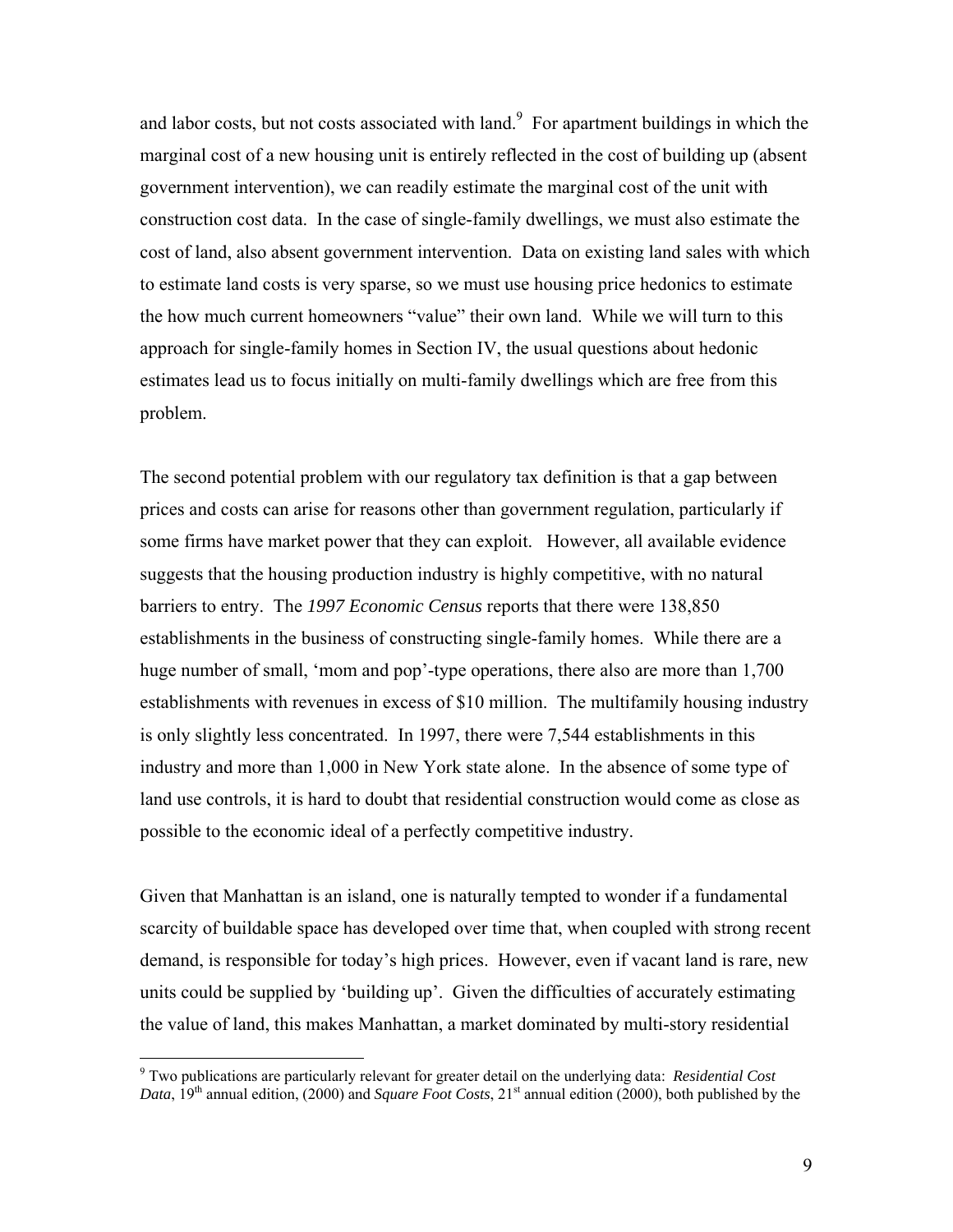buildings, a natural application for our analysis. Because additional land is not required on the margin, the production costs of an extra housing unit in this market can be well approximated by the physical costs of adding an extra floor of space. As the appendix shows, much of the new construction in Manhattan in recent times has occurred at moderate building heights that could have easily been extended. Land shortages may limit certain types of development in Manhattan, but builders always can add one extra story if new housing units are needed.

Another potential source of distortions in the New York City housing market is rent control.<sup>10</sup> In some cases, rent control may limit the ability to tear down existing renteroccupied buildings. Nonetheless, this should still reflect a fixed cost that does not change the marginal cost of constructing an extra apartment in a new development.

## *Just How Expensive is Manhattan Real Estate?*

Our primary data on prices comes from condominium sales records in Manhattan from the First American Real Estate Corporation. These originate from deeds records and represent actual transactions prices over the period 1984 to 2002. All sales prices reported in this section are converted into 2002 dollars using the Consumer Price Index. And, as our construction cost data are generally on a per square foot basis, we will also convert our price data into per square foot measures.

We have a large sample of 23,060 condominiums spread throughout Manhattan. While there is considerable variation in the data, the basic numbers suggest that Manhattan

R.S. Means Company.

 $10$  Rent control is the most widely-studied housing regulation. The rent control literature is a lengthy one that has built on Friedman and Stigler's (1946) classic analysis (reprinted in Bloch and Olsen (1981)). De Salvo (1971) and Olsen (1972) produced the first modern, econometric analyses of New York City's control regime, with Rydell, et. al. studying Los Angeles' foray into controls. Linneman (1987) and Gyourko and Linneman (1989, 1990) followed with investigations of various equity and efficiency aspects of control regimes. This work continues with Moon and Stotsky (1993) using longitudinal data to estimate the impact of rent control on housing quality. Related work on how controls influence maintenance effort and long-term impacts of controls include Olsen (1988), Ault and Saba (1990), and Pollakowski (1999). Olsen and Early (1998, 2003) examine the relationship of rent controls with homelessness. More recently, Glaeser and Luttmer (2003) provide a new look at resource misallocation under controls. While most of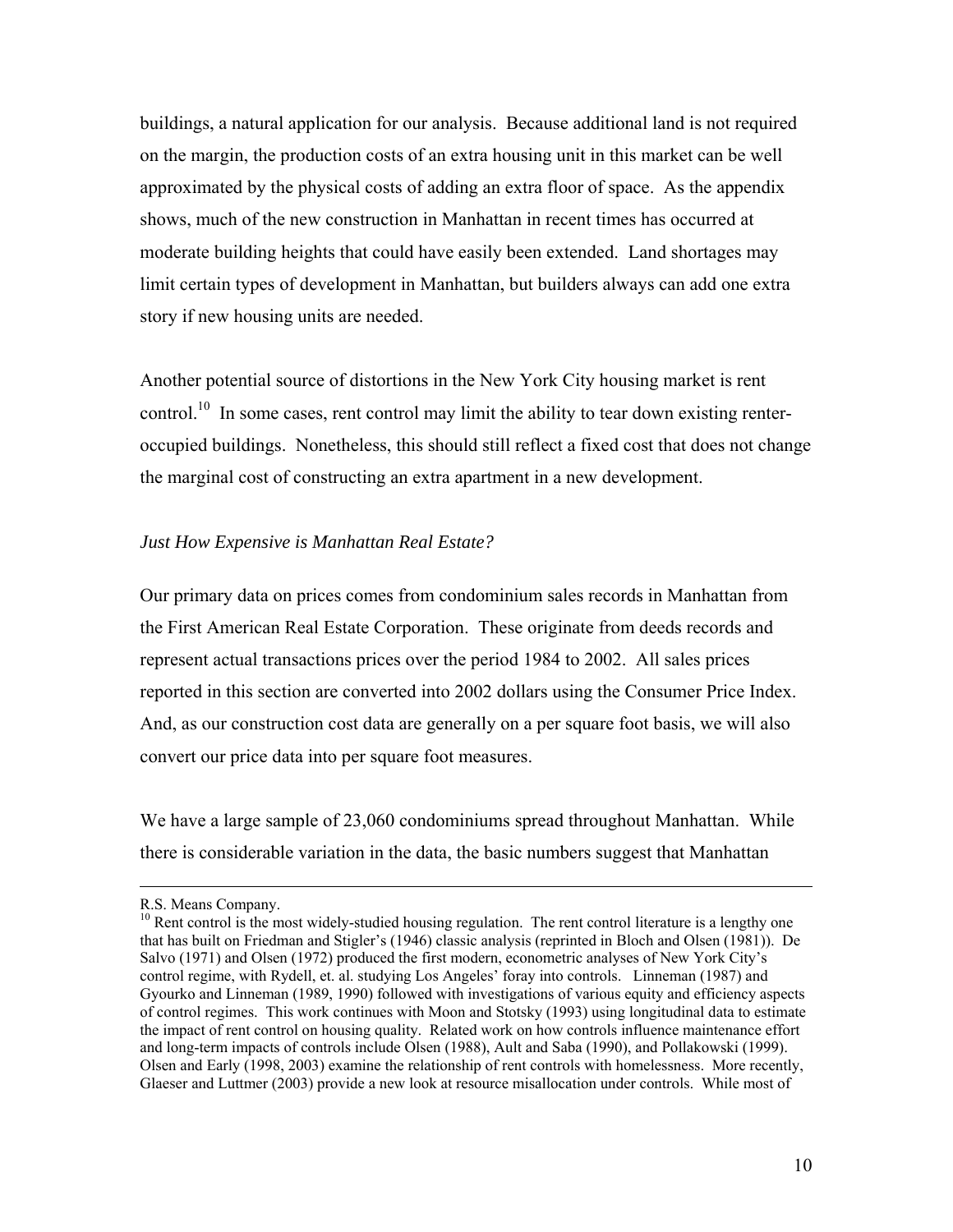condo units have been selling for around \$460 per square foot over the past two decades. Prices are generally high, and the small difference between the median value of \$455 per square foot and the mean value of \$468 per square foot indicates relatively little skewness in the distribution (see the top row of Table 1). While there is a considerable upper tail reflecting apartments that cost much more than \$500 per square foot, the high mean value is not being driven by a few outliers.

The variation in prices reflects both differences in the physical infrastructure of the apartments and the difference in neighborhood amenities. As our goal is to compare condominium prices with construction costs, we obviously are concerned about our inability to measure all aspects of physical apartment quality. However, unless neighborhood attributes specifically impact construction costs, the variation in prices that is related to neighborhood amenities will not bias our results. Indeed, in a truly free market, these amenities would not create a gap between construction costs and prices. More attractive neighborhoods would simply end up having taller buildings.

In the second and third rows of Table 1, we report data from the *New York City Housing and Vacancy Survey* (NYCHVS) for comparison purposes. Our *NYCHVS* sample combines all independent observations in Manhattan from the years 1991-1999. This widely-used data set has two failings relative to our condominium sales data. First, it is much smaller. We have only 156 observations of condominiums in Manhattan and 165 for the outer boroughs. Second, the price data relies on self-reported market values, not actual sales data. Even given these issues, the Manhattan data from the *NYCHVS* look remarkably similar to the condominium sales data. The mean price per square foot is \$500, which is only slightly higher than what actual transactions show (and which corresponds well with our priors and the literature on the upward bias of self-reported values). The median price per square foot is \$461, which is extremely close to the \$455 value that we observe in the condominium sales data.

this research deals with the trade-off between equity and efficiency, Arnott (1995) has argued that rent control can be efficient in the presence of landlords with some type of monopoly power.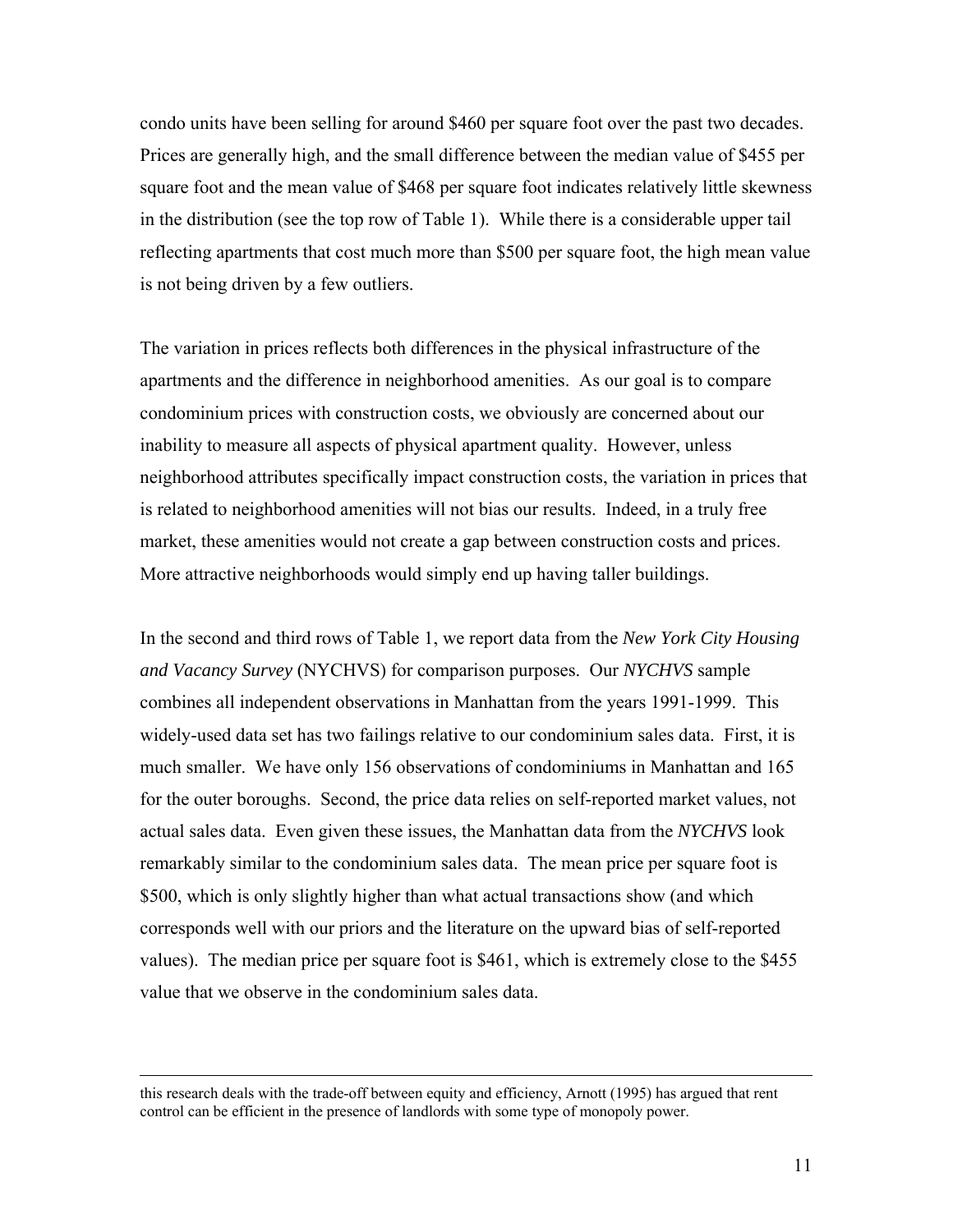However, the data on condominiums in the outer boroughs suggest that the housing market outside of Manhattan is extremely different (row 3, Table 1). The mean price per square foot in the outer boroughs is  $$149/ft^2$ , with the median value even lower at \$120. These results do not call into question the Manhattan data, but they do remind us that New York's hot housing market is a very localized phenomenon. The outer boroughs are still full of much less expensive housing.

In the remaining panels of Table 1, we examine prices by apartment size, building height, number of units in the building, and over time. Interestingly, there is little relationship between apartment size and value per square foot except among the largest apartments, which are more expensive. All else equal, larger apartments should be somewhat cheaper to build on a square foot basis because they have a fixed amount of some forms of infrastructure. Of course, all else is not equal and we believe these differences reflect omitted quality factors. The largest apartments almost certainly are nicer along other dimensions, so that it is likely that higher prices also reflect higher quality.

Not surprisingly, there is a tendency of prices to rise in value with building height. The average price per square foot for condos in buildings with between 10 and 20 stories is \$400, while the average price per square foot in buildings with more than 40 stories is \$573. These price differences presumably reflect two factors. First, apartments in taller buildings have better views. Second, taller buildings will tend to be more modern and perhaps be of higher quality.

We also see a pattern whereby prices are higher in larger buildings. The price per square foot is around \$400 in the smaller buildings (i.e., those with <20 units), but rises to over \$500 for units in large buildings (i.e., those with  $>200$  units). Again, it is unclear if this price differential reflects better views or other characteristics that might be related to building size.

Finally, examining the data over time finds large increases in the price per square foot during the last few years. Prices were high in the 1980s and fell a bit during the recession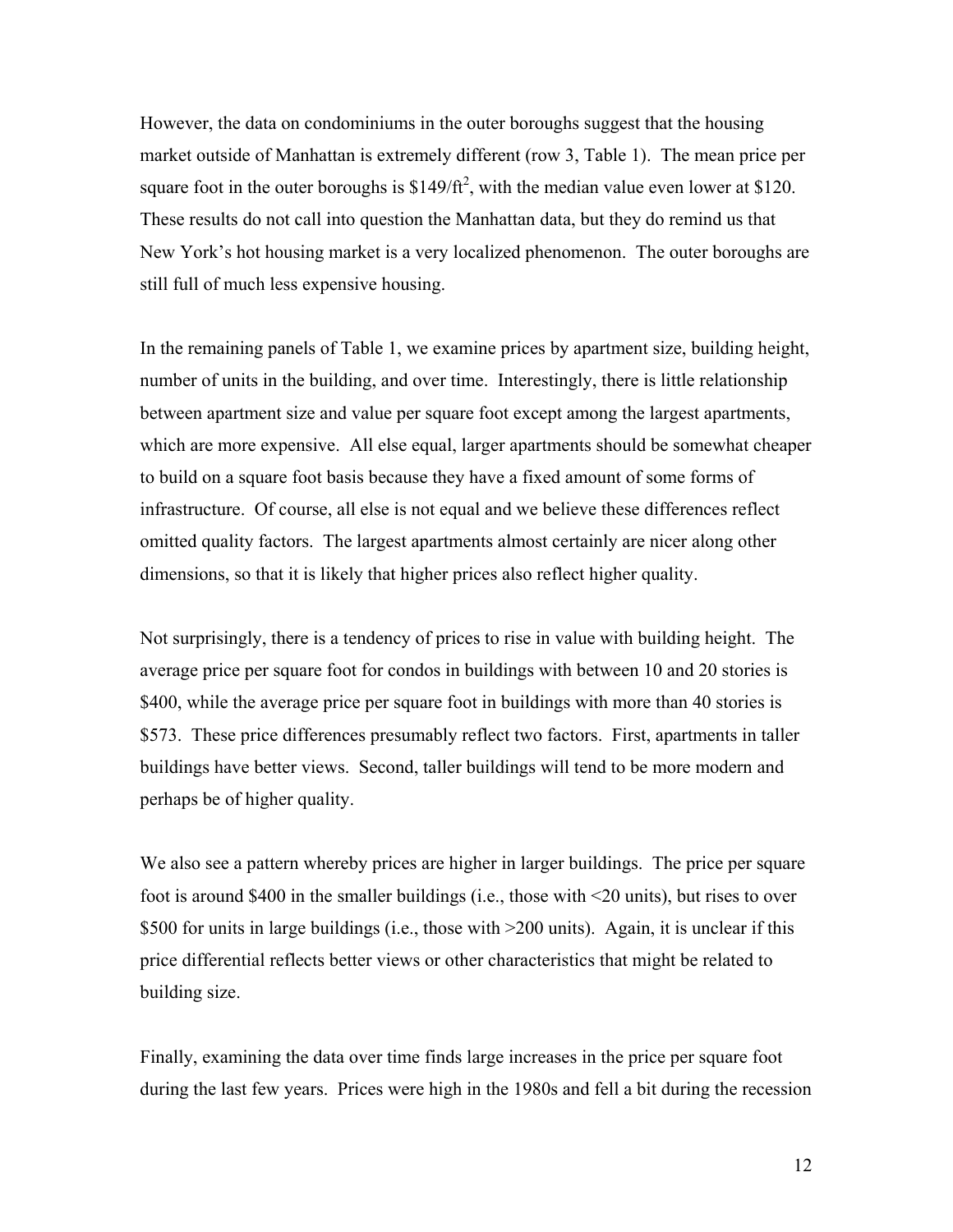in the 1990s. They then recovered, rising steadily in the second half of the 1990s and ending up at a level more than  $$100/ft^2$  above the previous high in the 1980s.

In Table 2, we look at the distribution of condominium prices by geographic location within Manhattan. Eighty-three percent of our sales occur in four neighborhoods that are closest to the midtown business district: the Upper East Side, the Upper West Side, Turtle Bay/Stuyvesant and Midtown. Approximately 10 percent of our sales also occur in the Greenwich Village/Financial District neighborhood. Less than five percent of the sales occur in the Lower East Side, Harlem, Morningside Heights and Washington Heights.

The most expensive area in the data set is the Midtown area where prices per square foot averaged \$515, with the median unit selling for \$490/ $\text{ft}^2$ . The Upper East Side was the next most expensive area with a mean price of  $$509/ft^2$ . The Upper West Side was only slightly less costly with a mean value per square foot of \$494. Stuyvesant/Turtle Bay had the biggest representation in our sample, with over 6,000 units. The mean price in that neighborhood was \$436 per square foot. Units in the financial district and Greenwich Village were somewhat cheaper with an average cost per square foot of \$416. The Lower East Side apartments were cheaper still, valued at an average of \$373 dollars per square foot, which is still expensive but almost one-third cheaper than the top price neighborhoods.

The remaining three neighborhoods, Morningside Heights, Washington Heights and Harlem, appear to be quite different. In these neighborhoods, prices were generally below \$250/ft<sup>2</sup>, and often well below \$200/ft<sup>2</sup>. Indeed, values in these neighborhoods look more like the outer boroughs than the rest of Manhattan.

This neighborhood level evidence suggests that there is variation in prices across Manhattan, with the uptown areas being considerably cheaper. Nonetheless, there is a fair amount of uniformity across large parts of the borough. Prices are regularly above \$400 per square foot and, in many neighborhoods, almost one-half of the apartments cost more than  $$500/ft^2$ .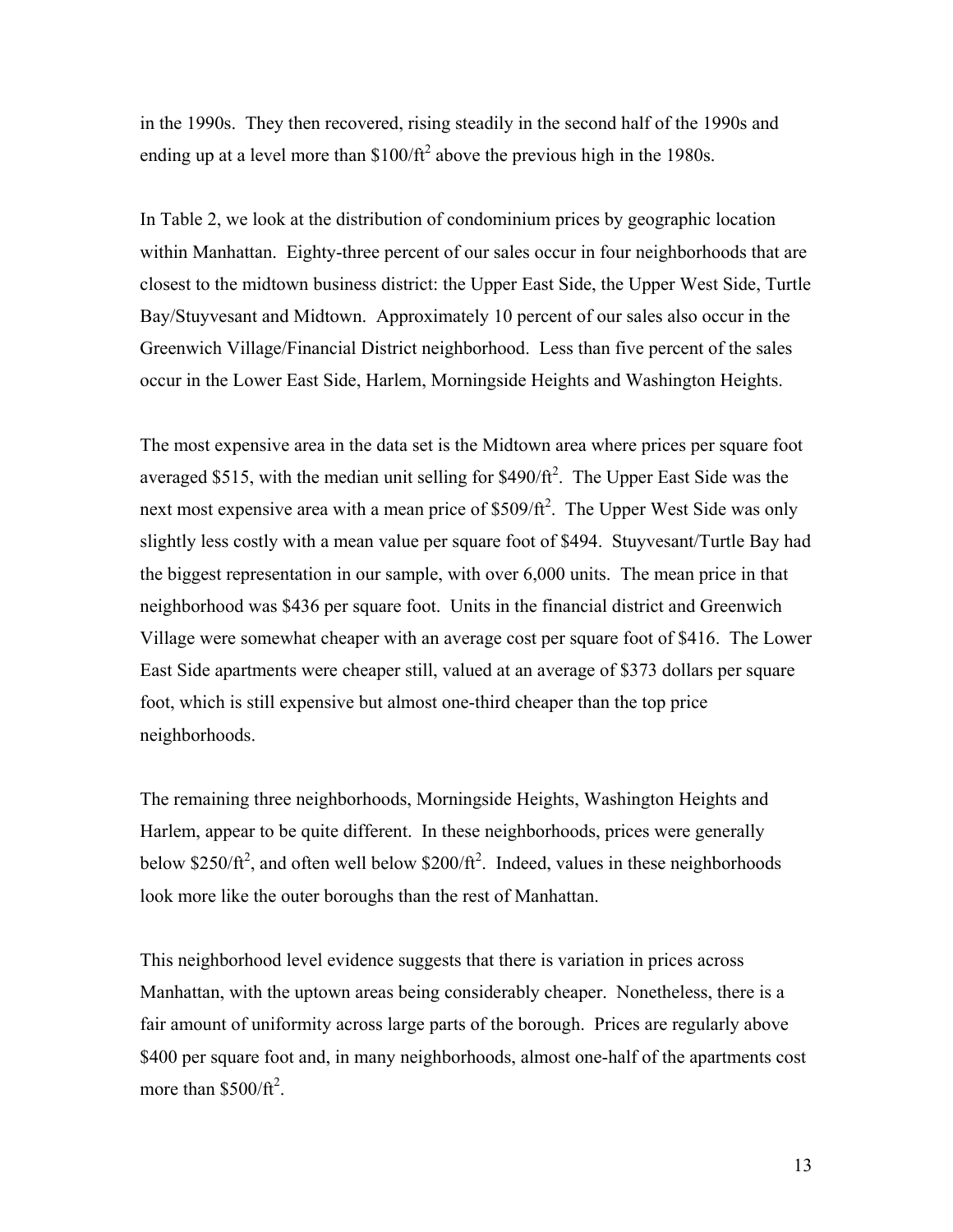Within the owner-occupied sector, we have focused on condominiums rather than cooperative units because we are concerned that sales prices of cooperatives may not reflect the true cost of ownership due to their more complex ownership structures and allegedly high maintenance fees. Nevertheless, they do represent a significant fraction of the borough's housing stock so they clearly warrant study despite concerns about data quality.

Information on the distribution of self-reported market value per square foot using Manhattan coops in the *NYCHVS* is reported in Table 3. The mean value is  $$382/ft<sup>2</sup>$ , with the median sale price being  $$310/ft^2$ . Holding unit and building quality constant, we would expect the absence of a straightforward, fee simple ownership status to result in lower values for cooperatives because property rights are valuable. Furthermore, the average reported monthly fee associated with these coops is \$600/month, which is about \$200 more than the average reported for condominiums in our sample, and at least partially reflects the fact that coop buildings have independent debt.<sup>11</sup> Even with our concerns that reported values for cooperatives do not fully reflect the cost of owning the unit, these results clearly indicate that high prices are pervasive throughout the owneroccupied sector of the Manhattan real estate sales market, and are not confined solely to condominiums.

## *The Costs of Production*

We now turn to our data on the costs of production. Our primary source for construction cost data is the R. S. Means Company, which surveys developers throughout the United States. Given that no data source is perfect, we supplement the information from Means with three other sources. One is Marshall  $\&$  Swift, a rival construction cost service. Second, we use estimates from the New York University (NYU) Center for Real Estate and Urban Policy. The ultimate source of their data is Zaxon, a third construction cost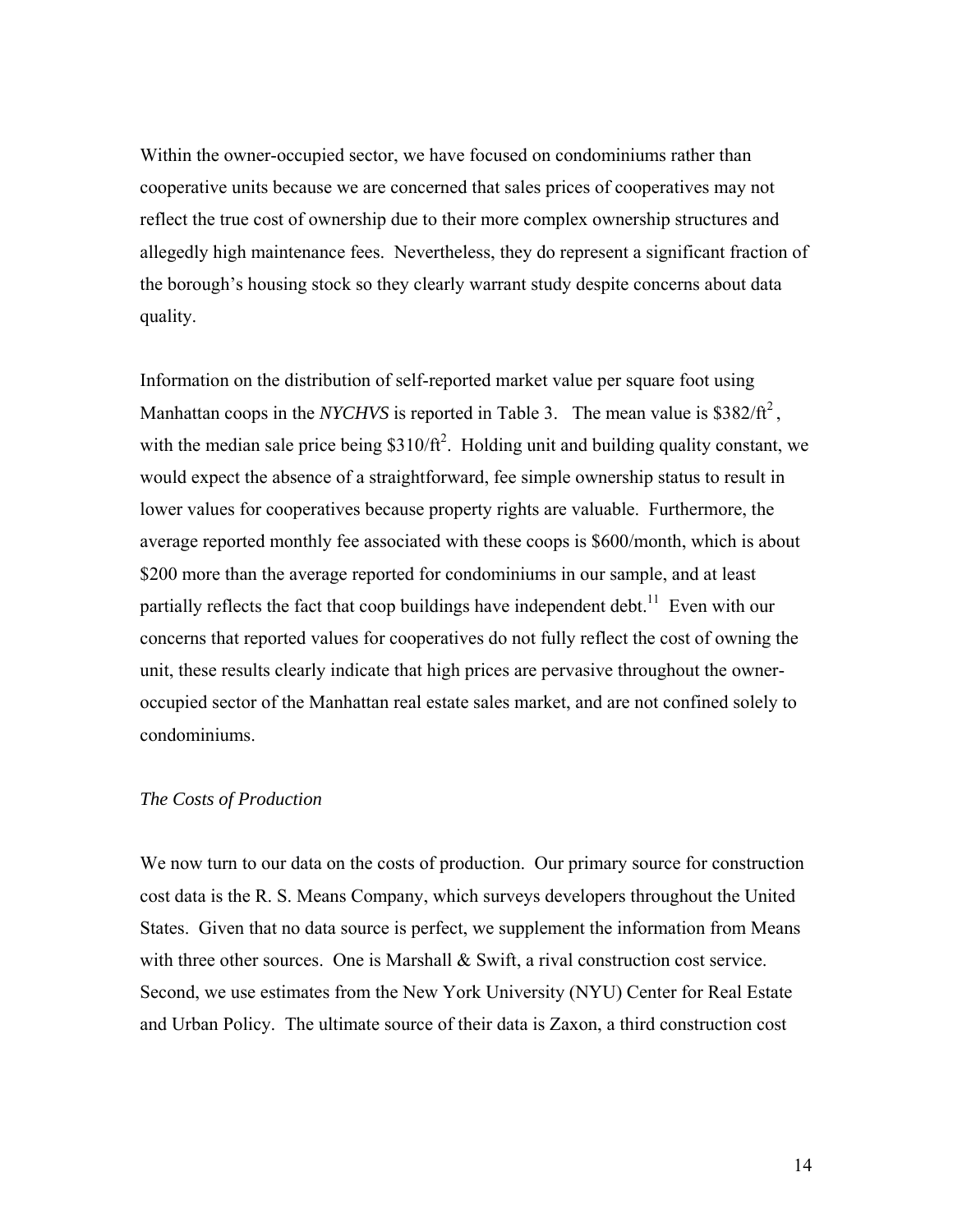service. Finally, we use data on condominium costs outside of New York City using the *American Housing Survey*. It should be emphasized that in this section of the paper, the construction cost data pertain to condominium or cooperative-type product in multiple unit buildings (i.e., these are different from the single-family cost data discussed in Section IV).

The top panel of Table 4 reports construction costs for residential buildings by height that are specifically adjusted for the geographic area of Manhattan by the R.S. Means Company. Consistent cost data are available for structures of less than 25 stories. Physical construction costs range from \$140-\$160 per square foot for structures up to 24 stories tall. Taller buildings are modestly more expensive to build, although the Means data indicate that marginal costs are constant within a wide range of heights above seven stories.<sup>12</sup> If we interpret the Means data as applying to buildings shorter than 30 stories, these estimates apply to 88 percent of the buildings in our condominium sample. The *NYCHVS* topcodes building height at 20 stories, with 80 percent of the observations in multifamily structures within Manhattan having fewer stories. Thus, the vast majority of Manhattan residences are in a building type that is comparable with the Means cost estimates, and it appears that the marginal cost of increasing the height of a typical residential structure is about  $$160/ft^2$ <sup>13</sup>

As an initial check on the reliability of these data, we turn to a separate set of estimates provided by the Marshall & Swift Company (see the next panel in Table 4). These costs

 $11$  Thus, the fee differentials are not due entirely to different maintenance levels or requirements. See Schill, Voicu, and Miller (2003) for a recent analysis of the factors behind the pricing differences between condominium and cooperative units in Manhattan.

 $12$  It is not clear from these data whether costs per square foot are higher or lower for taller buildings. The Means Company notes that larger buildings tend to have lower costs per square foot, primarily due to economies of scale and the decreasing contribution of the exterior walls. However, it is possible that buildings much taller than 24 stories could have higher costs since they may require stronger structural reinforcements and higher quality materials.

 $<sup>13</sup>$  One can obtain a slightly higher marginal cost by making different assumptions regarding the underlying</sup> cost function. For example, if we were to begin by assuming the average costs reported by Means pertain to the  $2<sup>nd</sup>$ ,  $5<sup>th</sup>$ , and  $15<sup>th</sup>$  floors (i.e., to the midpoints of the three height categories), and then presumed that the average cost function is quadratic and goes through those midpoints (i.e., \$142,2; \$144,5; \$160,15), the total and marginal cost functions can be derived. In this particular example, marginal costs rise from around \$140/ $\text{ft}^2$  on the lower floors to about \$180/ $\text{ft}^2$  for floors 10-15. To be conservative in our calculations below, we will use a value of  $$200/f<sup>2</sup>$  for construction costs in the analysis below.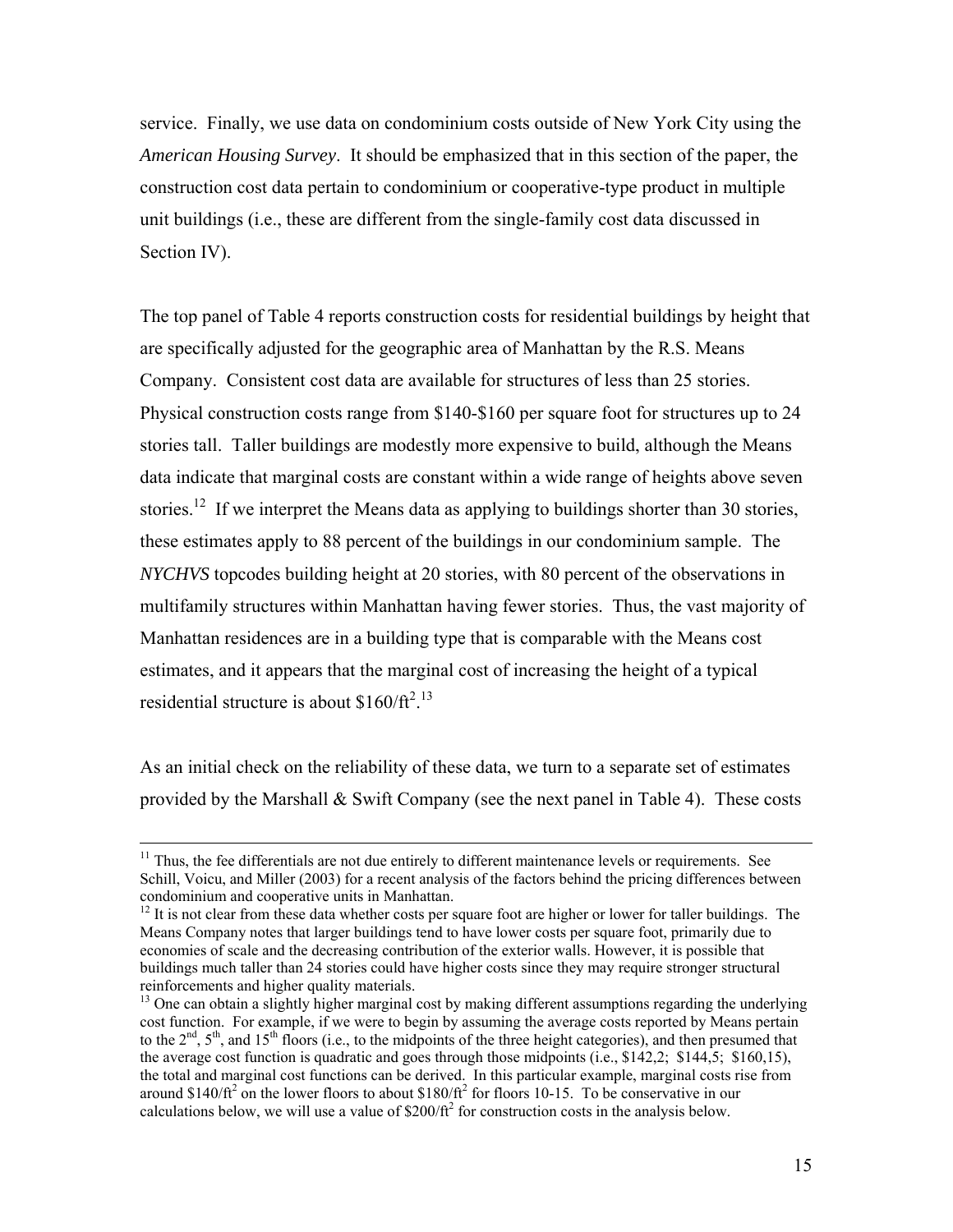also are specific to Manhattan, but this firm provides a bit more detail with respect to the different qualities of residential buildings. Overall, these estimates span the results from the R.S. Means Company. Costs for an average or good quality apartment building are about \$50 per square foot less than the costs reported by Means; costs for what is termed an average quality, luxury apartment are about the same as Means reports; and costs for a high quality, luxury apartment are about \$50 per square foot higher than Means calculates. Using this data, the maximum construction cost per square foot is about \$220 per square foot for a very high-end residential building in Manhattan.

Yet another source of construction costs comes from a report prepared by Salama, Schill and Stark for the NYU Center for Real Estate and Urban Policy in 1999. They report evidence from Zaxon Inc., another construction cost estimator. These estimates, adjusted to 2002 dollars, indicate a construction cost of about \$193 dollars per square foot for a 15-story apartment building, and \$134 per square foot for a six-story building. These data are very much in line with the Means numbers, although the marginal cost for an extra floor appears to be somewhat higher in these data. In addition, the NYU numbers are slightly below the cost of a high quality unit according to Marshall  $\&$  Swift.<sup>14</sup>

Our final piece of evidence on construction costs relies on condominium prices from the *American Housing Survey* for areas outside of New York City. As long as the property market has not been trending downward (which is the case for most of the 1990s), sales prices should represent an upper bound on construction costs because developers also need to turn a profit.<sup>15</sup> The *AHS* data for Chicago indicate that the average price per square foot of condominiums is  $$144/ft^2$ . In buildings with more than 10 stories, the price per square foot is \$148. In the rest of the United States, the price per square foot of

1

<sup>&</sup>lt;sup>14</sup> As a point of reference, physical construction costs above \$150/ $\text{ft}^2$  are at least as high as those pertaining to the highest quality single-family residences. In its single family construction cost files, the Means Company estimates that a large 2,200 square foot, custom quality home with an unfinished basement would have cost about \$132/ft<sup>2</sup> to build in the New York metropolitan area. The analogous figure for a luxury quality home, which is the highest quality category in the Means data, is \$159/ $\pi^2$ . [No land costs are included in these figures.]

<sup>&</sup>lt;sup>15</sup> There are too few observations on units in newly constructed buildings to create statistically meaningful samples.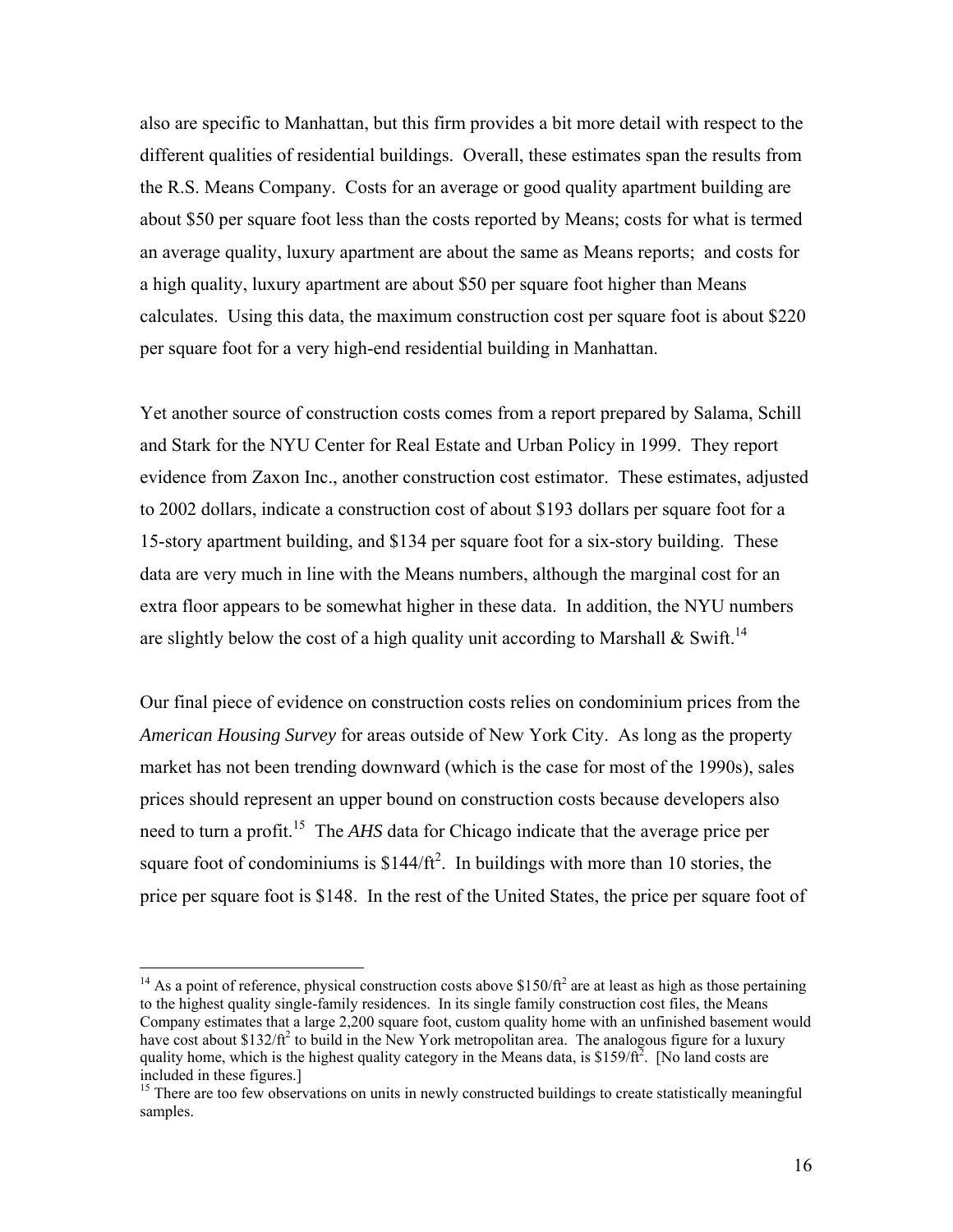condominiums equals \$129. This estimate rises to  $$176/ft<sup>2</sup>$  if we look only at buildings with more than 10 stories.

Although part of the price differential across locations may be attributable to differences in construction costs, the R.S. Means data suggest that the difference in construction costs across metropolitan areas is relatively small. For example, Means estimates that construction costs are 19 percent higher in the New York area than in Chicago. As such, 1.19 times sales prices in Chicago represents yet another estimate of construction costs in New York. Of course, to the extent that there might be a "regulatory tax" in other areas as well, this method will overstate construction costs. Taken together, these data strongly suggest that something near  $$200/ft^2$  is a reliable upper bound on the marginal cost of 'building up' for the vast majority of Manhattan apartments.<sup>16</sup>

## *The Regulatory Tax in Manhattan*

 $\overline{a}$ 

In computing the regulatory tax as the difference between marginal production costs and market price, we will use \$200 per square foot as our estimate of the former. We recognize that there will be a small number of apartments that actually cost more than this amount to build, but in most cases this value will overstate, not understate, the true cost. When combined with the fact that reported asset values of older units are not adjusted for depreciation, these assumptions make it highly likely that our estimate of the regulatory tax will be a lower bound.<sup>17</sup>

<sup>&</sup>lt;sup>16</sup> As another source, we also turned to data from the New York City permit office. This office reports an estimate of the total value of structures put in place by builders along with the total number of units. Dividing the value per unit by the average square footage per unit from our condominium data yielded an average cost of \$89/ft<sup>2</sup>. While this price is not totally implausible, especially if many of the units were somehow controlled or stabilized, it seems quite low. One explanation for this low value is that builders must pay taxes based on the value of construction they report. Therefore, they have an incentive to underestimate true construction costs. In any event, we take the permit data as further confirmation of our view that \$200 per square foot is a reasonably generous estimate of the marginal cost of building higher for high quality apartment buildings in Manhattan.

<sup>&</sup>lt;sup>17</sup> Stated differently, none of the prices reported in Tables 1-3 reflect values 'as if new'. Ideally, these prices should be adjusted (upward) to account for the depreciation that occurs on older units before any comparison with replacement costs. Unfortunately, the condo sales data from the First American Real Estate Corporation do not include any information on the age of the buildings in which the units are situated. The *NYCHVS* does report age in discrete form, including the following five categories: (a) built in the 1990s; (b) built in the 1980s; (c) built between 1960-1979; (d) built between 1930-1959; and (e)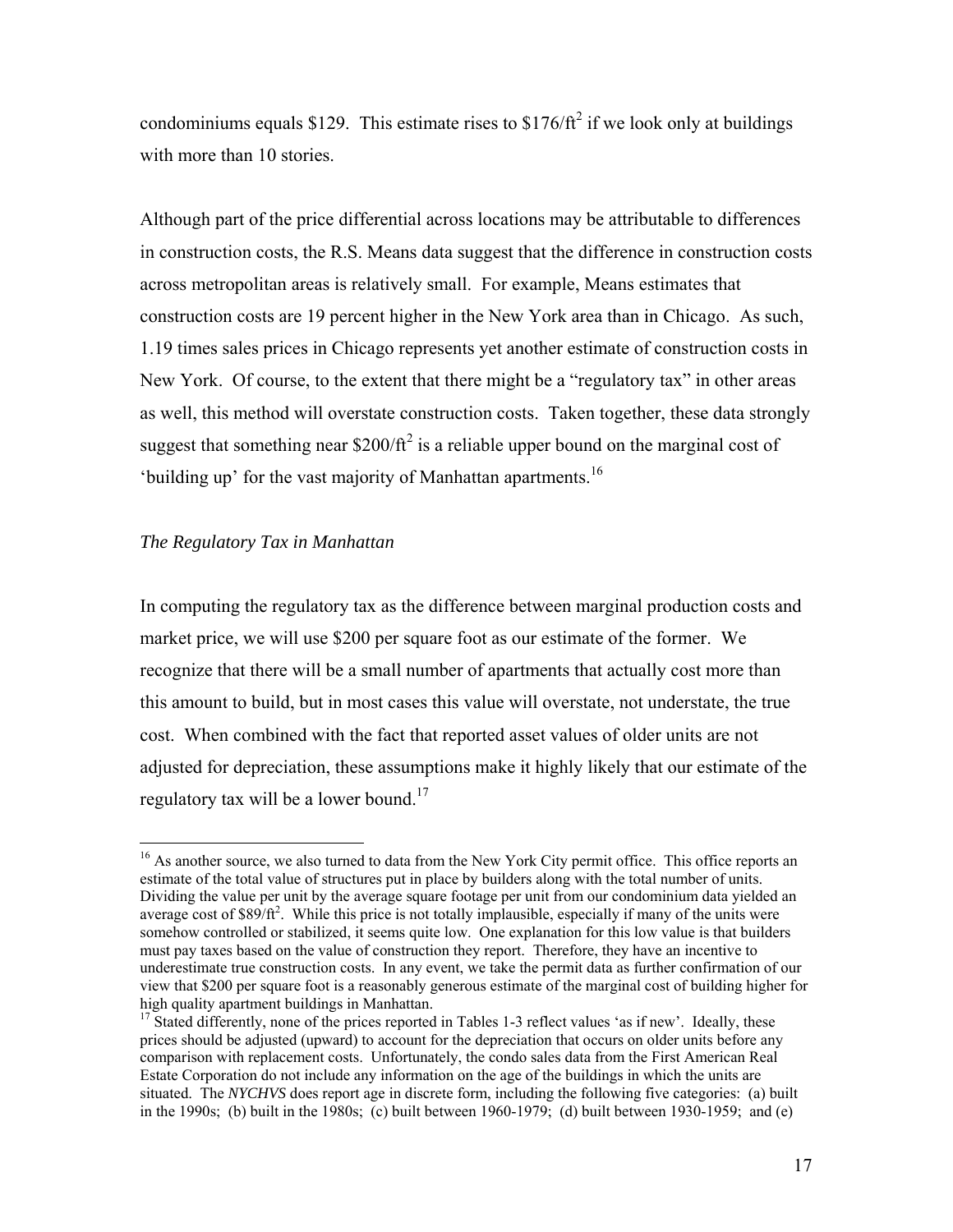Figure 2 begins the comparison by plotting the distribution of price-to-marginal cost ratios for condominiums in Manhattan. Note that very few units have ratios below one. In fact, price is above marginal production costs for 93 percent of the sample, with nearly two-thirds (63 percent) being worth more than twice marginal costs. For an overwhelming majority of Manhattan condominium owners, this suggests that some form(s) of regulatory constraint has meant that their cost of housing is more than double what it would be under a free development policy. Figure 3 charts the same information for our smaller sample of cooperative units. Nearly three-quarters of these units have price-to-marginal cost ratios above one, and one-third of this group is valued at more than double marginal construction costs. Thus, it is clear that the regulatory tax is meaningfully positive for this segment of the housing stock in Manhattan as well.<sup>18</sup>

For the median Manhattan condominium in our sample, the regulatory tax amounts to well over half of the total price of the unit.<sup>19</sup> Even for a condo from the  $25<sup>th</sup>$  percentile of the price distribution, the tax makes up just over 40 percent of the  $$339/ft^2$  total cost. For cooperative units, the measured tax is smaller on average, but still is economically significant. It is  $$182/ft<sup>2</sup>$  at the mean, which amounts to 48 percent of average coop value

built prior to 1930. To try to estimate the impact of depreciation on older structures, we regressed reported condo value in the *NYCHVS* on a set of age dummies to determine the average impact of age on value. Adjusting the reported prices to reflect the regression estimates of depreciation yielded a mean of  $$625/ft^2$ and a median of \$601/ft<sup>2</sup> for the 156 Manhattan condominiums in the *NYCHVS*, which is 20-25 percent higher than the reported values. However, the  $R^2$  from the regression was only 0.04, not all the coefficients were statistically significant, and it was not the case that average values were monotonically lower the older the structure. Similar analyses with the cooperative unit observations for Manhattan from the *NYCHVS* yielded slightly higher upward adjustments (in percentage terms). However, these regression results also were somewhat imprecise. Given these uncertainties, we decided not to work with adjusted (i.e., higher) prices. While 'as if new' prices must be higher than the values we use, this decision is a conservative one in the sense that it guards against any upward bias in our estimates of the impact of regulatory constraints in the housing market.

<sup>&</sup>lt;sup>18</sup> Our longer working paper version includes plots for the distribution of price-to-construction costs for rental units. While those results are less reliable because we must impute asset values for rental units (which is why do not report them here), it is noteworthy that for free-market apartments, 78 percent of the units are valued above construction costs. Despite the fact that rent stabilized apartments are much cheaper, it still is the case that 40 percent of them have implied asset values in excess of construction costs. This result is particularly striking given that our estimate of construction costs is almost surely an overestimate for older, lower quality buildings.

<sup>&</sup>lt;sup>19</sup> From the top row of Table 1, we know that the median condominium price is \$455/ft<sup>2</sup>. Assuming  $$200/ft<sup>2</sup>$  in construction costs, the implied tax is  $$255/ft<sup>2</sup>$ . The ratio of  $255/455$  equals 56 percent.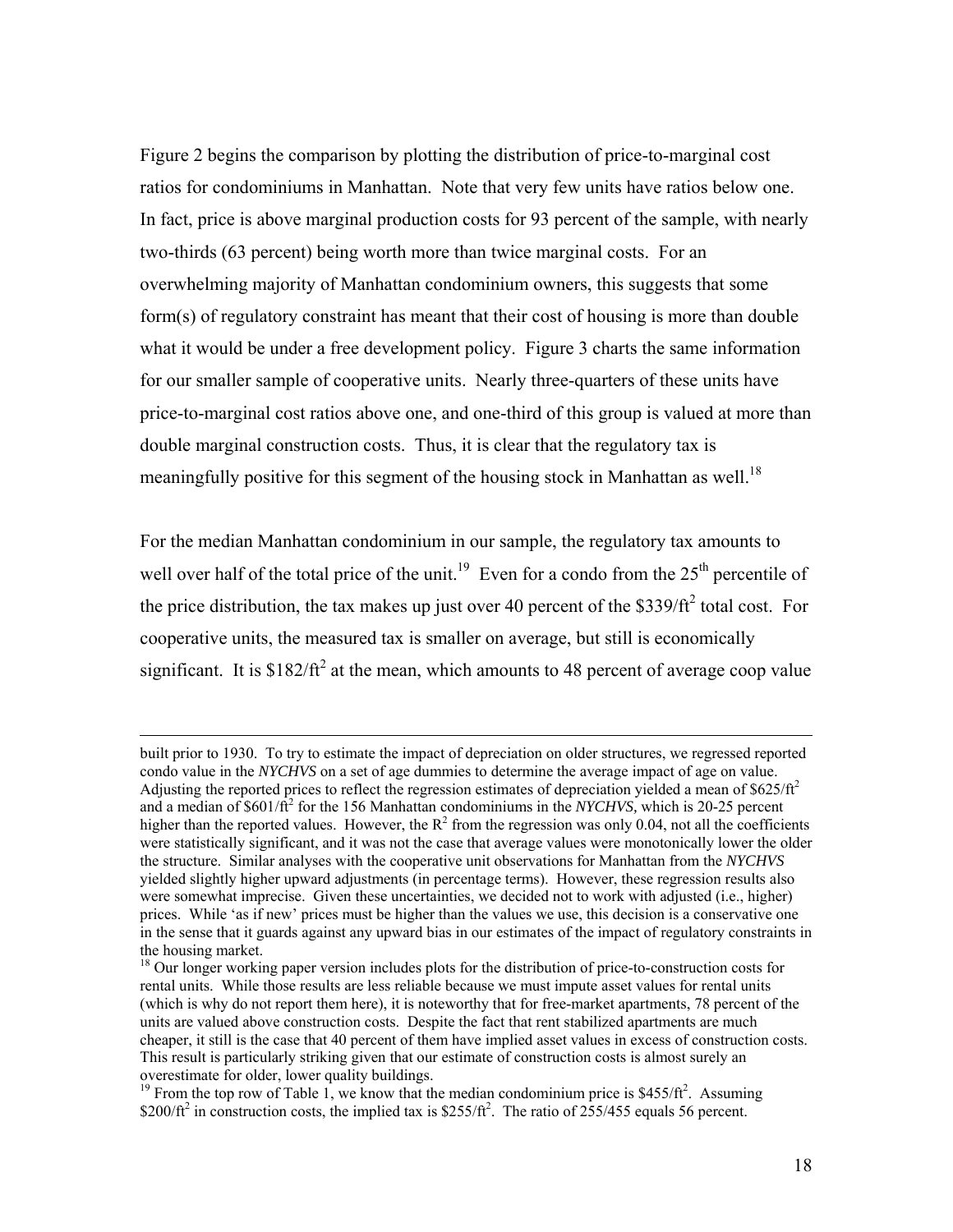in Manhattan. Thus, some type of regulatory constraints in the housing market appears to be responsible for at least 50 percent of overall unit value for the mean owned apartment.

Translating these figures into annual cost terms can help illuminate the economic relevance of these results. For simplicity, we presume the annualized cost can be approximated by the multiple of the real cost of capital (or the real interest rate) and the component of housing prices that we estimate to be the result of regulation.<sup>20</sup> While real rates of interest currently appear to be quite high by some calculations<sup>21</sup>, we use a more conservative estimate of 3 percent for the real cost of capital to current borrowers. The top panel of Table 5 reports the distribution of the annual regulatory costs for owners in our condominium sample. For half of the sample, this estimate of the annual flow cost of regulation exceeds \$5,500 per year, or about 9 percent of mean annual wages in Manhattan. A quarter of the sample is paying at least \$9,668 per year, with the mean flow value of the tax being \$7,382. At a more detailed level, the value of the tax appears to lie between \$5,000 and \$10,000 per year for 31 percent of our sample. For another 12 percent, the burden lies between \$10,000 and \$15,000 per year. Yet another 8 percent of the sample pays between \$15,000 and \$25,000 per year. Finally, 3 percent of the sample has a tax amount that is greater than \$25,000 per year.<sup>22</sup>

#### **III. Other Evidence on the Regulatory Causes of New York's High Prices**

1

 $20$  A more sophisticated analysis might compute the user cost of owning (e.g., see Poterba (1984) for example). This term includes factors such as local property taxes and maintenance expenses (along with a liquidity premium possibly) that also are thought to influence the cost of owning. For simplicity alone, we assume these costs are orthogonal to the regulatory tax and exclude them from our analysis. To the extent they are positively correlated, our annual estimates are lower bounds.

<sup>&</sup>lt;sup>21</sup> As we write, the current interest rate on 30-year, fixed rate mortgages is approximately 5.6 percent (depending upon factors such as points paid and the like) while inflation over calendar year 2002 was only 1.4 percent according to the annual average personal consumption expenditures chain-price index published by the Bureau of the Economic Analysis. The simple difference between these two figures is 4.2 percent.  $2^{27}$  These particular results are sensitive to the values of the real cost of capital and true construction costs used in the calculation. However, absent much higher construction costs (e.g., \$100 per square foot higher) or much lower real interest rates (e.g., Japanese levels of near zero), the annual cost to condominium owners is substantial. In addition, housing prices in part reflect expectations about future prices. If future prices are expected to rise dramatically, then this might explain some of the high prices in New York and would suggest that our simple calculation of multiplying the gap between housing prices and construction costs with the cost of capital overstates the true impact of regulatory constraints. Of course, if by chance,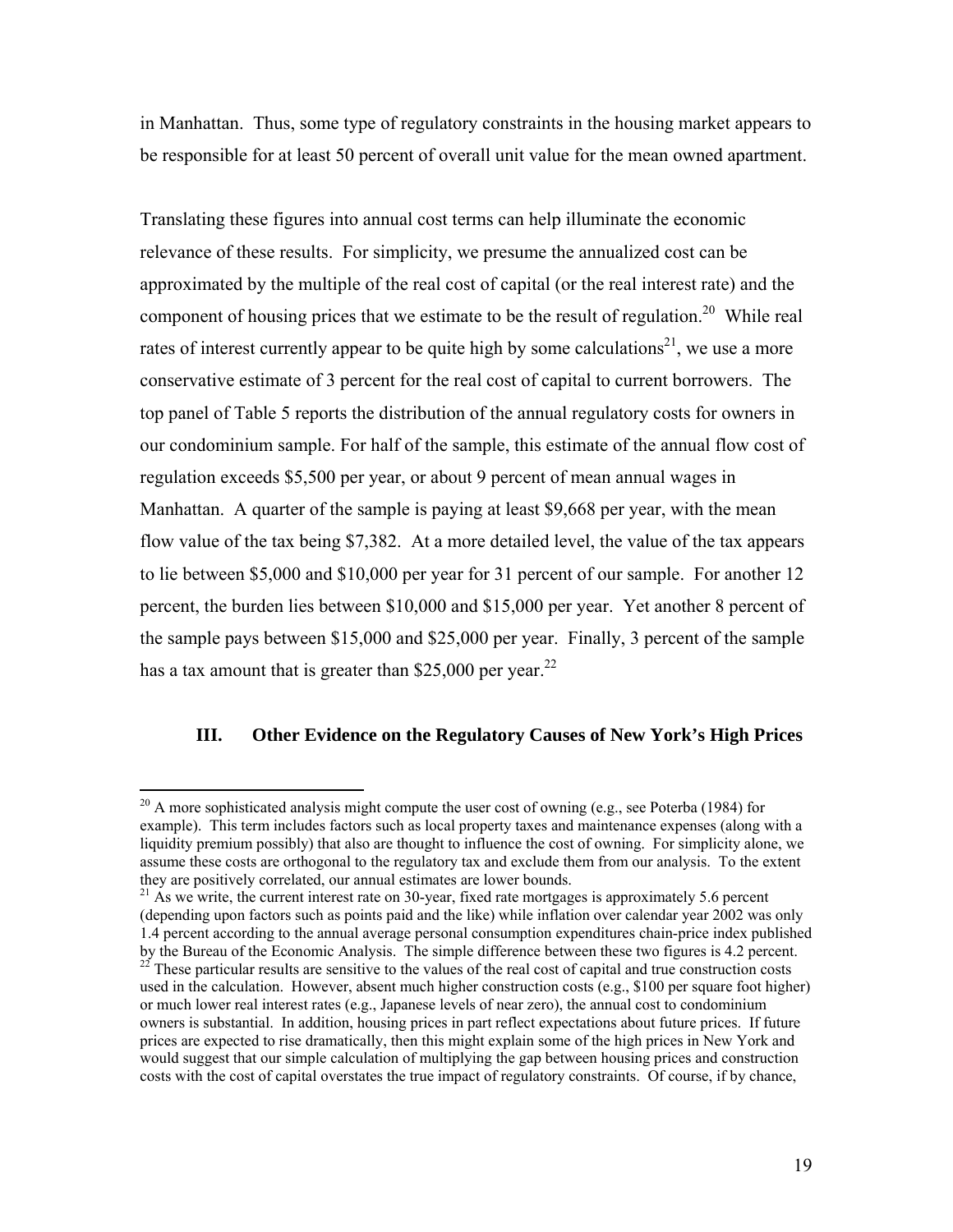Section II has documented that housing prices in Manhattan are far above construction costs. While we have trouble thinking of a plausible alternative explanation other than restrictions on construction for this fact, we recognize that we are in some respects just naming a residual. As such, in this section, we offer two alternative pieces of evidence which we believe support our contention that the gap between prices and costs is caused by barriers to construction.

## *The Battle of Carnegie Hill*

New York City has many examples of battles between developers and local residents, but the 'Battle of Carnegie Hill', as it was referred to by the local press, is among the most famous of these cases.<sup>23</sup> This case from the Upper East Side of Manhattan became locally famous because it involved the actors Woody Allen, Kevin Kline, and Paul Newman, as well as some of New York City's financial elite, including Citigroup CEO Sanford Weill and the family of the prominent investment banker and former Clinton Administration Deputy Secretrary of the Treasury, Roger Altman.

The case itself appeared mundane at first, with Citigroup selling a corner site at  $91<sup>st</sup>$  and Madison Avenue on which it had built a one-story branch bank facility to a local developer. That firm, Tamarkin Architecture and Development, proposed a 17-story apartment building. Even though the builder had previously acquired the air rights necessary for such a tall structure on the site and there are other buildings at least 17 stories high within eyesight of 91<sup>st</sup> and Madison<sup>24</sup>, the development was potentially

<sup>23</sup> We are grateful to Matt Kahn for bringing this particular case to our attention. It was reported by the *New York Times* as it was playing out. For more recent descriptions and overviews of the entire battle between the developer and its opponents from various perspectives, the interested reader can see reports and commentary from the following three sources: (a) *New York Magazine*, available at http://www.newyorkmetro.com/nymetro/realestate/neighborhoods/features/4521/; (b) *The City Review*, available at http://www.thecityreview.com/carmad.htm; and (c) the article "Carnegie Hill: By the Content of Its Character" which was posted on the 'upper east side' section of an electronic guide to what is happening in Manhattan; more specifically, see the Upper East Side, Manhattan section of 'about.com' at the URL http://uppereastside.about.com/library/weekly/aa031200a.htm.<br><sup>24</sup> See photographs in *The City Review* article cited in footnote 23 for these details.

New York City apartment prices were expected to fall (a not totally implausible possibility) then our calculation understates the true effect.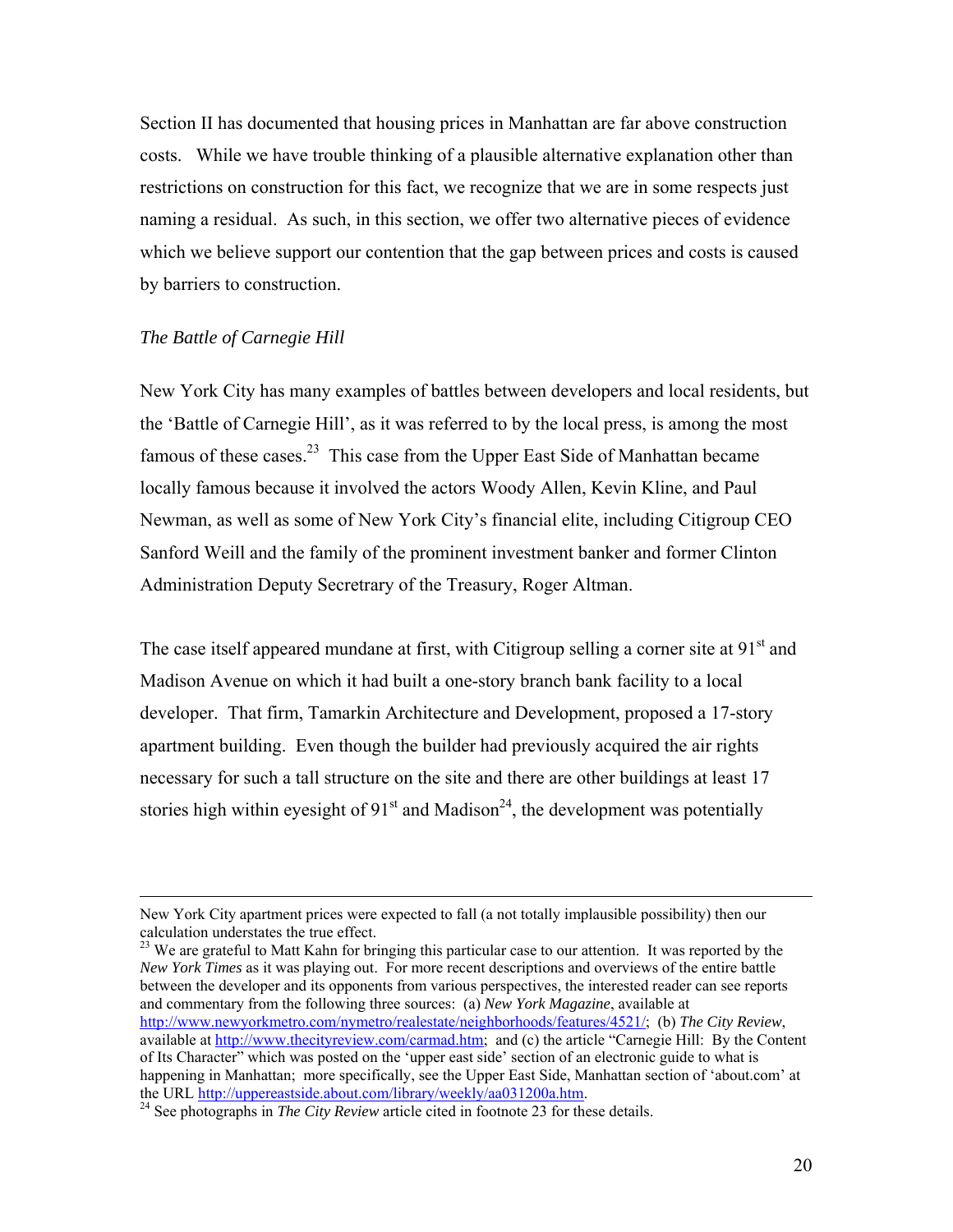constrained by other facets of the local regulatory environment, most prominently those associated with landmarks preservation.<sup>25</sup>

In the first half of 2000, the local Landmarks Preservation Commission denied the developer's request to build a 17-story building after hearing from numerous individuals and groups that the structure would unjustly change the character of their neighborhood. For his part, Mr. Allen even produced a short video about Carnegie Hill, and *New York Magazine* reports that Mr. Kline quoted *Richard II* to the Landmarks Preservation Commission on the matter—"How sour sweet music is, when time is broke, and no proportion kept!".

Even before the Landmarks Preservation Commission stepped in, Mr. Weill faced social pressure from at least some of his friends to stop the proposed development. *New York Magazine* reports that Mr. Altman's wife, Jurate Kazickas, personally approached Mr. Weill and asked him to buy back the site from the local developer--to which Mr. Weill allegedly responded by asking why Ms. Kazickas did not buy it back herself.<sup>26</sup> Presumably, a group including famous entertainers and investment bankers was not financially constrained from taking up Mr. Weill's suggestion and forming their own personal 'preservation trust', but found it cheaper to achieve much the same end by entangling the development in New York City's regulatory maze.

Approximately three years later, construction finally was begun on a scaled down, 9-story building that had been approved by the Landmarks Preservation Commission. The point of this example certainly is not to conduct research by anecdote, however entertaining it might be. That the regulatory process constrains the ability to 'build up' beyond this example is supported by cases notes in the news reports cited above, as well as by data

<sup>&</sup>lt;sup>25</sup> Any development that is not what is termed 'as of right' must go through the Uniform Land Use Review Process (or ULURP) in New York City. The building code and broader regulatory environment that helps determine what is and is not 'as of right' is very voluminous. For more on that, see the report by Salaama, Schill, and Stark (1999) on the myriad of factors affecting the cost of housing construction in New York City. Their Section 4 on the land use review process, building codes, permit approval, and taxes and fees is the most relevant to our work.

<sup>&</sup>lt;sup>26</sup> For the direct quotes and the entire interchange, see the first page of the article by Ralph Gardner, Jr. on the *New York Magazine* web site listed in footnote 23.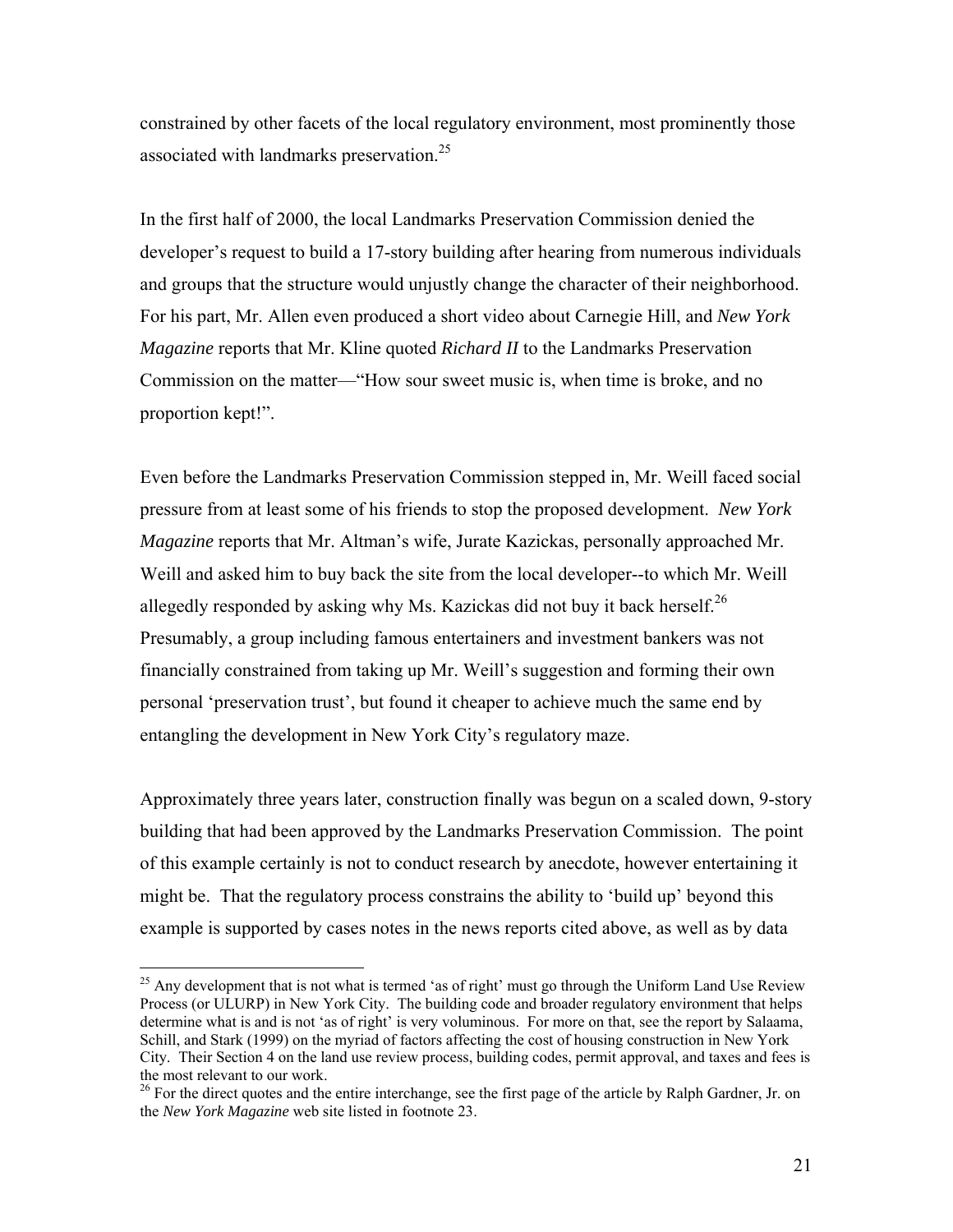we obtained on the distribution of the height of new condominium buildings constructed in Manhattan in the  $1980s^{27}$  For example, our sample contains eight structures that were erected between 1980 and 1989 in the Midtown section of Manhattan, with their heights ranging from 4 to 70 stories. In the Upper East Side (Carnegie Hill's neighborhood), there were seven condominium buildings put up during the same time period, and they ranged in height from 1 to 32 stories. The Appendix reports analogous data for other Manhattan neighborhoods. While we do not claim that all this heterogeneity is due to regulation, the data are abundantly clear that much new residential building has occurred at fairly low densities.

The Battle for Carnegie Hill also helps illustrate another very important lesson for our research—namely, that it is extremely difficult to accurately measure the degree of regulatory constraint facing housing development. It was not simply the presence of a complex local code and one public commission that influenced a developer's decision to bring new housing units to the market, but also the ability of well-funded opponents to use the regulatory process to substantially delay and change proposals. The inability to measure all this precisely suggests that traditional difference-in-difference methods may radically underestimate the true impact of regulation on housing prices (assuming the measurement error is classical in nature, of course).

## *Permitting and Prices*

 $\overline{a}$ 

We now provide another source of data—on house price changes and housing permits that is consistent with our hypothesis on the connection between government regulation and high prices in Manhattan. In a free market, one would expect increases in housing prices to lead to more new construction, but this need not be the case in a regulated market where regulatory constraints of various types can choke off new supply. Figure 1 already suggests that there has been a marked drop off in permitting in Manhattan over the past two decades, a period over which real house prices rose in excess of 2 percent per annum. In order to look at the relationship between prices and quantities a bit more

 $27$  The data are from the First American Real Estate Corporation, the source of the price data used in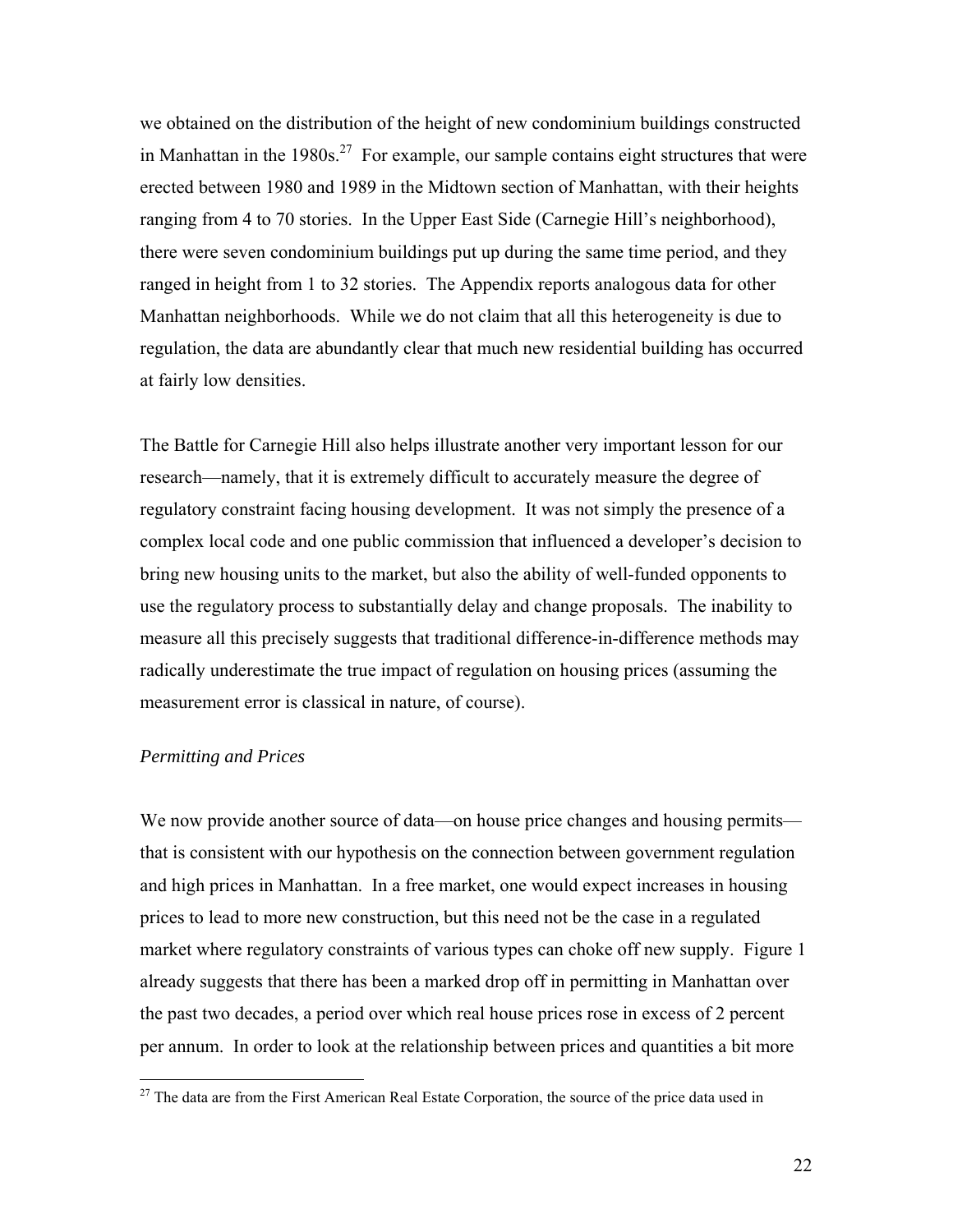closely, we regressed the number of permits issued in Manhattan in a given year on the change in prices during the previous year.<sup>28</sup> Figure 4 then plots the data and the regression line for four different time periods dating back to 1955.

The 1955-1969 period was a time of relatively modest real price changes, but any meaningfully positive appreciation typically was associated with a high level of permitting activity the following year. A similar, but less strongly positive correlation is observed for the 1970s in the adjacent plot. The variability in real price changes was greater from 1970-1979, but the association of larger price appreciation with higher future permitting activity is still clearly evident.<sup>29</sup> Were this pattern to hold during the 1980s and 1990s, it clearly would be at odds with our conclusions that this is a market in which regulation is constraining builders from bringing new units to market. However, the bottom two graphs in Figure 4 document that changes in prices are not correlated with future permitting activity in the 1980s and 1990s. $^{30}$ 

Although these simple regression plots obviously do not concretely identify a supplydemand framework (something that is well outside the scope of this study), they do strongly suggest that the supply side of the housing market was able to respond much more flexibly to higher demand in earlier decades. We know from above that real income per capita skyrocketed in Manhattan during the 1980s and 1990s. Thus, an examination of changes in prices and quantities is consistent with rising housing demand that was not met by changes in supply. These conditions could easily have led to the present situation in Manhattan in which the market price of the typical unit is at least double its production cost.

Section II.

<sup>&</sup>lt;sup>28</sup> We use lagged prices on the right-hand side on the assumption that it takes some time for developers to be able to respond to price changes, even in an unregulated market. The house price series is for the New York metropolitan area. See the notes to Figure 4 for the details. There is not an analogous price series for Manhattan proper (i.e., for New York County).

<sup>&</sup>lt;sup>29</sup> Both of the regression-line slopes are significantly different from zero at the 95 percent confidence level. However, the estimation error is large enough that we cannot confidently conclude the slope is greater for the 1955-69 period. All regression results are available upon request.

<sup>&</sup>lt;sup>30</sup> While both slopes are slightly negative, we cannot reject the null that each is zero.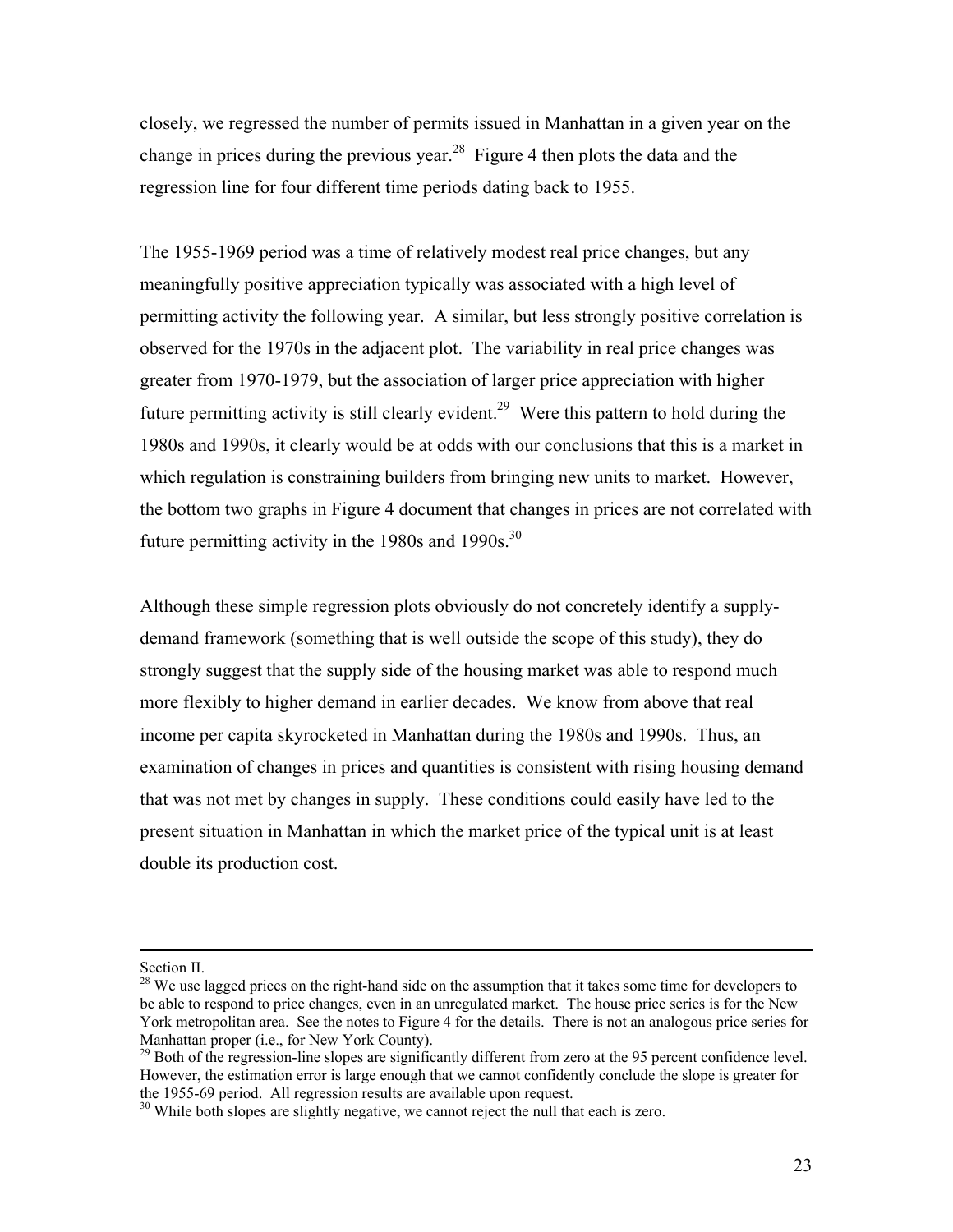## **IV. Is There Evidence of a Regulatory Tax in Other Housing Markets?**

The housing price data used in this section come from the 21 metropolitan areas tracked in the 1998-99 special Metropolitan files of the *AHS*. We use observations on single unit residences that are owner occupied.<sup>31</sup> Thus, the typical house in these samples is a single family, suburban unit. The *AHS* data include self-reported home values, lot size, and a number of other physical attributes of the housing unit including living area square footage. Because the *AHS* contains no information on building costs, we turn to the R.S. Means Company for data on that variable.

The Means data for single family homes contain information on four unit qualities economy, average, custom, and luxury.<sup>32</sup> The data are broken down further by the size of living area (ranging from  $600 \text{ft}^2$  to  $3,200 \text{ft}^2$ ), the number of stories in the unit, and a few

 $31$  Condominiums and cooperatives in buildings with multiple units are excluded from this particular analysis.

 $32$  Means does not produce true constant quality cost series, as the company relies on building code requirements to guide its cost estimation process. Since we will be working with data from two consecutive years in this section, economically significant code changes are unlikely. Nevertheless, these data have been criticized by Somerville (1999) for not reflecting actual builder experience or fully controlling for quality changes. While his attempt to develop a constant quality construction cost series via hedonic techniques certainly could be quite valuable for analysis over long time spans, we do not believe the results of that analysis warrant not using the Means data or making adjustments to it. Somerville's results are based on data from a single home builder operating in three markets (Baltimore, Cincinnati, and Houston) over a thirteen year period from 1979-1991, so it is not surprising that a single firm's experience does not match a market-wide average. Moreover, the sample size in Somerville (1999) works out to an average of just under 60 observations per market area per year. Given the very small number of subdivisions that must be involved, this only increases the chances of idiosyncratic factors driving the differences between his hedonic series and the Means data for his three markets. In addition, there is no indication that a standard confidence interval around his hedonic cost estimate would not encompass the Means series. [There is no direct evidence that it would, either. We cannot replicate his results without access to the confidential data supplied by his builder and the first-stage results. References to large standard errors on key year controls in his first-stage regression hint that the confidence interval could be relatively wide.]

Other factors also increase our confidence in the Means data. One is that it has passed a market test in the sense the firm has successfully sold its construction cost estimates for over 60 years. While we recognize the conceptual superiority of a true constant quality cost series, none has been developed yet that has passed such a test. Another is that the Means data have performed well in other contexts. Glaeser and Gyourko (2003) and Gyourko and Saiz (2003) have used the Means cost data in the construction of variables that work well (i.e., as the relevant theory would predicts) in regression analysis. While there is no doubt that Means measures construction costs with some error, we know of no reason to suspect a systematic bias. And, if the data largely reflected noise, then it is unlikely it would perform so well in the papers just cited. Finally, the cost estimates that Means produces for the Manhattan market are close to those we were able to gather from other independent sources for that market. We do not have independent sources for any of the other markets we study.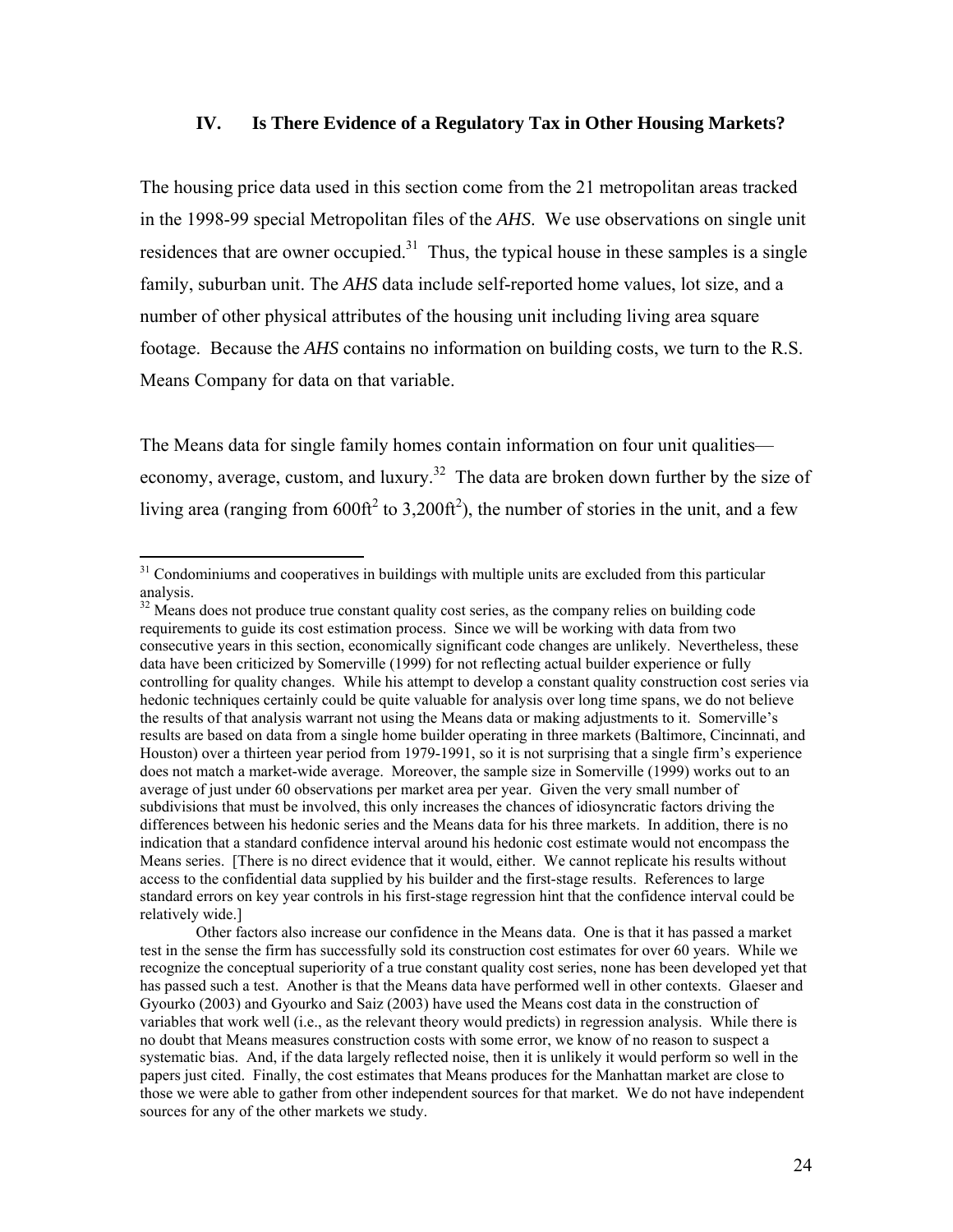other differentiators. In our comparisons with house prices from the metropolitan files of the *AHS*, we presume that construction costs are those associated with the mean of economy and average quality homes. Holding constant the size and other physical traits of the unit, construction costs for an average quality home are about 40 percent higher than those for an economy quality home according to the Means data. Thus, our estimates of construction cost reflect modest quality, but not the lowest possible quality that meets building code requirements.<sup>33</sup>

While there are various adjustments that need to be made to the data before comparing house prices to construction costs, the biggest difficulty with this procedure is in inferring the free market cost of land.34 As discussed above, we use the *AHS* data to estimate the marginal value of land via a standard housing hedonic that expresses the value of a house as a function of its various characteristics, including the amount of land on which it sits. The estimated coefficient on land area will reflect the degree to which the market valuation of a house increases with lot size. Of course, this estimate of the market valuation of land area may be biased, particularly if the amount of land is correlated with omitted housing characteristics. If houses on bigger lots tend to be of higher quality (in ways that we cannot explicitly control for), the resulting specification error will bias the

1

 $33$  This assumption of modest, but not really low, quality is also reflected in our assumptions that the costs are for a one-story house with an unfinished basement and the average costs associated with four possible types of siding and building frame. In addition, we develop cost estimates for small  $(\leq 1,500\text{ft}^2)$ , medium  $(1,550-1,850\text{ft}^2)$ , and large (>1,850ft<sup>2</sup>) homes in terms of living area.<br><sup>34</sup> Two adjustments are made to the *AHS* data before comparing house prices to construction costs. These

are to account for the depreciation that occurs on older homes and to account for the fact that research shows owners tend to overestimate the value of their homes. To account for the latter factor, we follow Goodman and Ittner (1992) and presume that owners typically overvalue their homes by 6 percent. Empirically, the more important adjustment takes into account the fact that the vast majority of homes are not new and have experienced real depreciation. Depreciation factors are estimated using the *AHS* as follows*.* First, house value per square foot (scaled down by the Goodman & Ittner correction) in the relevant year is regressed on a series of age controls and metropolitan area dummies. The age data are in interval form so that we can tell if a house is from 0-5 years old, from 6-10 years old, from 11-25 years old, from 25-36 years old, and more than 45 years old. As expected, the coefficients on the age controls are each negative and represent the extent to which houses of different ages have depreciated in value on a per square foot basis. We then adjust the reported values to account for the estimated depreciation so as to compare the value of a unit as if it were new with its replacement cost. On average, this adjustment results in about a 40 percent higher asset value for comparison with new construction costs. See our 2002 working paper for more detail on this procedure.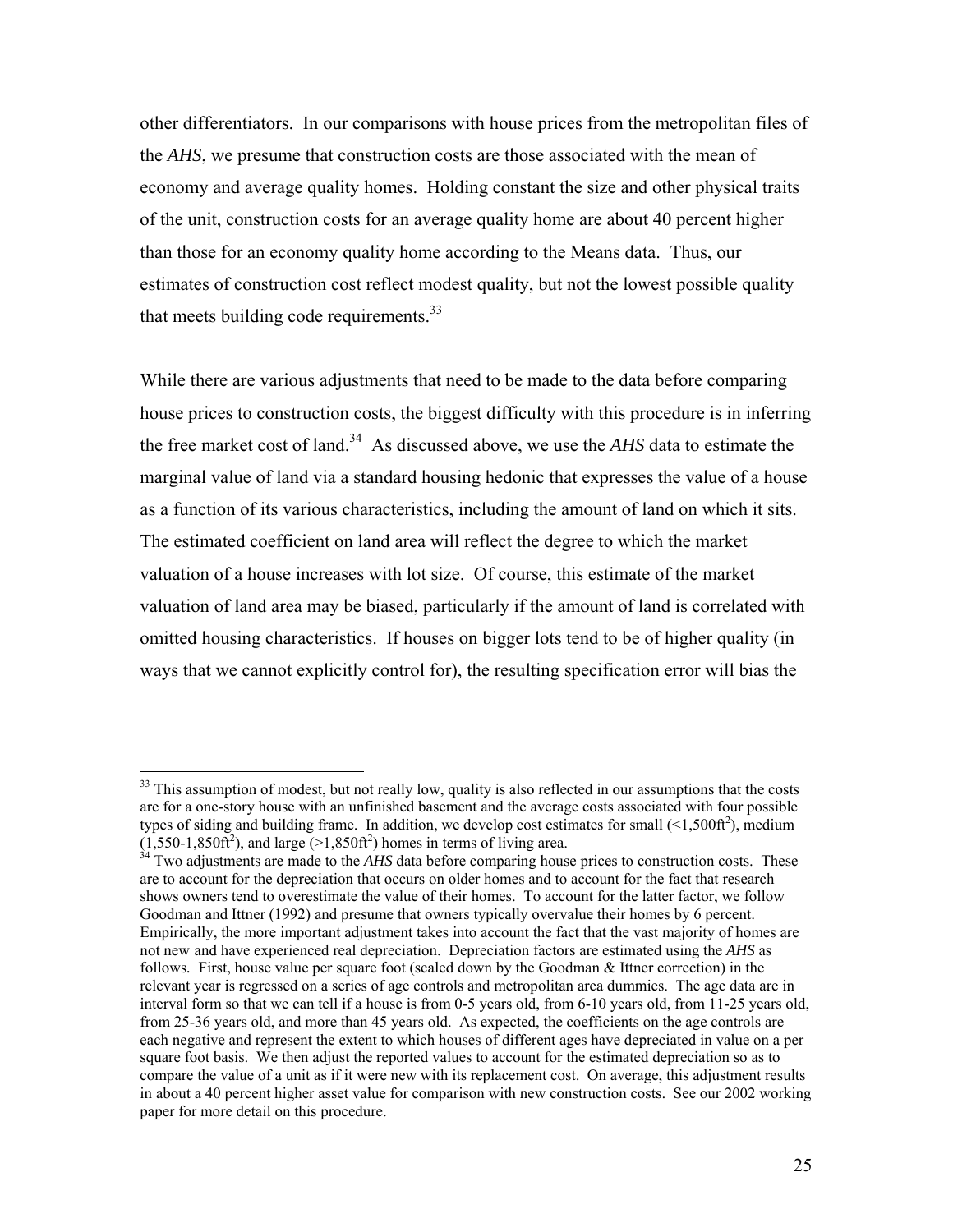coefficient upwards. Conversely, omitted characteristics will bias the coefficient downwards if houses on bigger lots are built where land is cheap.<sup>35</sup>

Hedonic estimates of the value of land per square foot (in 2000 dollars) for the 21 metropolitan areas surveyed in the two most recent waves of the metropolitan files of the *AHS* are reported in Table 6 (see column 3).<sup>36</sup> The metropolitan area files provide a relatively large number of observations, thereby allowing us to estimate attribute prices fairly precisely, while covering a fairly wide cross section of places in the most recent survey years.<sup>37</sup>

The results from column three of Table 6 indicate a wide range of prices across metropolitan areas, ranging from 13-15 cents per square foot in Birmingham and Houston to about \$4 per square foot in the Bay Area communities of San Francisco and San Jose.

<sup>&</sup>lt;sup>35</sup> While these are the most likely sources of bias, there probably are other factors making it difficult to pin down the value of a standard unit of land (e.g., differential option value across locations, etc.). Our strategy is to make every effort possible to guard against our Regulatory Tax estimates from being biased upward for the single family house markets in which we must estimate land value as part of the marginal cost of production. Toward that end, we restrict the underlying samples from the *AHS* to homes with no more than two acres of land (i.e., with less than 87,120 square feet of lot). Including observations with larger amounts of land reduces estimated land prices below those reported below in Table 6, suggesting that there is some downward bias of the hedonic estimates associated with large lot residences being developed in parts of the metropolitan area with cheap land. In addition, as suggested above, the hedonic estimate of land price will overestimate the free market value in markets with binding regulatory constraints. 36 Four different hedonic specifications were estimated. Generally, the specifications are of the following

form: House Price  $= p*L$  and Area  $+ z*$ Other Controls, where the model is estimated separately for each metropolitan area. The other controls include the number of bedrooms, the number of bathrooms, the number of other rooms, an indicator variable that takes on a value of one if the home has a fireplace, an indicator variable that takes on a value of one if the home has a garage, an indicator variable that takes on a value of one if the home is in the central city of the metropolitan area, an indicator variable that takes on a value of one if the home has a basement, an indicator variable that takes on a value of one if the home has central air-conditioning, and the age of the home. Two of the specifications use the logged value of house price, while two are purely linear in nature. In addition, two of the models (one logged, the other not) use the data on interior square footage to capture the size of the home, while the other two use the detail on the number of bedrooms, bathrooms, and other rooms. In general, the results were quite consistent, although there is some variability in estimated land prices across the different hedonic models. The land prices in Table 6 are the mean of the values from the two specifications yielding the second and third highest prices (i.e., we rank the specifications from lowest to highest implicit land prices estimated and report the average of the prices from the second and third specifications). The key conclusions regarding the zoning tax are not sensitive to this choice. All the underlying results are available upon request.

<sup>37</sup> Our 2002 paper performed a similar analysis using the 1999 national file of the *American Housing Survey*. The results are similar quantitatively, with the coastal metropolitan areas having much higher marginal prices of land. However, the estimates here tend to be smaller and much more precisely estimated. Given the far fewer number of observations at the metropolitan area level in the national file, we are much more confident of the reliability of the results reported here.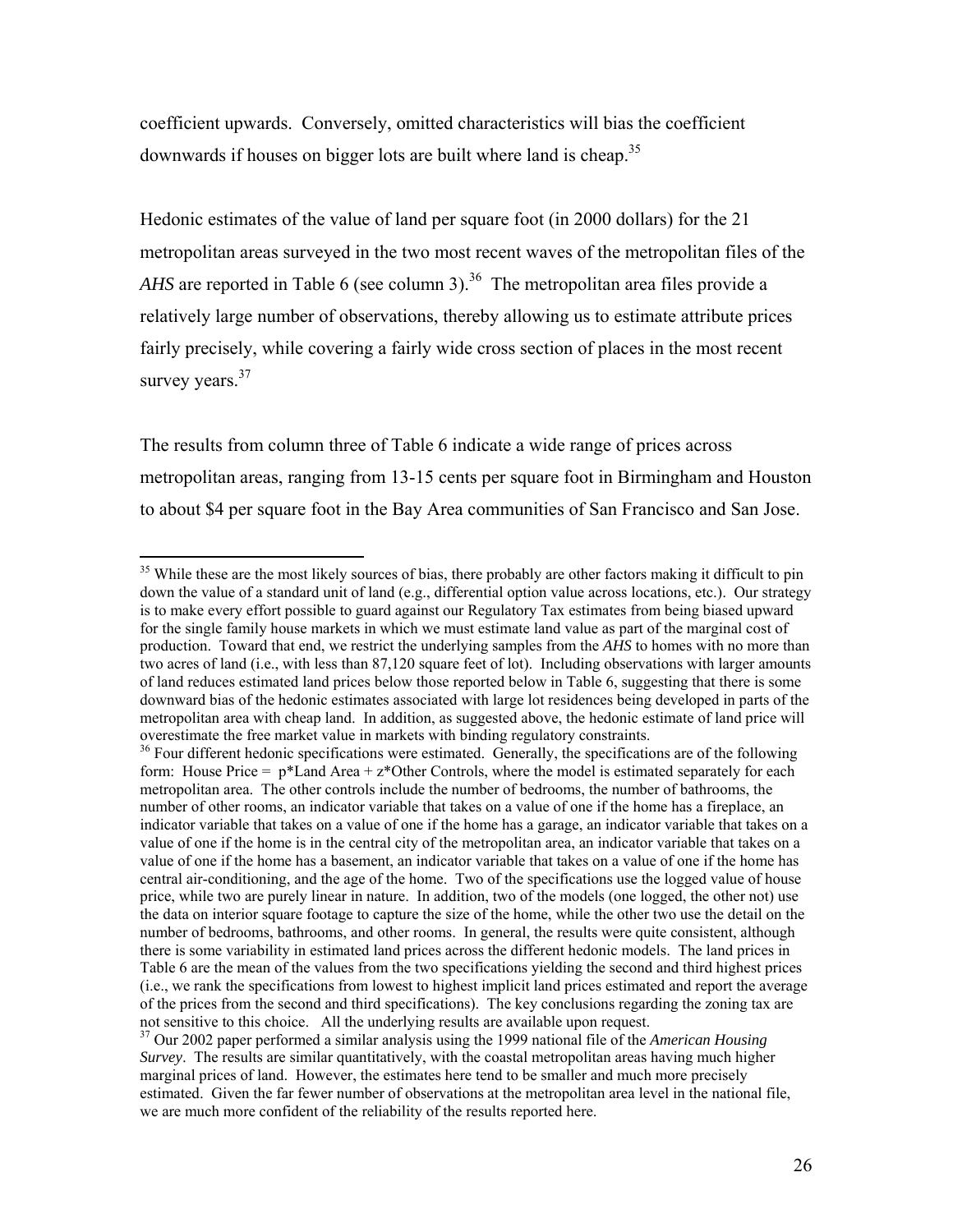While there clearly are some high price places, these data suggest that consumers in most areas place a relatively low value on land on the margin. In 16 of the 21 metropolitan areas, the estimated price is below \$1 per square foot. In the two lowest price areas of Birmingham and Houston, the hedonic land values imply that a typical homeowner would be willing to pay no more than \$1,400-\$1,600 for an extra quarter acre of land.<sup>38</sup> Even in the Baltimore and Salt Lake City metropolitan areas, in which we estimate the price of land to be from \$0.83-\$0.88 per square foot, a quarter acre of land is valued at no more than \$9,040. On the other hand, the hedonic price of land is much higher on the West Coast. Using the \$4 per square foot average of the prices in the two Bay Area metropolitan areas surveyed implies that a quarter acre is valued at well over \$40,000.

While these calculations obviously take some liberty with the meaning of a small change in the quantity of land, they do illustrate that the value of land as measured by these hedonic prices is not likely to constitute the bulk of the total value of the typical home in most of these metropolitan areas. This is evident by comparing the quarter acre land values discussed above with the mean home prices (in 2000 dollars) reported in column four of Table 6.

The final column in Table 6 reports our estimate of the Regulatory Tax as a percentage of average house value in the metropolitan area. Note that the tax is zero or negligible (defined as less than 10 percent) in over half the markets.<sup>39</sup> However, the tax exceeds 10 percent of average home price in nine market areas (Boston, Los Angeles, New York, Newport News, Oakland, Salt Lake City, San Francisco, San Jose, and Washington, DC). While the 12 percent figure for the New York metropolitan area is interesting for comparison purposes with the results we reported above for Manhattan condominiums, the impact of regulation on land values is much higher in other markets, especially those

<sup>38</sup> There are 43,560 square feet in an acre of land, so \$0.13\*10,890=\$1,416 and \$0.15\*10,890=\$1,634. <sup>39</sup>We assigned a value of zero for the Regulatory Tax if physical construction costs exceeded the average house price in the metropolitan area. We would not expect to see new construction in areas with production costs above market prices. In all areas but Philadelphia and Pittsburgh, a positive Regulatory Tax results if we assume construction costs associated with the lowest quality units (i.e., economy homes) tracked in the Means Company data. Effective house quality may, in fact, be lower than we presume in these areas, but we think it preferable to employ assumptions that lead our estimates to be conservative rather than aggressive.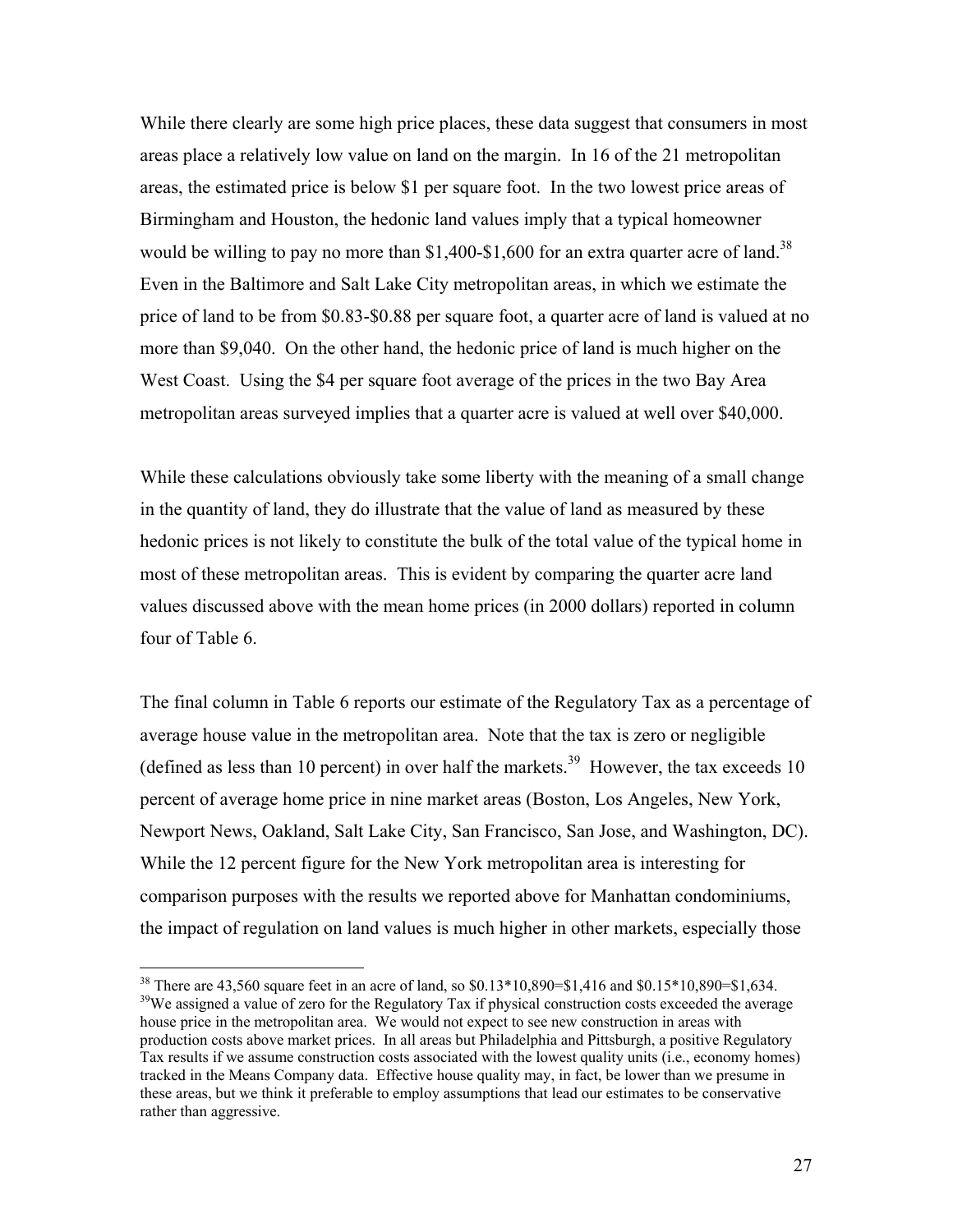on the west coast. In Los Angeles, Oakland, San Francisco, and San Jose, the gap between prices on the extensive and intensive margins amounts to from one-third to onehalf of home value at the mean. In Boston, Newport News, and Washington, DC, the gap constitutes about one-fifth of total property value.

Thus, the evidence for single-family housing markets across a diverse set of metropolitan areas recently tracked by the *American Housing Survey* suggests a big role for regulatory restrictions in accounting for high house prices in a select set of primarily coastal markets. While we have taken every possible precaution to guard against our Regulatory Tax estimates from being biased upward, we fully recognize that the inability to fully control for heterogeneity in the quality of land makes these estimates less robust than those reported above for Manhattan.

Faith in the reliability of these regulatory tax estimates would be increased by showing that they are related to zoning or other land use restrictions. Unfortunately, such data are difficult to obtain. Perhaps the most prominent source of such information comes from the *Wharton Land Use Control Survey*. This survey took place in 1989 and covered 60 metropolitan areas. While this is a decade prior to our *AHS*-based results, if there is persistence in the strictness of land use controls over time<sup>40</sup>, then we still should see a meaningfully positive correlation between our Regulatory Tax measure and the severity of land use restrictions.

Among other variables in the *Wharton Land Use Control Survey* is a measure of the average length of time between an application for subdivision approval and the issuance building permits for a modest size, single family subdivision of less than 50 units, which we term SUBDIVTIME. This measure can take on values ranging from one to five with a value of one indicating the permit issuance lag is less than three months, a value of two indicating the time frame is between three and six months, a value of three indicating a 7-

<sup>&</sup>lt;sup>40</sup> Housing industry professionals certainly claim there is, but there is no consistent time series evidence of which we are aware on this matter. This clearly is a matter that future research should address.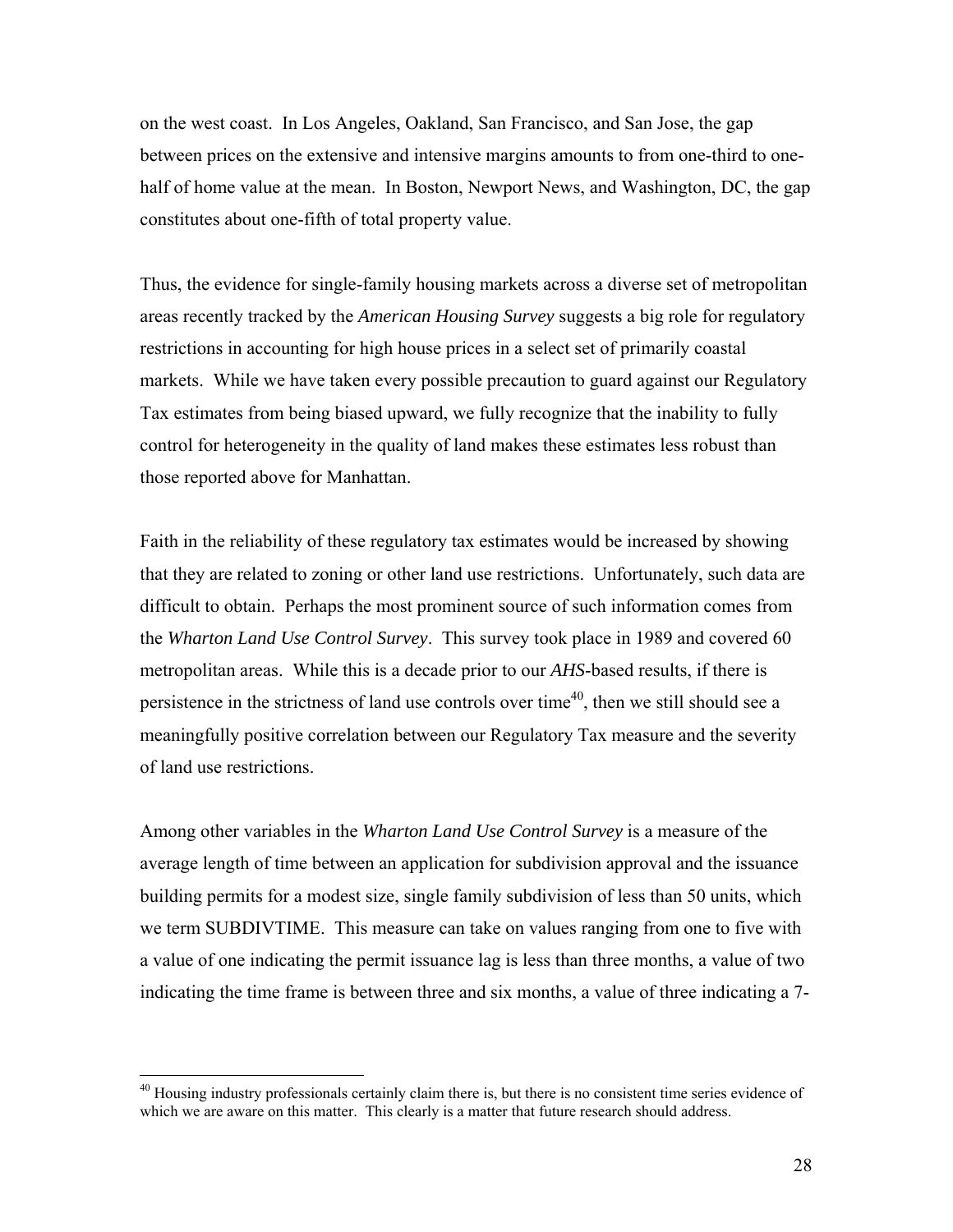12 month lag, a value of four meaning the lag is between one and two years, and a five signaling a very long lag of over two years.

We are able to match data for this variable with 20 of the 21 metropolitan areas reported in Table  $6<sup>41</sup>$ . The simple correlation between our regulatory tax measure and SUBDIVTIME is 0.74. Regressing our regulatory tax estimate on SUBDIVTIME finds that a unit increase in the categorical zoning lag variable is associated with a 15 percentage point increase in the amount of the regulatory tax.<sup>42</sup> While this sample size is quite small and no causality can be inferred, it still is comforting that the places we estimate to have high regulatory tax levels are in fact those with more onerous zoning.<sup>43</sup>

## **V. Can Manhattan's Regulatory Tax Be Justified?**

While our findings suggest that regulation has restricted supply in Manhattan and a few other coastal housing markets, the existence of such a gap between price and marginal cost is not necessarily inefficient. Indeed, much of the literature on zoning (see Fischel, 1985) has argued that land use controls are absolutely necessary to get developers to internalize the social costs of their actions. In this section, we ask whether there is likely to be any negative externality large enough to warrant a Regulatory Tax of the size we estimate exists for Manhattan.

<sup>&</sup>lt;sup>41</sup> The Wharton Land Use Control Survey did not include the Norfolk-Newport News area.

<sup>&</sup>lt;sup>41</sup> The *Wharton Land Use Control Survey* did not include the Norfolk-Newport News area.<br><sup>42</sup> The R<sup>2</sup>=0.55 and the t-statistic on the zoning constraint variable is 3.2 from this regression with 20 observations.

<sup>&</sup>lt;sup>43</sup> Other measures in the data base include the analogue to this zoning delay question, except that the permit length time applies to a request for rezoning for residential building purposes in a small subdivision. Examination of this and other related variables found correlation patterns similar to those just reported. In our longer working paper version we also investigated the correlation between our regulatory tax variable and the time to permit issuance following zoning requests using data from the 1989 national file of the *AHS*. Two benefits of using that data are that the year is identical to that of the zoning survey and a few more metropolitan areas can be matched across the two data sources. The biggest drawback is that there are far fewer observations per metropolitan area, so that the underlying hedonic trait price estimation used to compute the price of land and, therefore, the regulatory tax amount, is much noisier. The correlation between the regulatory tax estimates and the zoning measure was smaller, but still significantly positive at 0.39. And, the analogous regression still yields a significantly positive coefficient implying about a 7 percentage point increase in the regulatory tax amount for a unit increase in the categorical zoning regressor. See Table 6 to our 2002 working paper for those details.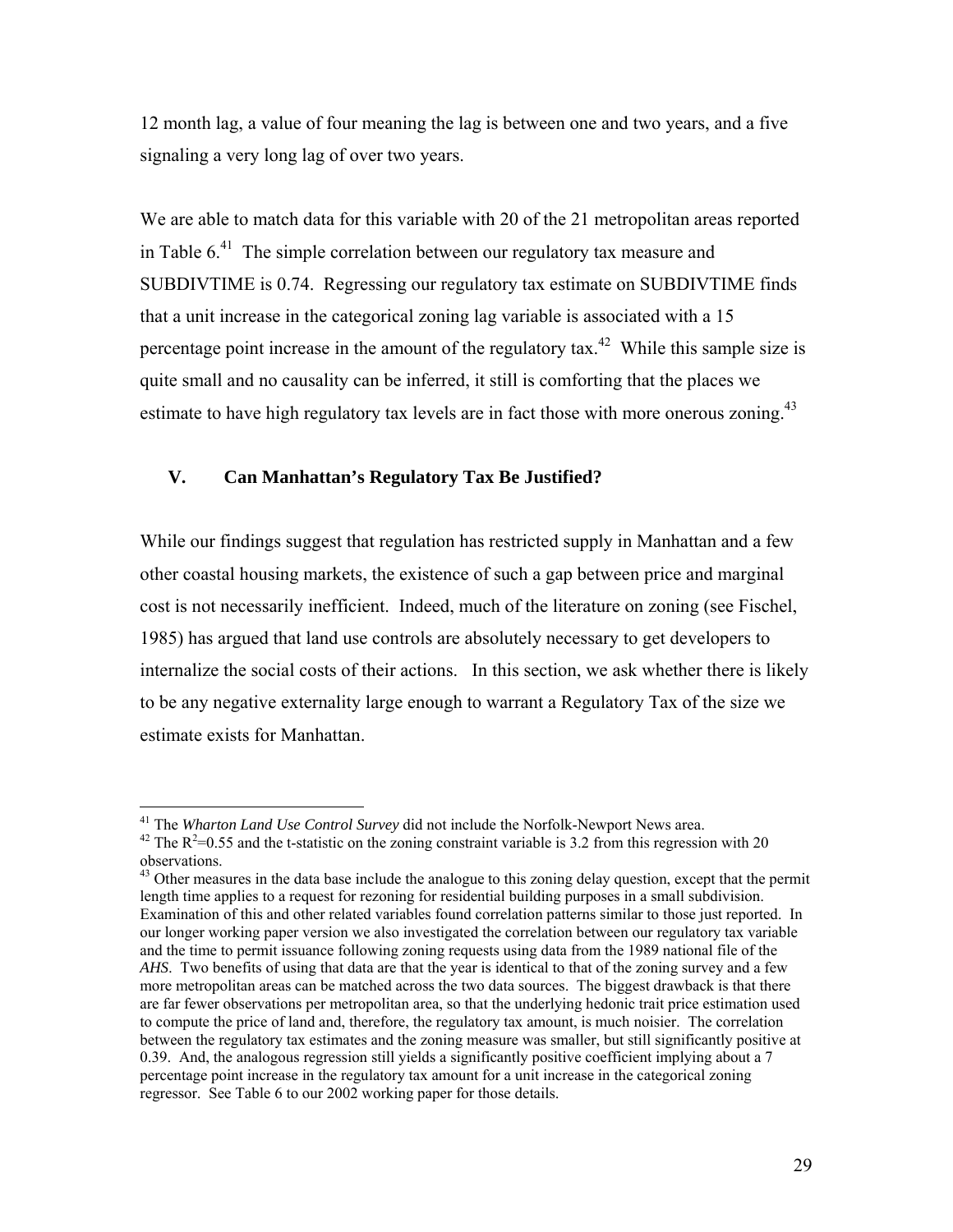In Manhattan, an optimal zoning tax should incorporate at least three elements in order to reflect the marginal social cost of a new resident to the community. First, and most obviously, the zoning tax should reflect the fact that a new apartment may eliminate views of existing apartments. Indeed, most current height restrictions exist for exactly that reason. Second, the new development should be taxed to the extent there are negative externalities created by extra crowding. Pure wage effects (i.e., the fact that more workers can depress wages) are pecuniary, not real, externalities and the usual economic logic suggests that these effects should not be part of the development tax. Third, any tax should reflect the fiscal burden of the new resident. The fiscal burden should be defined as the difference between government expenditures on the new resident and the taxes that the resident will face. After addressing each component in turn, we conclude that the present degree of regulatory constraint on new housing construction is inefficiently higher—and most probably by a wide margin.

While welfare analyses of zoning are inherently difficult to perform, Manhattan provides perhaps the best possible laboratory. Adding even a large number of housing units and people will not change the basic nature of the place, a factor that makes the evaluation much more straightforward. That said, our results are most properly viewed as educated guesses, not precise estimates.

#### *Estimating the Value of Views Destroyed by New Construction*

The view-related externality is perhaps the most straightforward to estimate. For each new apartment, the view-related externality equals the number of views blocked by a new apartment times the welfare cost of blocking a view. The number of views blocked should reflect the marginal impact of a single new apartment given the existing structure of apartments in New York.

In a world with homogeneous consumers, the welfare value of a view should equal the current market price of a view, which can be estimated by comparing apartments with or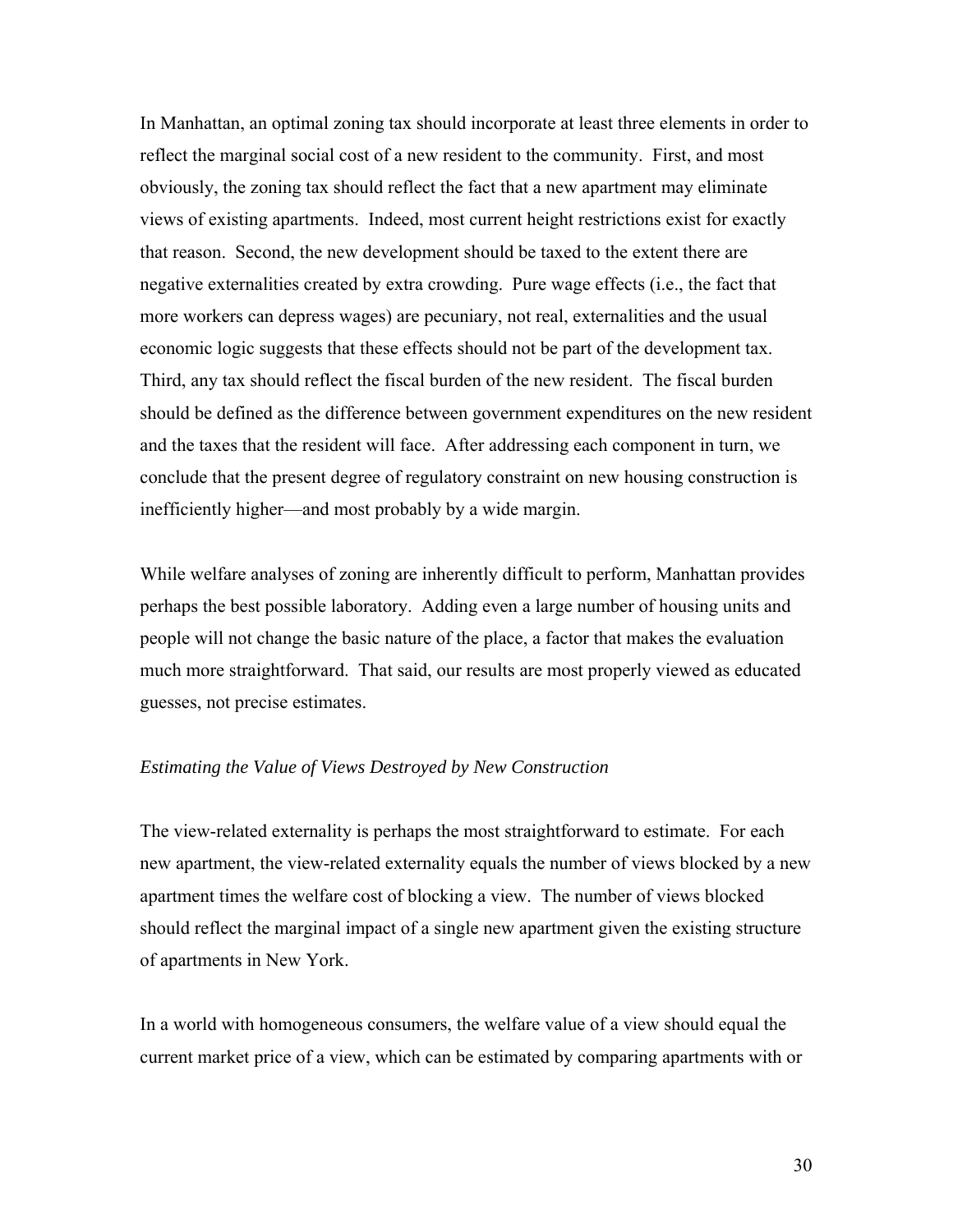without views.<sup>44</sup> Benson, et. al. (1998) have recently reviewed the existing literature on hedonic estimates of the price of a view. Estimates vary, but a typical result suggests that a good view raises the value of the property by about 10 percent. However, most of this literature uses cross sectional data on single family homes and often estimates the value of a view associated with some type of natural resource such as the ocean or a mountain range. Hence, the relevance for our problem of the value of an urban view is somewhat limited.

Consequently, we decided to compare the prices of condominiums in the upper and lower floors of the same building using our sample of Manhattan condos, which covers 20,426 units in 518 apartment buildings. We regressed price (in log form) on the square footage of the unit (also in log form) and a series of dummy variables controlling for the floor of the unit and a measure of unit size. Specifically, we included a dummy variable  $(I_{11-20})$ that takes on a value of one if the unit is on floors 11-20, another dummy variable  $(I_{21-30})$ that equals one if the unit is on the 21<sup>st</sup>-30<sup>th</sup> floors, and yet another  $(I_{31+})$  for units on or above the  $31<sup>st</sup>$  floor of their buildings. The regression results were as follows

(2) (.006) (.009) (.01) (.008) Log(Price) .08 <sup>I</sup> .16 <sup>I</sup> .23 <sup>I</sup> 1.00 Log(Square Footage) 11-20 21-30 <sup>30</sup> <sup>=</sup> • <sup>+</sup> • <sup>+</sup> • <sup>+</sup> • <sup>+</sup> .

The regression also includes building-specific fixed effects and year-of-sale fixed effects that are not reported here. Standard errors are in parentheses and the  $R^2$ =0.59.

We are most interested in the coefficient on the  $I_{31+}$  indicator variable that effectively captures the difference in the prices of condos on the bottom ten floors of the building relative to those above the  $30<sup>th</sup>$  floor. Fully recognizing that this coefficient of 0.23 is

1

 $<sup>44</sup>$ In principle, this will be true with heterogeneous consumers as well as long as there are enough</sup> apartments of differing types. If a new apartment blocks the view of someone who values his view more than the market does, this person can just move apartments and acquire a new (identical) apartment with a view paying the market cost of a view. Of course, we recognize that urban housing markets are rarely that fluid.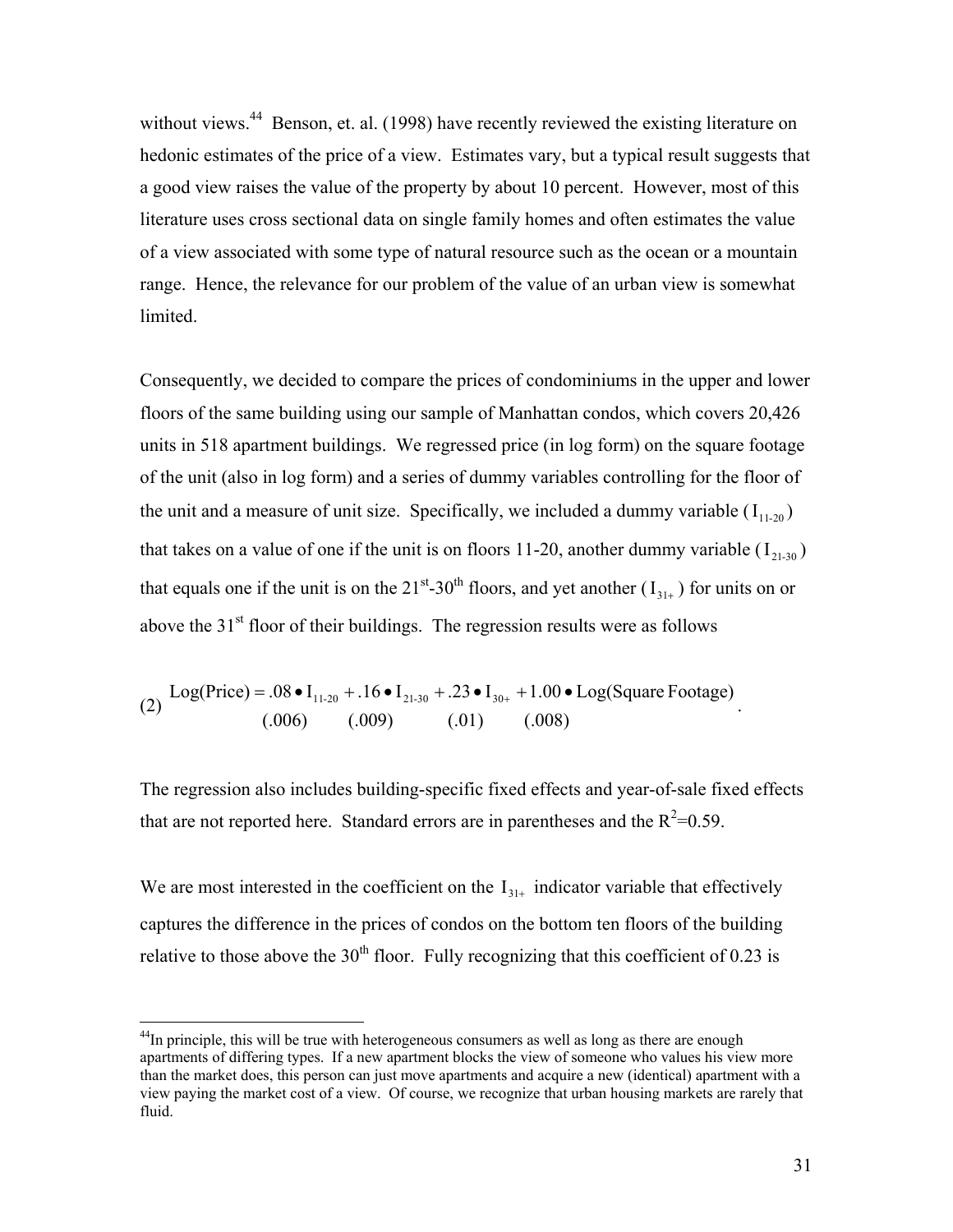likely to overstate the value of a view<sup>45</sup>, the results suggest that the difference in value between being really high up in a building and being on the first ten floors is about 25 percent of unit price, which we use as our estimate of the value of a view.<sup>46</sup>

How many apartments' views does a new apartment block? No economic literature on this topic exists. One should be an upper bound on this number. After all, the worst outcome possible is that no apartments have any views, and this would mean that on average each apartment blocks one other apartment's view. Of course, it is easy to contemplate lower numbers. For example, it is possible to imagine tall buildings spaced far enough from one another (perhaps in the Corbusier Radiant City) so that no views are blocked. We take 0.5 as a reasonable middle ground and we will use this value as our estimate.

Given the assumptions, each new apartment destroys one-half of a view of some other apartment. Since the loss of one complete view would reduce the value of the apartment by 25 percent, each extra dollar of tall building will lead to about 12.5 cents of lost view. This finding suggests that lost views are not likely to amount for more than 10-15 percent of the total value of new housing. As such, views alone suggest that apartments should face a construction related regulatory tax equal to approximately 12.5 percent of their value.

## *Congestion Externalities*

 $\overline{a}$ 

A second possible source of externalities that could justify a large regulatory tax on development is crowding. If people find living in a crowded place distasteful or more costly, then it is sensible to tax new residents for the costs they impose on current

<sup>&</sup>lt;sup>45</sup> Unit quality is not fully captured by controlling for unit size (and we do not have other variables in our data set). If interior quality is superior on higher floors, as we suspect is the case, our estimate of view is biased upward. We are largely unconcerned by this because our goal is not to provide a precise measure, but to determine whether views and other externalities could reasonably justify the gap between values and costs that we currently see in Manhattan. An overly generous estimate of the value of a view serves that purpose well.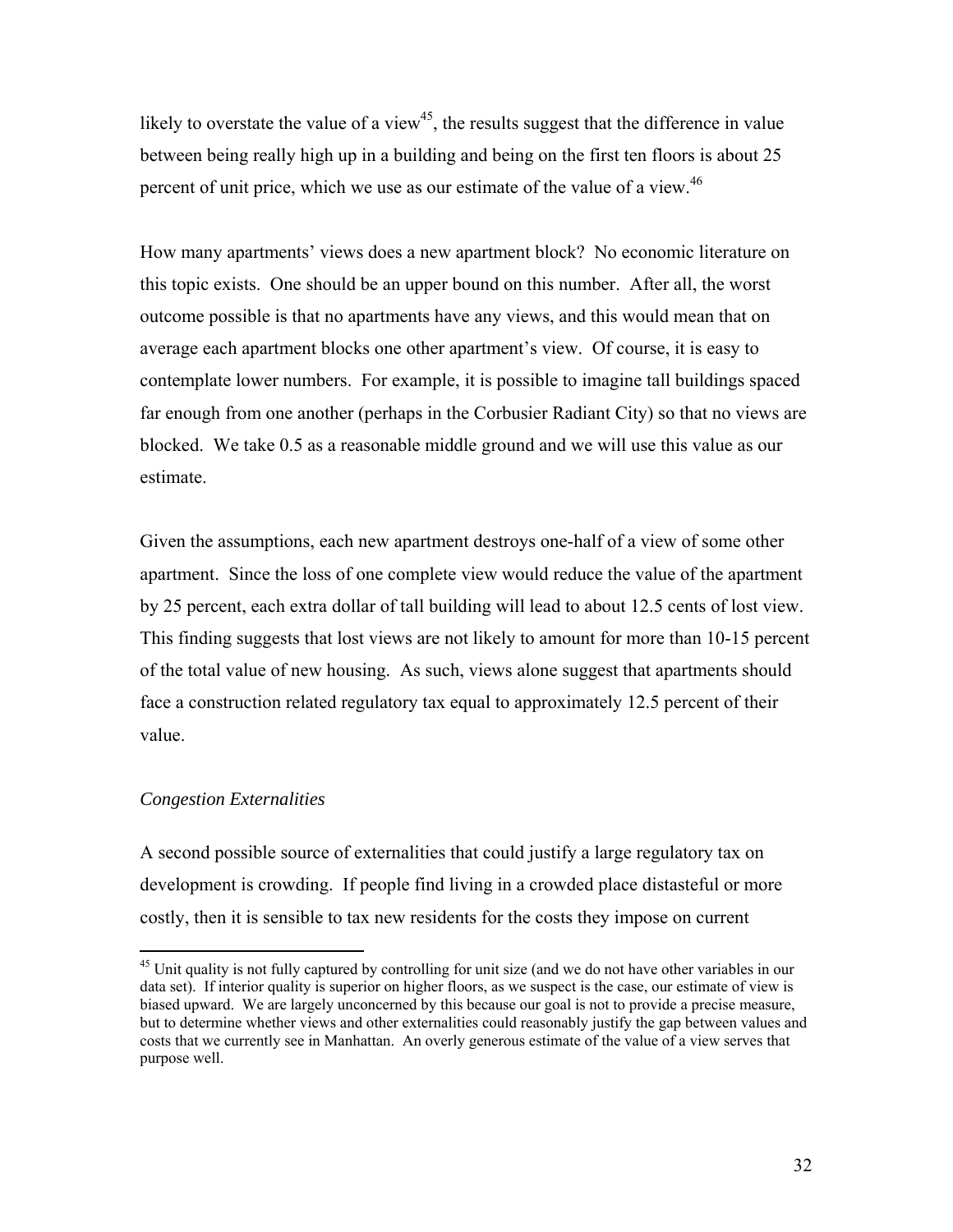residents. This is a difficult issue to analyze for a number of reasons. First, there is research in urban and transportation economics which suggests that tall buildings actually help internalize congestion because trips can be shortened or the number reduced.<sup>47</sup> If that effect is dominant, then building up should be subsidized, not taxed. A related question is whether the appropriate tax should be based on gross or net congestion. Gross congestion can be thought of as the social costs imposed on New Yorkers created by one more apartment in New York. Net congestion is the social costs imposed on New Yorkers by having one more apartment minus the social costs alleviated by having the apartment located somewhere else. Perhaps in an ideal system, all localities would charge fully for the gross congestion cost to that locality. However, if some localities are not charging (as Table 6 suggests is the case), then it seems like the appropriate tax should be based on net congestion costs.

Indeed, the net congestion cost imposed by an extra apartment in New York might be positive. Given New York's specialization in high density, we suspect that congestion externalities could be lower in Manhattan than anywhere else in the country. First, the island does not have a bucolic, rural character that would be spoiled by new residents. Second, residents of Manhattan overwhelmingly take public transportation or walk. Only 11 percent of Manhattan residents in the 2000 census reported driving alone or carpooling to work. Congestion does matter on the sidewalks or the subways, but it is far less important than when driving, mostly because people without cars take up so much less room than people with automobiles. Congestion also could be reduced if the number of overall trips is reduced by building to greater densities, per the discussion just above. If one accepts these arguments, then it seems quite likely that the relative congestion effect of moving to New York (versus whatever alternative locale) is likely to be negative. By turning a car driver into a subway rider, congestion on net is reduced rather than increased. Moreover, urban residents of Manhattan move there in part to be around other people. This reflects a congestion amenity, not a disamenity.

<sup>&</sup>lt;sup>46</sup> Because the indicator variable is not continuous, the derivative relating price to floor is not well defined. Using the adjustment suggested by Halvorsen and Palmquist (1980) for such cases yields the 25 percent figure.

See Fujita (1989) and Kanemoto (1980) for reviews and the theory behind this contention.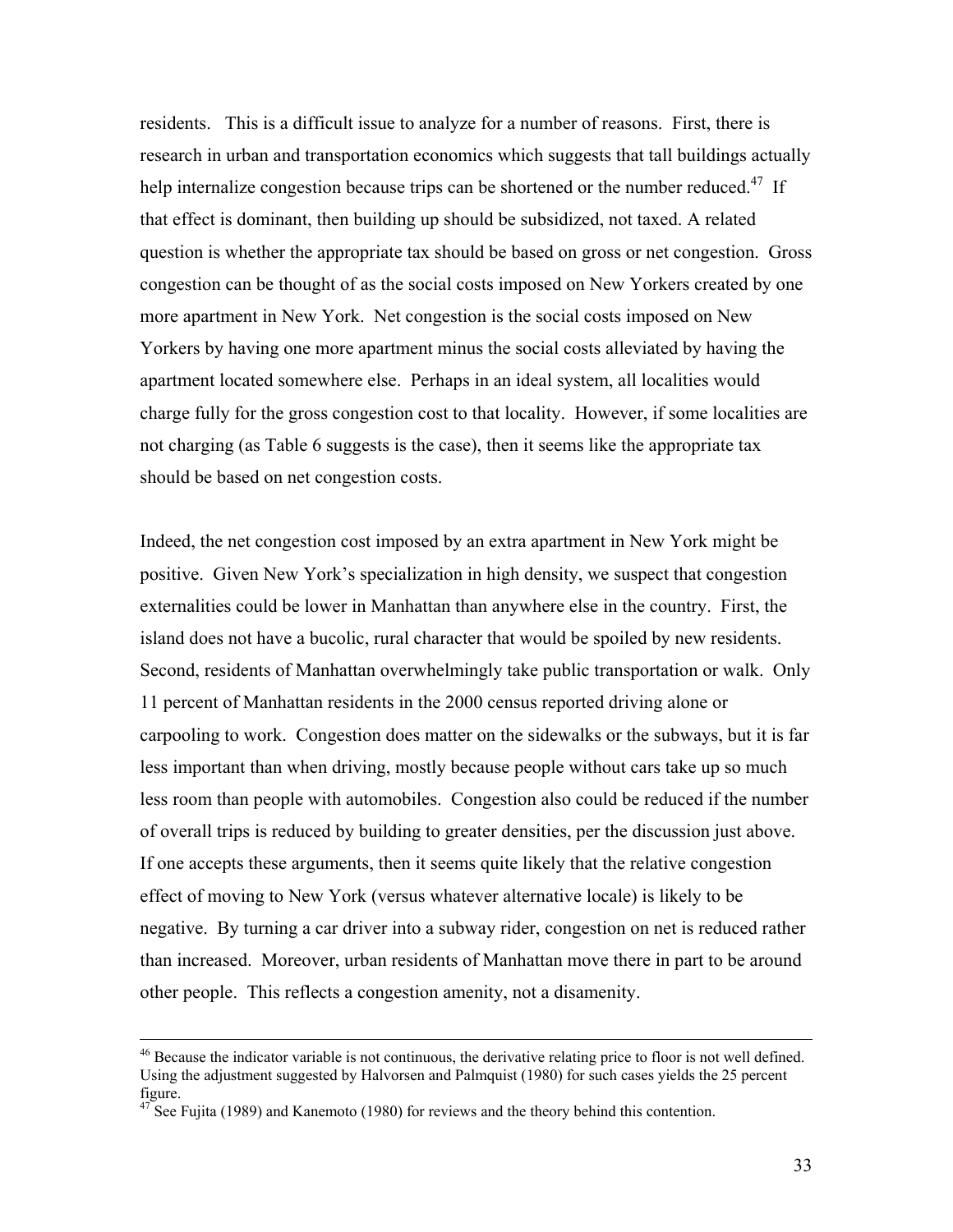While we suspect the net congestion externality may be positive, we do not try to estimate it, especially since it would be determined by the relevant alternative locale. Instead, we will attempt to estimate the size of gross congestion externalities, which should be thought of as the cash value of the total loss of utility on everyone in Manhattan created by a new resident. The natural means of estimating this value is to see whether rents, holding income constant, rise or fall with city population. If people demand a compensating wage differential for living in a more densely populated city, then a natural measure of urban amenities is the real income in the metropolitan area. In this case, income will be low in cities where amenities are high and high where amenities are low. As such, if the distaste for crowding is large, then we should expect to see a strong relationship between real income and city size.

Using the 193 cities in 1990 with population levels greater than 100,000, we estimate the following regression:  $48$ 

(3) Log(Median Rent)=-3.4+ 1.04\*Log(Per Capita Income)-.05\*Log(City Population)  $(.64)$   $(.06)$   $(.016)$ 

Standard errors are in parentheses, and the  $R^2=0.58$ .<sup>49</sup> The  $-0.05$  coefficient on log population indicates that rents fall only modestly with increases in population, income held constant. The fact that a one percent increase in population causes a .05 percent decrease in rents suggests that people are paying less (holding income constant) in more populated places. This supports the idea that there is a small gross congestion externality.<sup>50</sup>

1

 $48$  This sort of specification will generate the elasticity that we are interested in if, for example,

 $U = W / P + A$  across cities, where U is reservation utility, W is wages, P is the price level (which will be proxied for with rents) and A equals the amenity level.

 $^{49}$  The regression also included a control for the percent of residents over the age of 25 with less than 9 years of schooling.

<sup>&</sup>lt;sup>50</sup> That said, other specifications indicated a smaller negative or even positive effect of population. For example, controlling for land area turns the population coefficient positive, although not statistically significantly so. [The coefficient on land area is significantly negative, as expected.] We also tried controlling for density directly and found denser areas had higher prices. At face value, this suggests that crowding is good. However, this probably reflects omitted variables having to do with supply constraints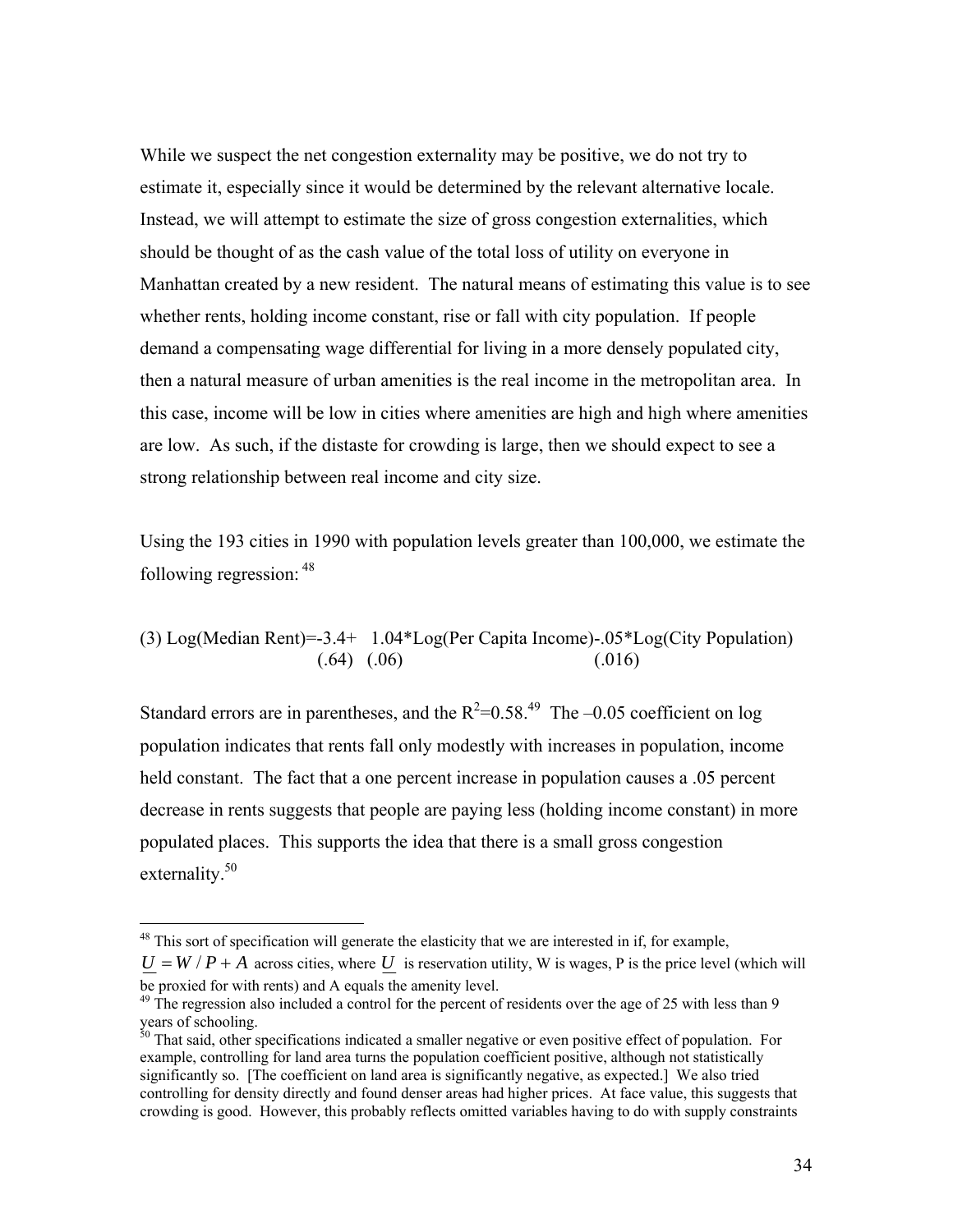While there certainly are reasons to question these estimates (e.g. the endogeneity of the variables discussed just above in footnote 50), they strike us as reasonable benchmarks for the value of the gross congestion externality in New York. Using this estimate, a one percent increase in city population reduces the utility level (measured as a share of housing costs) by one-twentieth of one percent. Another way to interpret this value is that with an extra percent of population in New York, the value of all homes will drop by one-twentieth of one percent due to congestion externalities. This argues for an additional five percent zoning tax on new apartments due to these congestion externalities. Thus, there appears no way that congestion externalities themselves could justify anything close to the size of the Regulatory Tax that we presently see in Manhattan.

Wage effects are even more problematic to estimate and interpret. As already noted, there are reasons to think that this impact should be ignored. If it is driven through standard labor market effects, then these are pecuniary rather than real externalities. And, in many cases, new apartments will lead to a redistribution of population from the suburbs to the central city and will not change the total size of New York's labor force.

The very direction of the impact of additional workers on wages in Manhattan is not at all clear. Although standard estimates in the labor economics literature find the slope of the demand curve to be steeply downward-sloping<sup>51</sup>, those results do not pertain to our analysis because they hold output and capital constant. In our case, it is not reasonable to assume that more workers simply would be dumped into Manhattan with no reallocation of capital or additional local output.<sup>52</sup> Effectively, adding more people to the area will cause the demand for labor to shift out. Furthermore, urban agglomeration theory

or local amenities. In addition, attempts to instrument for population and density in the crowding regressions yielded slightly positive coefficients on population. In any event, all the analyses we have done indicates that –5 percent is an upper bound on this particular externality.

 $<sup>51</sup>$  In a comprehensive survey of the literature, Hamermesh (1993) concludes that the elasticity of</sup> employment with respect to wages lies in the range of -0.15 to -0.75. These values imply an elastic response of wages with respect to employment.

 $52$  One would have to make an extreme assumption about the share of tradeable goods across areas to get no local output effects.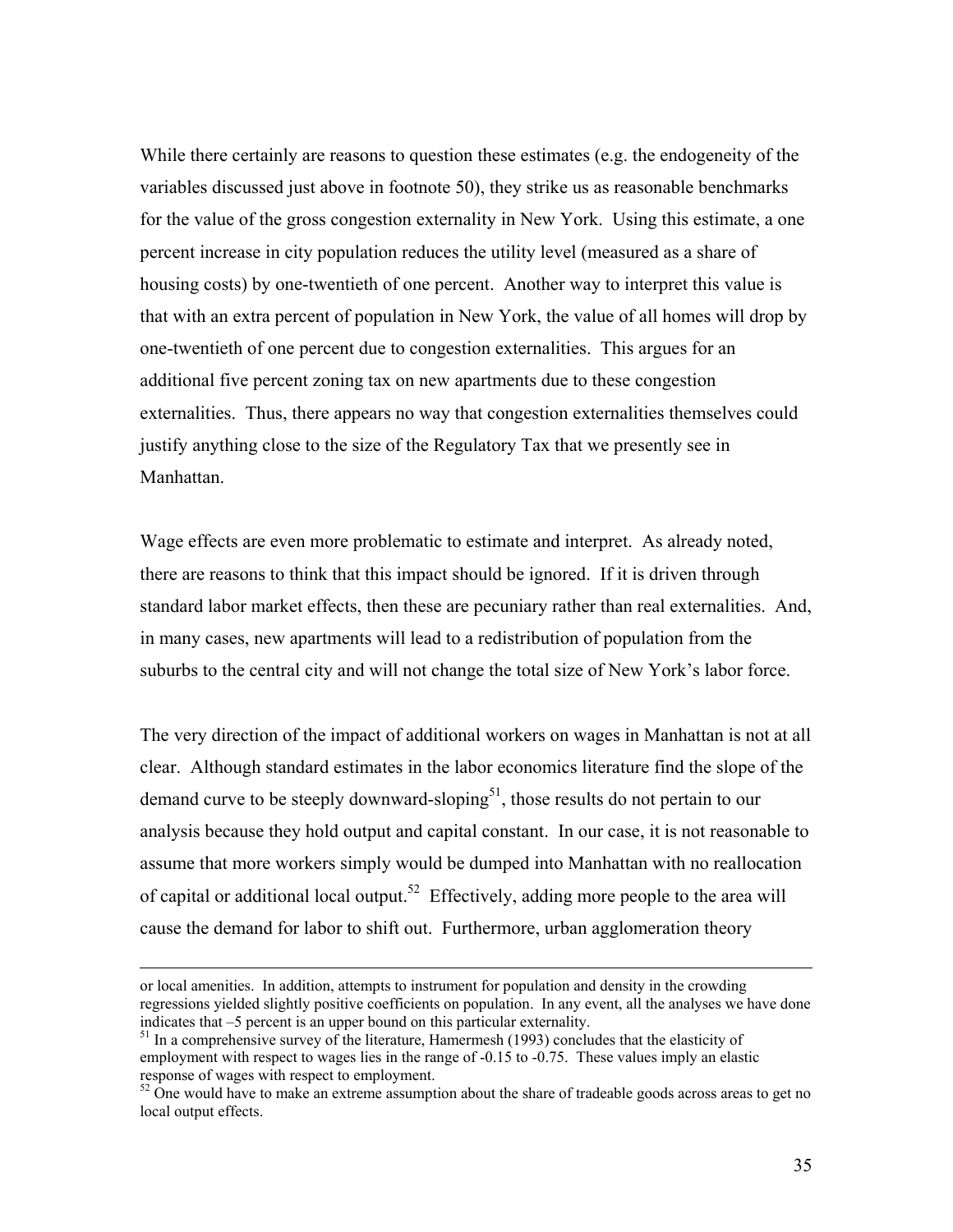suggests that productivity also may increase, with firms passing on some of the gains to workers. Thus, the diminishing marginal productivity of labor notwithstanding, wages might well rise with city population.

In fact, empirical work by Ciccone and Hall (1996) and Glaeser and Mare (2001) finds that increasing population levels are associated with increasing – not decreasing – wage rates when one looks at the relationship across cities. If agglomeration economies were dominant as these results indicate, then zoning restrictions would impose an additional cost in terms of limiting city size. Our experimentation with a number of models sometimes yielded a negative impact on wages, but it never was large (in absolute value) or statistically significant.<sup>53</sup> In any event, even if this reflects a real, not a pecuniary, externality, its magnitude is far too small to rationalize development constraints that leave prices at least double production costs.

## *Fiscal Externalities from New Construction*

 $\overline{a}$ 

The final category of social costs due to new construction that we examine comes through government taxation and expenditure. If new residents require far more in local government expenditures than they pay in taxes, then this would be yet another reason for potentially taxing new construction. Of course, one could argue that a sensible response to these fiscal externalities is just to charge new residents directly for the services that they use, instead of relying on some type of development tax. Still, it is worthwhile asking whether new residents in Manhattan condominiums even create a net fiscal drain on New York City.

While compelling statistics do not exist, there are a number of good reasons to believe that new residents in Manhattan condominiums would represent a considerable fiscal

 $53$  Empirical work in this area is fraught with various potential specification biases, so accurately pinning down an impact is very difficult. For example, regression estimates of the population-wages relationship using cross-sectional variation may be upwardly biased because more productive places (with higher incomes) end up attracting more people and, therefore, have larger populations. Regressions using changes in population and income may also be biased if increases in urban population are driven by increases to the productivity of the metropolitan area.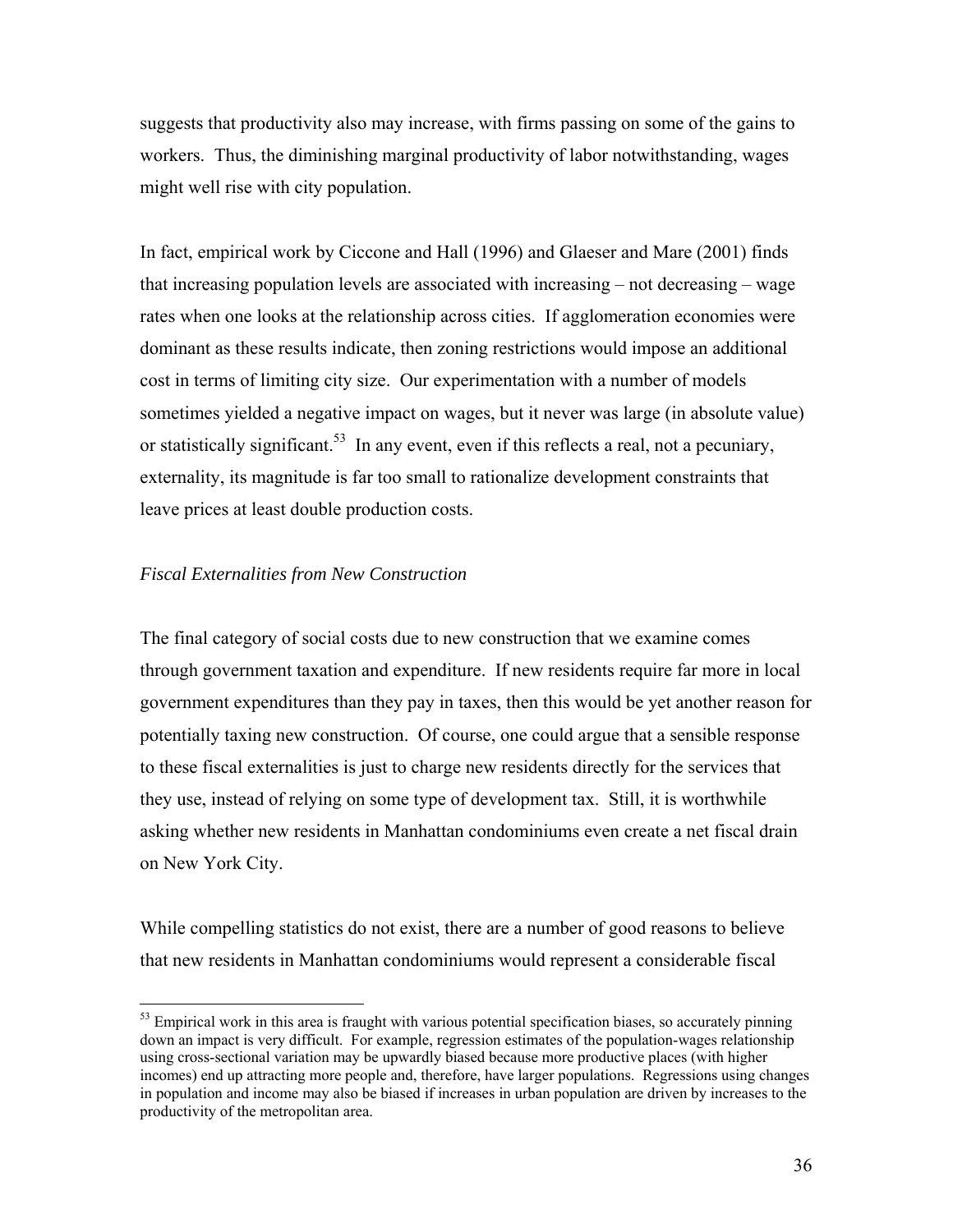transfer to, not from, the city. First, these residents tend to be rich. People living in apartments that cost more than \$500,000 will tend to be far richer than the average New Yorker. As such, they are likely to increase the average income in the city. Second, these residents tend to have small numbers of children. On average, 23 percent of the residents of Manhattan are enrolled in school, as opposed to 27 percent for the city as a whole. The residents of expensive condominiums are also disproportionately likely to have smaller families and to enroll their children in private schools. These individuals are paying taxes for the use of schools and not using them, to the benefit of the government's budget. Finally, a number of government expenditures entail large fixed costs. For these expenditures, new population is an unqualified improvement since it allows those expenditures to be spread over a larger base. Altogether, we are quite confident that the residents of new condominiums in Manhattan, even if those apartments were priced at \$200/ft<sup>2</sup> rather than \$500/ft<sup>2</sup>, are likely to be a fiscal boon, not a fiscal drain on the city.

While the analysis in this section does not allow us to pin down the level of the optimal tax (or subsidy) on new development, it does show that there is no negative externality (or combination of externalities) remotely large enough to justify the current gap between prices and production costs of condominiums in Manhattan. Moreover, it is possible that a thorough analysis of the impact on transportation might even justify subsidizing denser construction in Manhattan. And, when one recalls that we have been very conservative in not adjusting market values for depreciation, thereby minimizing the measured gap between condominium values and their physical construction costs, it is hard to escape the conclusion that regulatory constraints on building in Manhattan are far too restrictive.

#### **VI. Conclusion**

Home building is an enormously competitive industry with virtually no natural barriers to entry. Price markups over construction costs, therefore, are a strong indication of artificial barriers to new construction. In the bulk of the United States, the costs of producing housing are hard to estimate because of the lack of reliable data on the cost of

37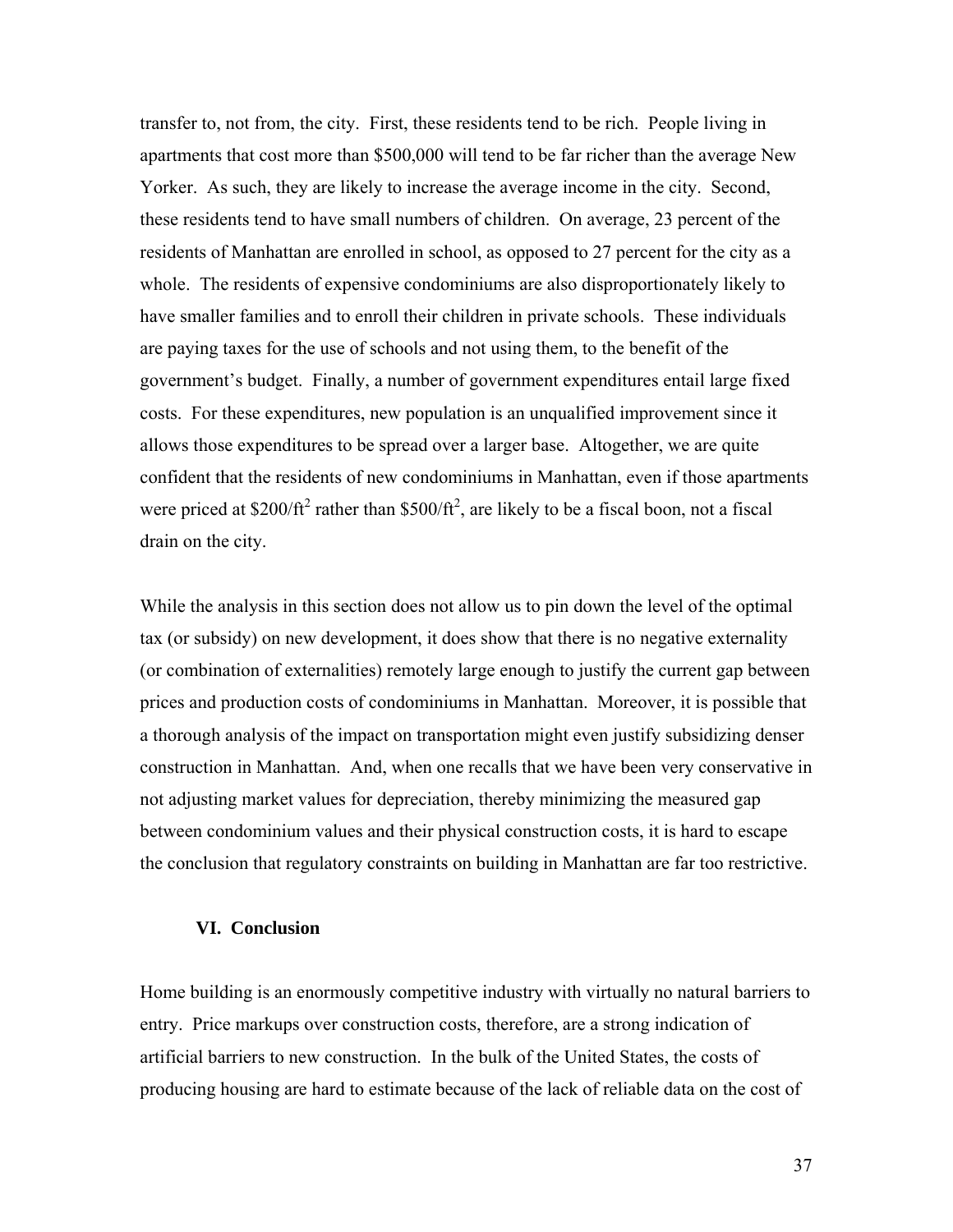land. Nevertheless, the data that are available indicate that in expensive coastal areas especially, there often is a substantial gap between the price of housing and construction costs. This gap suggests the power of land use controls in limiting new construction.

There is similar evidence of an important regulatory impact for Manhattan. Not only is this market interesting in its own right, but since the cost of building an apartment is always the cost of building up, construction costs for apartments are much easier to estimate. Because building up does not involve using more land, we can use the physical costs of construction to determine the costs of building an extra apartment without knowing the underlying cost of land. After examining several sources, we find that \$200 per square foot is about the maximum conceivable value of those construction costs in Manhattan. This level is high, but it is far below most condominium prices in Manhattan, which are now routinely two times that amount. As such, perhaps one half or more of the price of most condominiums in Manhattan can be thought of as the result of some type of regulatory constraint preventing the construction of new housing. Other evidence also supports the importance of regulation. For example, over the past 40 years in Manhattan, we have seen a substantial contraction in the number of residential building permits.

In principle, regulations limiting building need not be economically inefficient. However, we can find no externality associated with new housing units in Manhattan that is remotely large enough to warrant a development tax that is equal to construction costs themselves.

Why is the construction environment so restrictive and why has it become so much more restrictive over time? Our view is that there has been a re-allocation of property rights over the past 30 years. In the 1960s, land-owners were generally free to develop their property in the manner that they desired. However, starting in that decade and increasingly over the 1970s, 80s and 90s, neighbors have become increasingly effective in opposing new construction. As illustrated by the battle for Carnegie Hill, increasingly media-savvy local residents have become adept at using every means possible to restrict

38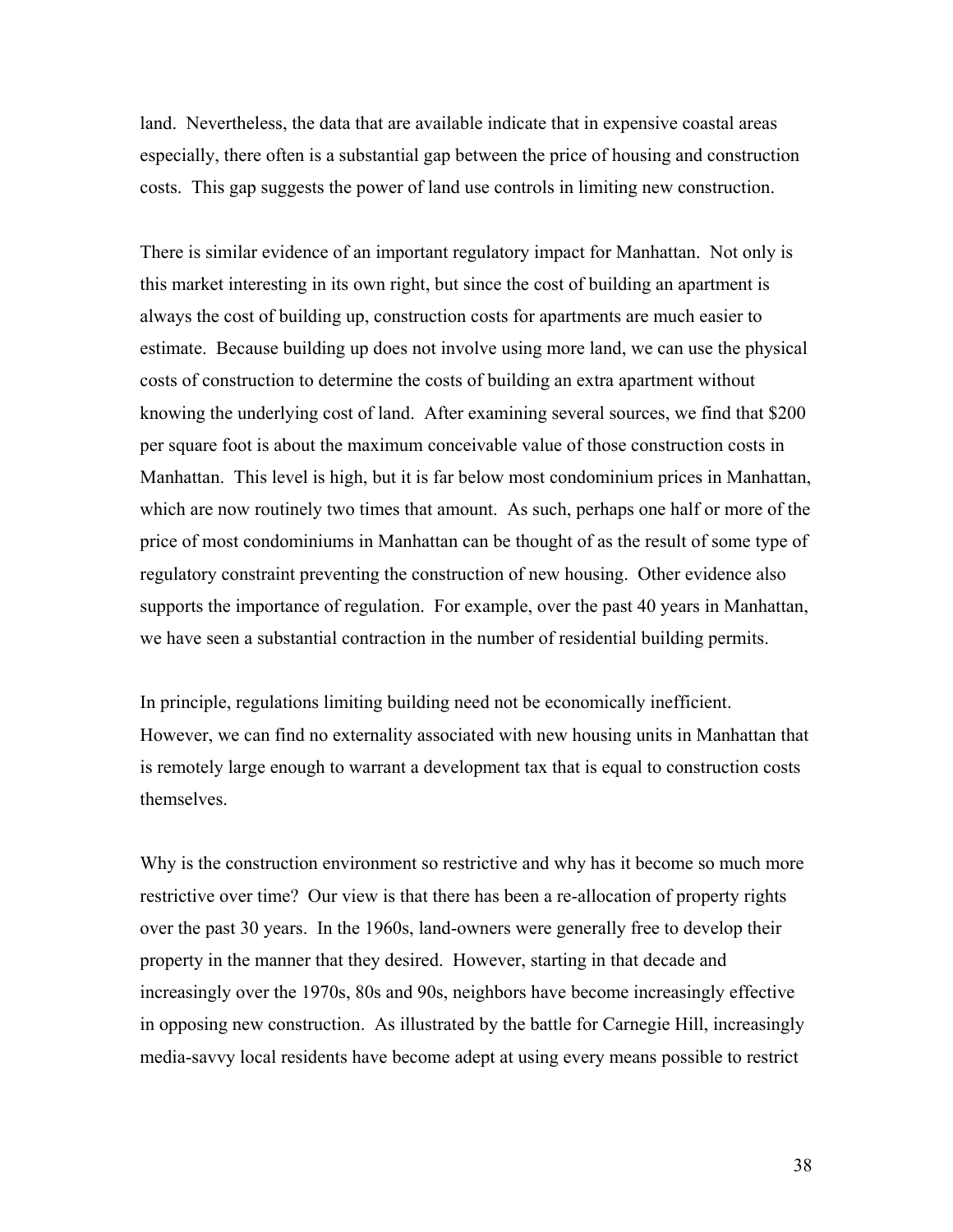new construction. The result of this has been a reassignment of property rights from developers to local homeowners.

Of course, the Coase theorem tells us that this reassignment need not be inefficient. However, the reassignment of property rights appears to have resulted in rights that are both diffuse and poorly defined. The large amount of real estate litigation suggests that ownership is hard to clearly establish. Moreover, politics is frequently involved in property rights may be more closely linked to the ability to generate votes than any preordained legal right. These poorly defined, widely diffused property rights help us to understand why sensible mechanisms have not come about where developers efficiently compensate existing homeowners for any losses due to new construction. Furthermore, existing residents will always try to behave like monopolists, and will try to reduce supply to boost their own home values.<sup>54</sup> Hopefully, future work will help us to understand why the impediments to new construction in Manhattan and certain other market have grown so much, and appear to be so high.

 $54$  Of course, this begs the question of why we do not see big gaps between price and marginal cost in all markets. Clearly, something else is influencing the propensity to act like monopolists. That is a subject for future research.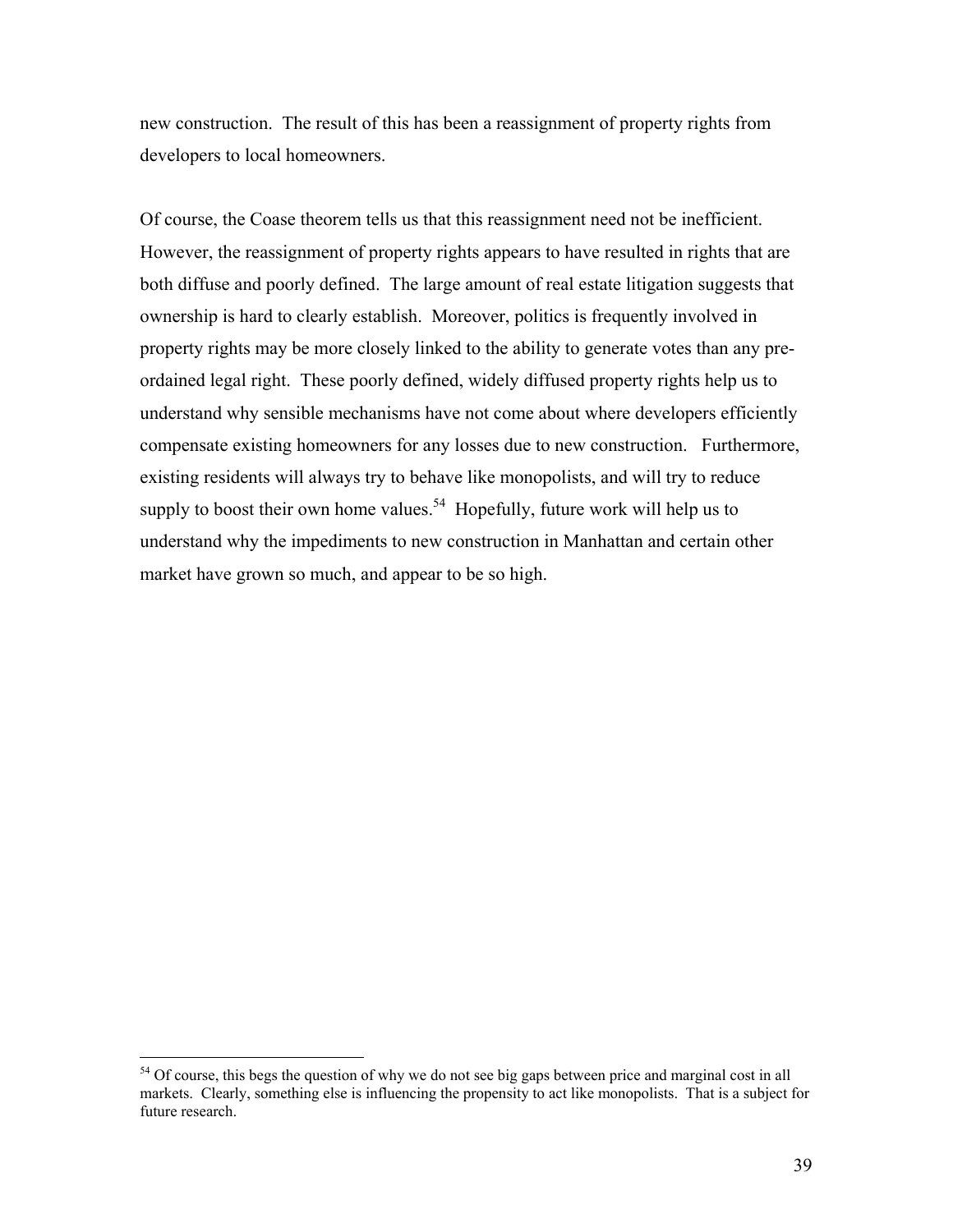#### **References**

- Ault, R. and R. Saba, "The Economic Effects of Long-Term Rent Control: The Case of New York City", *Journal of Real Estate Finance and Economics*, Vol. 3 (1990): 25- 41.
- Arnott, Richard. "Time for Revisionism on Rent Control?" *Journal of Economic Perspectives*, Vol. 9, no. 1 (1995): 99-120.
- Benson, Earl, Julia Hansen, Arthur Schwartz, Jr., and Greg Smersh. "Pricing Residential Amenities: The Value of a View", *Journal of Real Estate Finance and Economics*, Vol. 16, no. 1 (1998): 55-73.
- Ciccone, Antonio and Robert Hall. "Productivity and the Density of Economic Activity", *American Economic Review*, Vol. 6, no. 1 (1996): 54-70.
- De Salvo, J.S. "Reforming Rent Controls in New York City: Analysis of Housing Expenditures and Market Rents", *Regional Science Association Papers* (1971): 195- 227.
- Fischel, William. *The Economics of Zoning Laws*. Baltimore: Johns Hopkins University Press, 1985.
- Friedman, Milton and George Stigler. "Roofs or Ceilings? The Current Housing Problem" (1946), reprinted in *Rent Control, Myths and Realities: International Evidence on the Effects of Rent Control in Six Countries* (W. Bloch and E. Olsen, eds.), Vancouver, BC: Simon Fraser Institute, 1981.
- Fujita, Masa. *Urban Economic Theory*. Cambridge (UK): Cambridge University Press, 1989.
- Glaeser, Edward and Joseph Gyourko. "The Impact of Zoning on Housing Affordability", NBER Working Paper No. 8835, March 2002.

-----------------------. "Urban Decline and Durable Housing", NBER Working Paper No. 8598 (revised version, 2003).

- Glaeser, Edward, Joseph Gyourko, and Raven Saks, "Why Is Manhattan So Expensive?", working paper, The Wharton School, University of Pennsylvania, May 2003.
- Glaeser, Edward and David Mare. "Cities and Skills", *Journal of Labor Economics*, Vol. 19, no. 2 (2001): 316-342.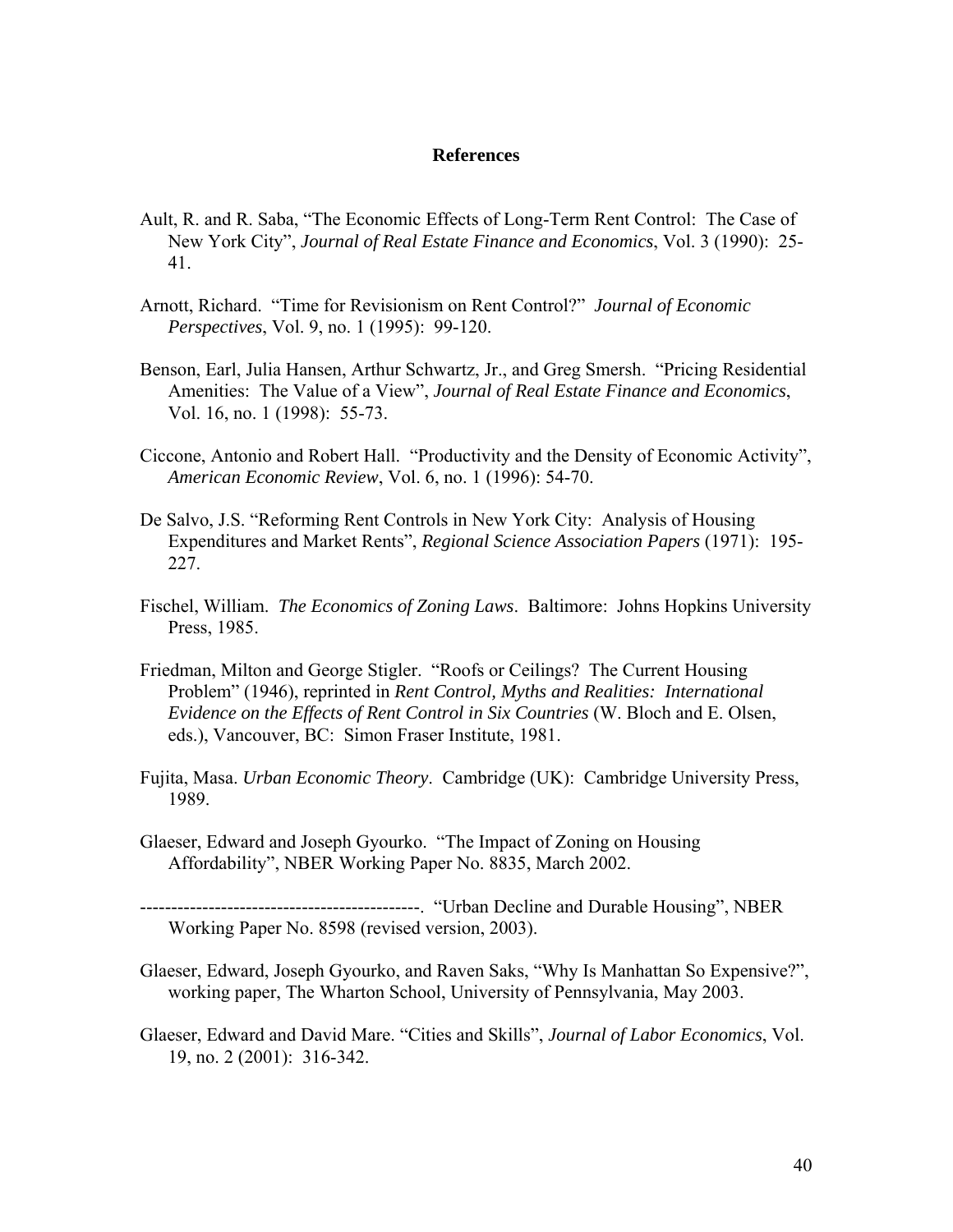- Gyourko, Joseph and Peter Linneman. "Equity and Efficiency Aspects of Rent Control: An Empirical Study of New York City", *Journal of Urban Economics*, Vol. 26 (1989): 54-79.
	- \_\_\_\_\_\_\_\_\_\_\_\_\_\_\_\_\_\_\_\_\_\_\_\_\_\_\_\_\_\_. "Rent Controls and Rental Housing Quality: A Note on the Effects of New York City's Old Controls", *Journal of Urban Economics*, Vol. 27 (1990): 398-409.
- Goodman, John C. and John B. Ittner. "The Accuracy of Home Owners' Estimates of House Value", *Journal of Housing Economics*, Vol. 2, no. 4 (1992): 339-357.
- Hamilton, Bruce. "Zoning and the Exercise of Monopoly Power", *Journal of Urban Economics*, Vol. 5 (1978): 116-130.
- Halvorsen, Robert and Raymond Palmquist. "The Interpretation of Dummy Variables in Semilogarithmic Equations", *American Economic Review*, Vol. 70 (June 1980): 474- 75.
- Hamermesh, Daniel S. *Labor Demand*. Princeton: Princeton University Press, 1993.
- Kanemoto, Yoshitsugu. Theories of Urban Externalities. Amsterdam: North-Holland Press, 1980.
- Katz, Lawrence and Kenneth Rosen. "The Interjurisdictional Effects of Growth Controls on Housing Prices", *Journal of Law & Economics*, Vol. 30, no. 1 (1987): 149-160.
- Linneman, Peter. "The Effect of Rent Control on the Distribution of Income Among New York City Renters", *Journal of Urban Economics*, Vol. 22 (1987): 14-34.
- Marshall & Swift Valuation Service. Commercial Cost Explorer CD, January 2003.
- Moon, C. and Janet Stotsky. "The Effect of Rent Control on Housing Quality Change: A Longitudinal Analysis", *Journal of Political Economy*, Vol. 101, no. 6 (1993): 1114- 1148.
- Olsen, Edgar. "An Econometric Analysis of Rent Control", *Journal of Political Economy*, Vol. 80 (1972): 1081-1100.
	- \_\_\_\_\_\_\_\_\_\_. "What Do Economists Know About the Effects of Rent Control on Housing Maintenance?", *Journal of Real Estate Finance and Economics*, Vol. 1 (1988): 295-307.
- Olsen, Edgar and Dirk Early. "Rent Control and Homelessness", *Regional Science and Urban Economics*, Vol. 28 (1998): 797-816.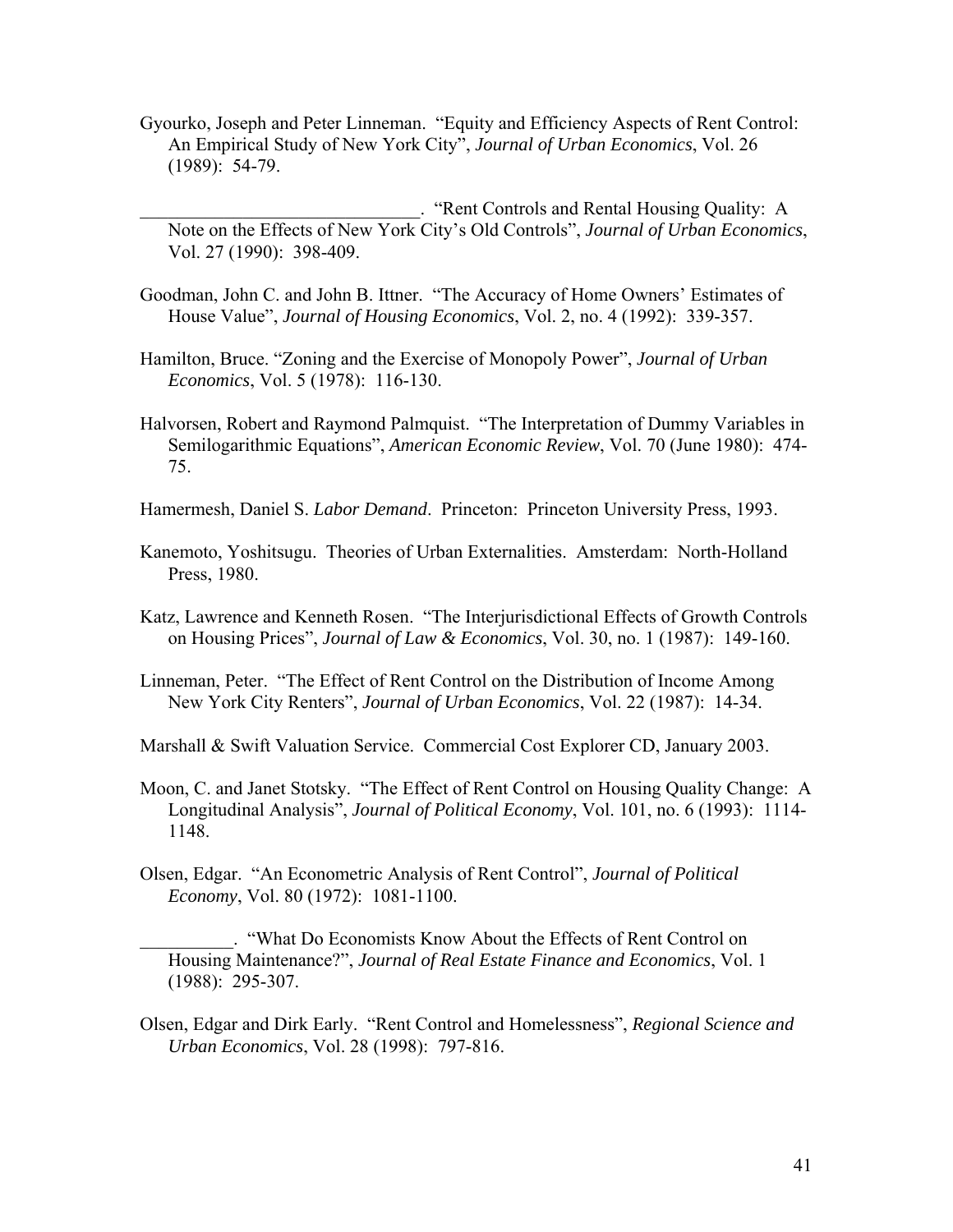\_\_\_\_\_\_\_\_\_\_\_\_\_\_\_\_\_\_\_\_\_\_\_. "Subsidized Housing, Emergency Shelters, and Homelessness: An Empirical Investigation Using Data from the 1990 Census", *Contributions to Economic Analysis & Policy*, forthcoming 2003.

- Pollakowski, Henry. "Rent Regulation and Housing Maintenance in New York City", MIT Center for Real Estate Working Paper #79, 1999.
- Pollakowski, Henry and Susan Wachter. "The Effects of Land-Use Constraints on Housing Prices", *Land Economics*, Vol 66, no. 3 (1990): 315-324.
- Poterba, James. "Tax Subsidies to Owner-Occupied Housing: An Asset Value Approach", *Quarterly Journal of Urban Economics*, Vol. 99, no. 4 (1984): 729-752.
- R. S. Means. *Residential Cost Data, 19th Annual Edition*, R.S. Means Company, 2000.

--------------. *Square Foot Costs, 21st Annual Edition*, R.S. Means Company, 2000.

- Salama, Jerry, Michael Schill and Martha Stark. "Reducing the Cost of New Housing Construction in New York City". Working paper, The New York University School of Law, Center for Real Estate and Urban Policy, 1999.
- Schill, Michael, Ioan Voicu, and Jonathan Miller. "The Condominium vs. Cooperative Puzzle: An Empirical Analysis of Housing in New York City", Working paper, The New York University School of Law, Center for Real Estate and Urban Policy, 2003.
- U.S. Bureau of the Census. *American Housing Survey*, various National and Metropolitan Area Files, 1998-1999.
- *Wharton Land Use Control Survey*. Prepared by Anita A. Summers and Peter Linneman. Philadelphia, PA: The Wharton School, University of Pennsylvania, 1989.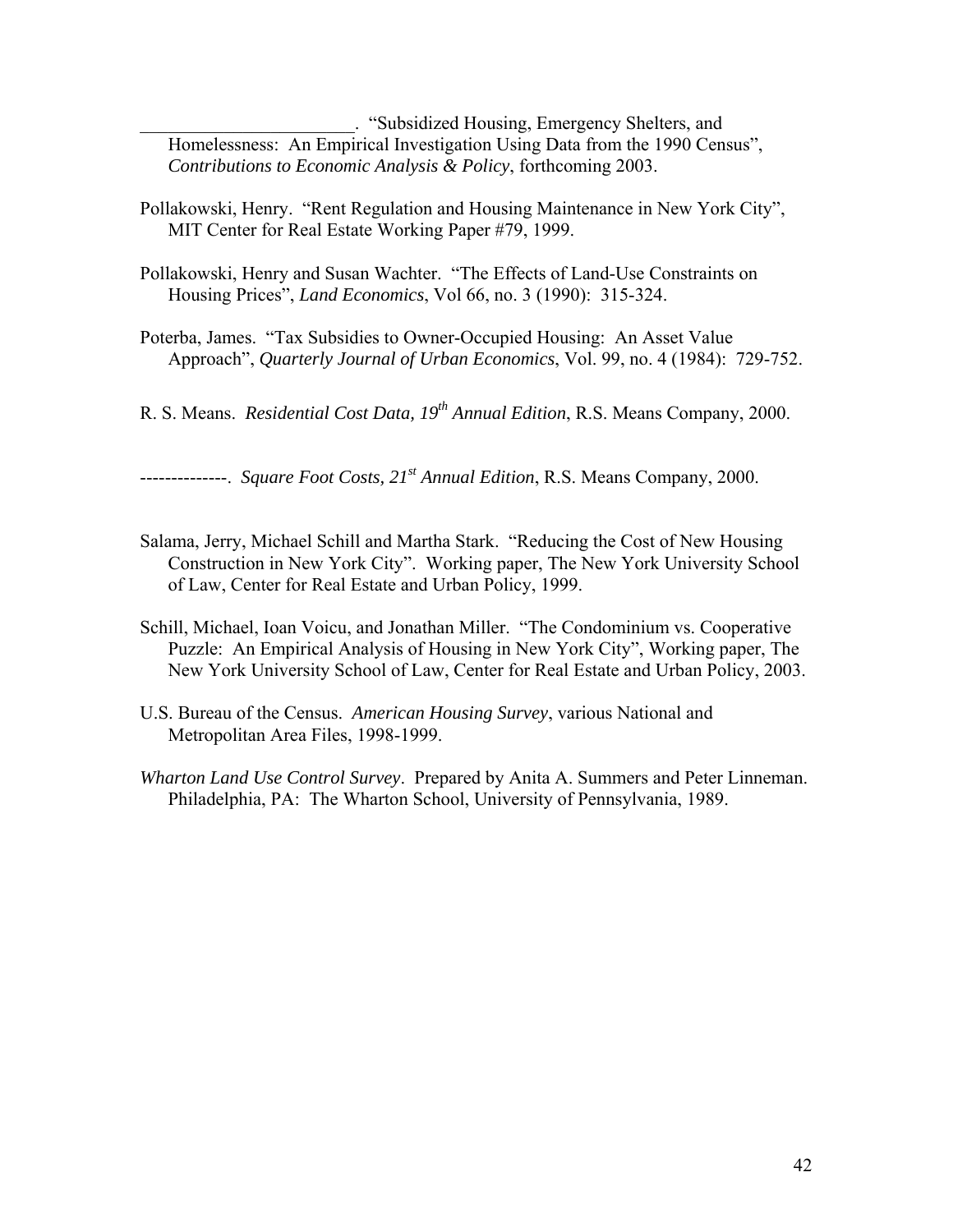# **Appendix**

| Greenwich | Chelsea /      | Stuyvesant | <b>Upper West</b> | <b>Upper East</b> |
|-----------|----------------|------------|-------------------|-------------------|
| Village / | Clinton $/$    | Town/      | Side              | Side              |
| Financial | Midtown        | Turtle Bay |                   |                   |
| District  |                |            |                   |                   |
| 6         | $\overline{4}$ | 5          | 4                 |                   |
| 16        | 21             | 13         | 5                 | 4                 |
| 18        | 30             | 21         | 9                 | 5                 |
| 44        | 35             | 24         | 11                | 12                |
|           | 42             | 27         | 31                | 14                |
|           | 53             | 29         | 35                | 15                |
|           | 56             | 30         |                   | 15                |
|           | 70             | 35         |                   | 18                |
|           |                | 44         |                   | 19                |
|           |                |            |                   | 31                |
|           |                |            |                   | 32                |

## **List of New Buildings by Height in Neighborhoods of Manhattan, 1980s**

Source: Data from First American Real Estate Corporation.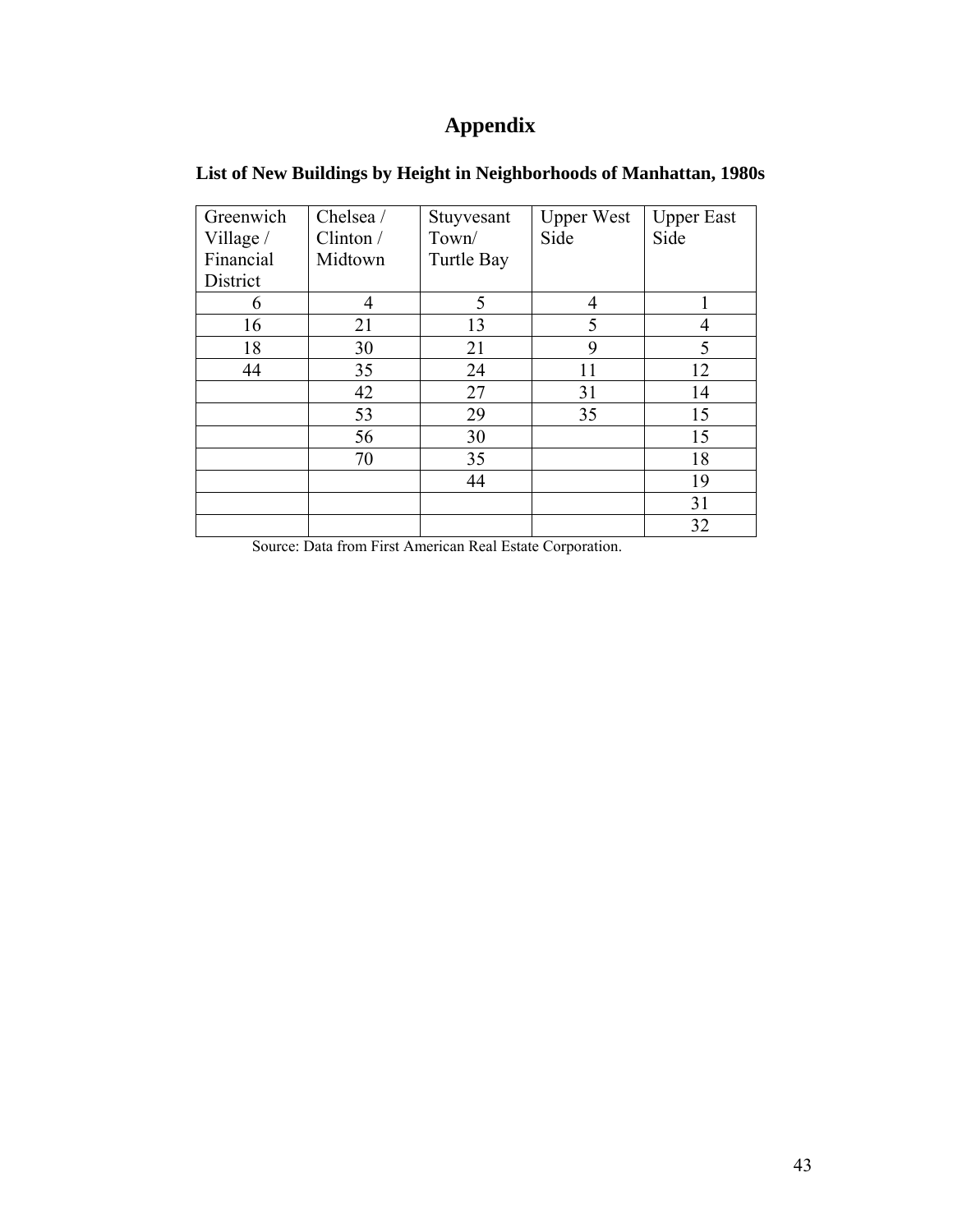|                                                                                                    |                    |      | 25 <sup>th</sup> |        | $75^{\text{th}}$ |
|----------------------------------------------------------------------------------------------------|--------------------|------|------------------|--------|------------------|
|                                                                                                    | # Obs.             | Mean | Percentile       | Median | Percentile       |
| Manhattan <sup>1</sup>                                                                             | 23,060             | 468  | 339              | 455    | 572              |
| Manhattan <sup>2</sup>                                                                             | 156                | 500  | 271              | 461    | 664              |
| Other Boroughs <sup>2</sup>                                                                        | 165                | 149  | 89               | 120    | 177              |
| $\overline{\mathrm{By}}$ Unit Size <sup>1</sup>                                                    |                    |      |                  |        |                  |
| $\leq 600$ sq.ft.                                                                                  | 5,460              | 434  | 311              | 432    | 534              |
| 600≤sq.ft. ≤800                                                                                    | 6,722              | 445  | 339              | 439    | 542              |
| 800≤sq.ft. ≤1200                                                                                   | $\overline{6,}729$ | 472  | 346              | 460    | 580              |
| 1200 Sq.ft.                                                                                        | 4,149              | 542  | 378              | 519    | 680              |
| By Building Height <sup>1</sup>                                                                    |                    |      |                  |        |                  |
| $\leq$ 10 Stories                                                                                  | 3,686              | 377  | 252              | 365    | 474              |
| 10 <stories <<br=""></stories> 20                                                                  | 5,760              | 400  | 269              | 385    | 500              |
| 20 <stories <<br=""></stories> 30                                                                  | 3,199              | 497  | 396              | 482    | 577              |
| 30 <stories<40< td=""><td>5,227</td><td>498</td><td>384</td><td>489</td><td>589</td></stories<40<> | 5,227              | 498  | 384              | 489    | 589              |
| 40 <stories< td=""><td>4,788</td><td>573</td><td>438</td><td>543</td><td>678</td></stories<>       | 4,788              | 573  | 438              | 543    | 678              |
| By Building Size <sup>1</sup>                                                                      |                    |      |                  |        |                  |
| $<$ 20 Units                                                                                       | 1,063              | 406  | 256              | 380    | 526              |
| 20 <<br>Units<100                                                                                  | 5,548              | 415  | 285              | 398    | 513              |
| 100 <units<200< td=""><td>5,729</td><td>458</td><td>338</td><td>447</td><td>562</td></units<200<>  | 5,729              | 458  | 338              | 447    | 562              |
| 200 <units< td=""><td>10,720</td><td>506</td><td>383</td><td>488</td><td>603</td></units<>         | 10,720             | 506  | 383              | 488    | 603              |
| By Year <sup>1</sup>                                                                               |                    |      |                  |        |                  |
| 1984                                                                                               | 700                | 373  | 221              | 359    | 488              |
| 1985                                                                                               | 982                | 451  | 305              | 450    | 550              |
| 1986                                                                                               | 1105               | 467  | 371              | 482    | 584              |
| 1987                                                                                               | 1616               | 507  | 420              | 505    | 591              |
| 1988                                                                                               | 2032               | 518  | 419              | 498    | 586              |
| 1989                                                                                               | 1535               | 515  | 391              | 484    | 586              |
| 1990                                                                                               | 911                | 443  | 340              | 434    | 516              |
| 1991                                                                                               | 722                | 421  | 310              | 383    | 499              |
| 1992                                                                                               | 755                | 363  | 273              | 343    | 426              |
| 1993                                                                                               | 41                 | 385  | 284              | 379    | 463              |
| 1994                                                                                               | 87                 | 369  | 279              | 341    | 431              |
| 1995                                                                                               | 232                | 354  | 267              | 342    | 408              |
| 1996                                                                                               | 1044               | 353  | 272              | 331    | 409              |
| 1997                                                                                               | 952                | 384  | 284              | 357    | 433              |
| 1998                                                                                               | 2114               | 410  | 315              | 392    | 476              |
| 1999                                                                                               | 2484               | 460  | 366              | 446    | 533              |
| 2000                                                                                               | 1873               | 557  | 451              | 553    | 652              |
| 2001                                                                                               | 1642               | 601  | 503              | 592    | 696              |
| 2002                                                                                               | 972                | 621  | 529              | 606    | 706              |

**Table 1: Distribution of Price Per Square Foot for Condominiums** 

1. Source: Condominium sales records from First American Real Estate Corporation. Nominal sales prices are converted to real 2002 dollars using the Consumer Price Index.

2. Source: New York City Housing and Vacancy Survey. Price is the reported market value for owneroccupied condos. Unit square feet is imputed from the number of rooms using the average square feet/room from condos in the New York MSA of the American Housing Survey.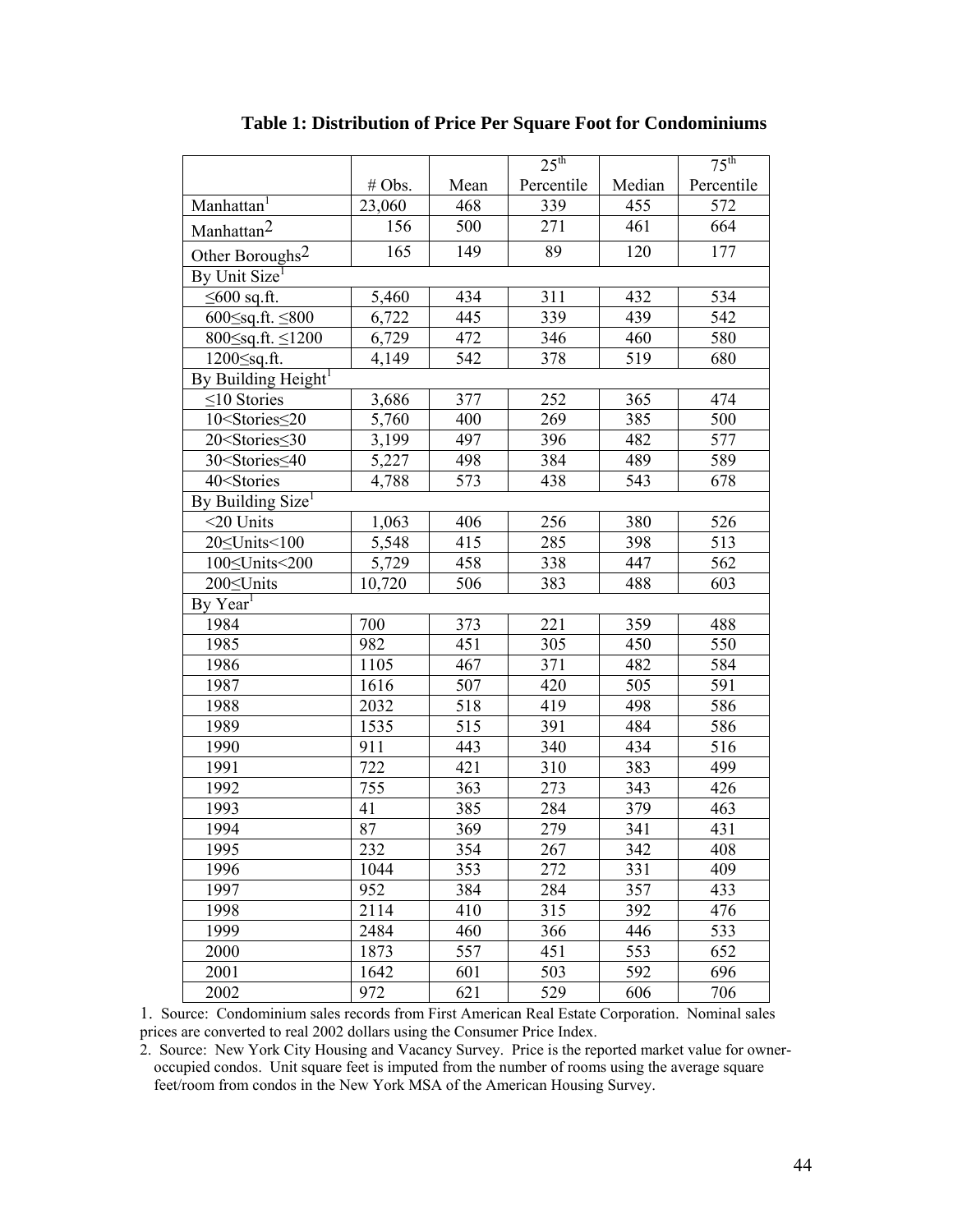|                              |        |      | $25^{\text{th}}$ |        | $75^{\text{th}}$ | Average             |  |  |
|------------------------------|--------|------|------------------|--------|------------------|---------------------|--|--|
|                              | # Obs. | Mean | Percentile       | Median | Percentile       | Height <sup>1</sup> |  |  |
| <b>NYC</b> Condos            |        |      |                  |        |                  |                     |  |  |
| Manhattan                    | 23,060 | 468  | 339              | 455    | 572              | 27                  |  |  |
| By Neighborhood in Manhattan |        |      |                  |        |                  |                     |  |  |
| Greenwich Village/           | 2,703  | 416  | 309              | 405    | 501              | 16                  |  |  |
| <b>Financial District</b>    |        |      |                  |        |                  |                     |  |  |
| Lower East Side /            | 711    | 373  | 240              | 378    | 474              | $\overline{7}$      |  |  |
| Chinatown                    |        |      |                  |        |                  |                     |  |  |
| Chelsea / Clinton /          | 4,086  | 515  | 355              | 490    | 648              | 34                  |  |  |
| Midtown                      |        |      |                  |        |                  |                     |  |  |
| Stuyvesant Town/             | 6,534  | 436  | 330              | 443    | 539              | 31                  |  |  |
| Turtle Bay                   |        |      |                  |        |                  |                     |  |  |
| <b>Upper West Side</b>       | 3,913  | 494  | 361              | 476    | 592              | 24                  |  |  |
|                              |        |      |                  |        |                  |                     |  |  |
| <b>Upper East Side</b>       | 4,759  | 509  | 372              | 490    | 611              | 29                  |  |  |
|                              |        |      |                  |        |                  |                     |  |  |
| Morningside Heights /        | 18     | 162  | 130              | 141    | 190              | 5                   |  |  |
| Hamilton Heights             |        |      |                  |        |                  |                     |  |  |
| Harlem                       | 131    | 277  | 191              | 245    | 371              | 6                   |  |  |
|                              |        |      |                  |        |                  |                     |  |  |
| Washington Heights /         | 128    | 169  | 91               | 162    | 210              | 6                   |  |  |
| Inwood                       |        |      |                  |        |                  |                     |  |  |

 **Table 2: Distribution of Price Per Square Foot by Geographic Area**

Source: Condo sales records. All nominal values are converted to real 2002 dollars using the CPI. 1. Average number of stories.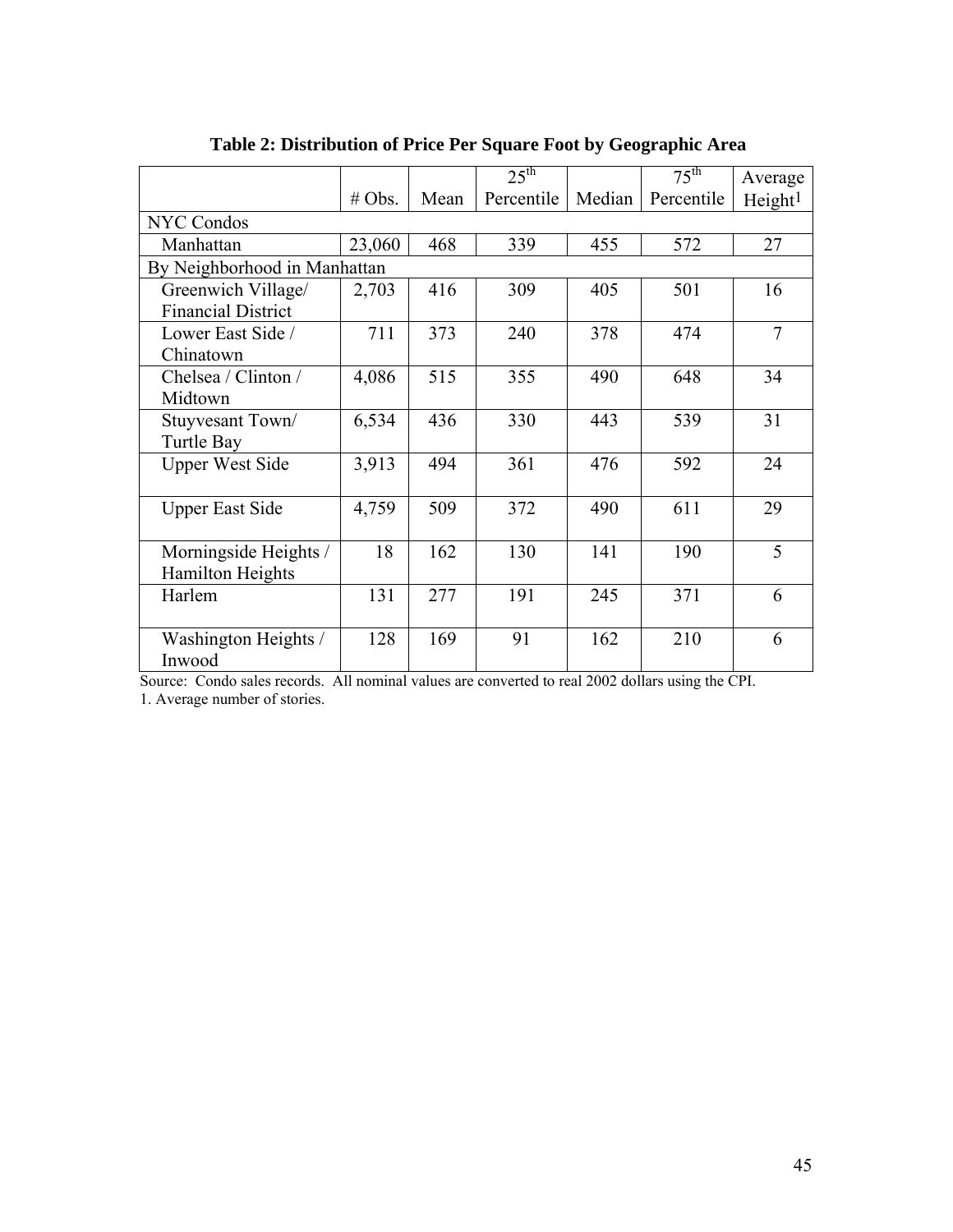|                                                                                                                                                                                                                                                                                                                                               |           |      | ี่∼ี้∼ี             |     | – Januar   |
|-----------------------------------------------------------------------------------------------------------------------------------------------------------------------------------------------------------------------------------------------------------------------------------------------------------------------------------------------|-----------|------|---------------------|-----|------------|
|                                                                                                                                                                                                                                                                                                                                               | $\#$ Obs. | Mean | Percentile   Median |     | Percentile |
| <b>Owned Cooperatives</b>                                                                                                                                                                                                                                                                                                                     |           |      |                     |     |            |
| Value per Square Foot                                                                                                                                                                                                                                                                                                                         | 794       | 382  | 76                  | 310 |            |
| $\mathbf{v}$ $\mathbf{v}$ $\mathbf{v}$ $\mathbf{v}$ $\mathbf{v}$ $\mathbf{v}$ $\mathbf{v}$ $\mathbf{v}$ $\mathbf{v}$ $\mathbf{v}$ $\mathbf{v}$ $\mathbf{v}$ $\mathbf{v}$ $\mathbf{v}$ $\mathbf{v}$ $\mathbf{v}$ $\mathbf{v}$ $\mathbf{v}$ $\mathbf{v}$ $\mathbf{v}$ $\mathbf{v}$ $\mathbf{v}$ $\mathbf{v}$ $\mathbf{v}$ $\mathbf{$<br>$1 + T$ | $\sim$    |      |                     |     |            |

## **Table 3: Distribution of Cooperative Prices in Manhattan**

Source: New York City Housing and Vacancy Survey.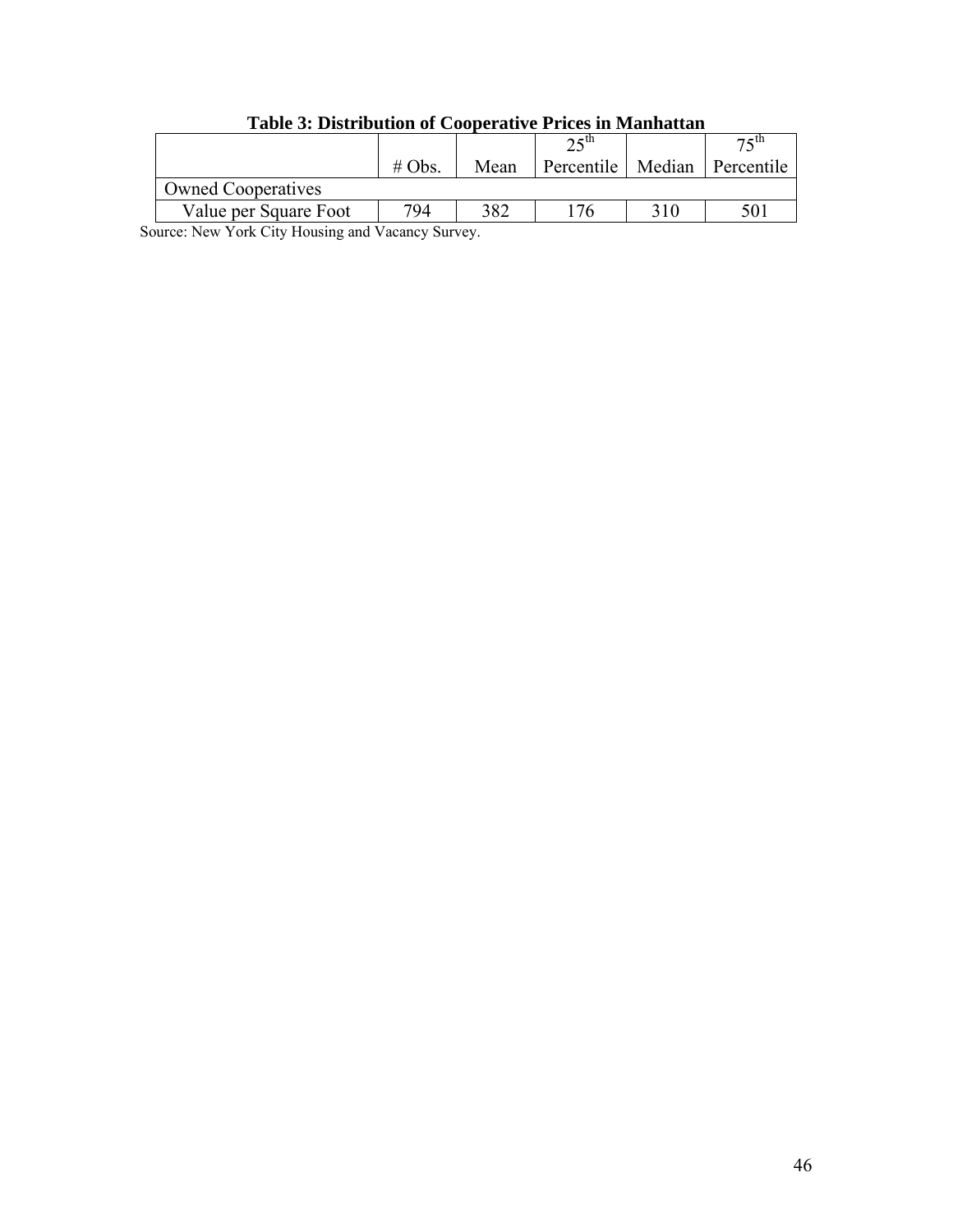|                                                          | Cost/sq.ft. |
|----------------------------------------------------------|-------------|
| RS Means: Apartments in New York City                    |             |
| 8-24 story                                               | 160         |
| 4-7 story                                                | 144         |
| $1-3$ story                                              | 142         |
| Marshall & Swift: Apartments in Manhattan <sup>1</sup>   |             |
| High-quality luxury apartments                           | 218         |
| Average-quality luxury apartments                        | 156         |
| Good-quality apartments, $3+$ stories                    | 123         |
| Average-quality apartments, 3+ stories                   | 96          |
| NYU Center for Real Estate and Urban Policy <sup>2</sup> |             |
| 15 story luxury high-rise                                | 193         |
| 6 story mid-rise                                         | 134         |
| AHS Condos in Apartment Buildings <sup>3</sup>           |             |
| Chicago                                                  | 144         |
| 10 <stories< td=""><td>148</td></stories<>               | 148         |
| US excl. NY MSA                                          | 129         |
| 10 <stories< td=""><td>176</td></stories<>               | 176         |

## **Table 4: Construction Costs**

1. Costs per square foot are from the Marshall & Swift Commercial Cost Estimator. Values are the average of reported costs for building classes A, B, C and D in November 2002.

2. Cost estimates are from Zaxon, Inc and converted to real 2002 dollars using the CPI.

3. Reported values are average price per square foot. Price is reported market value of owner-occupied units. Values are converted to real 2002 dollars using the CPI.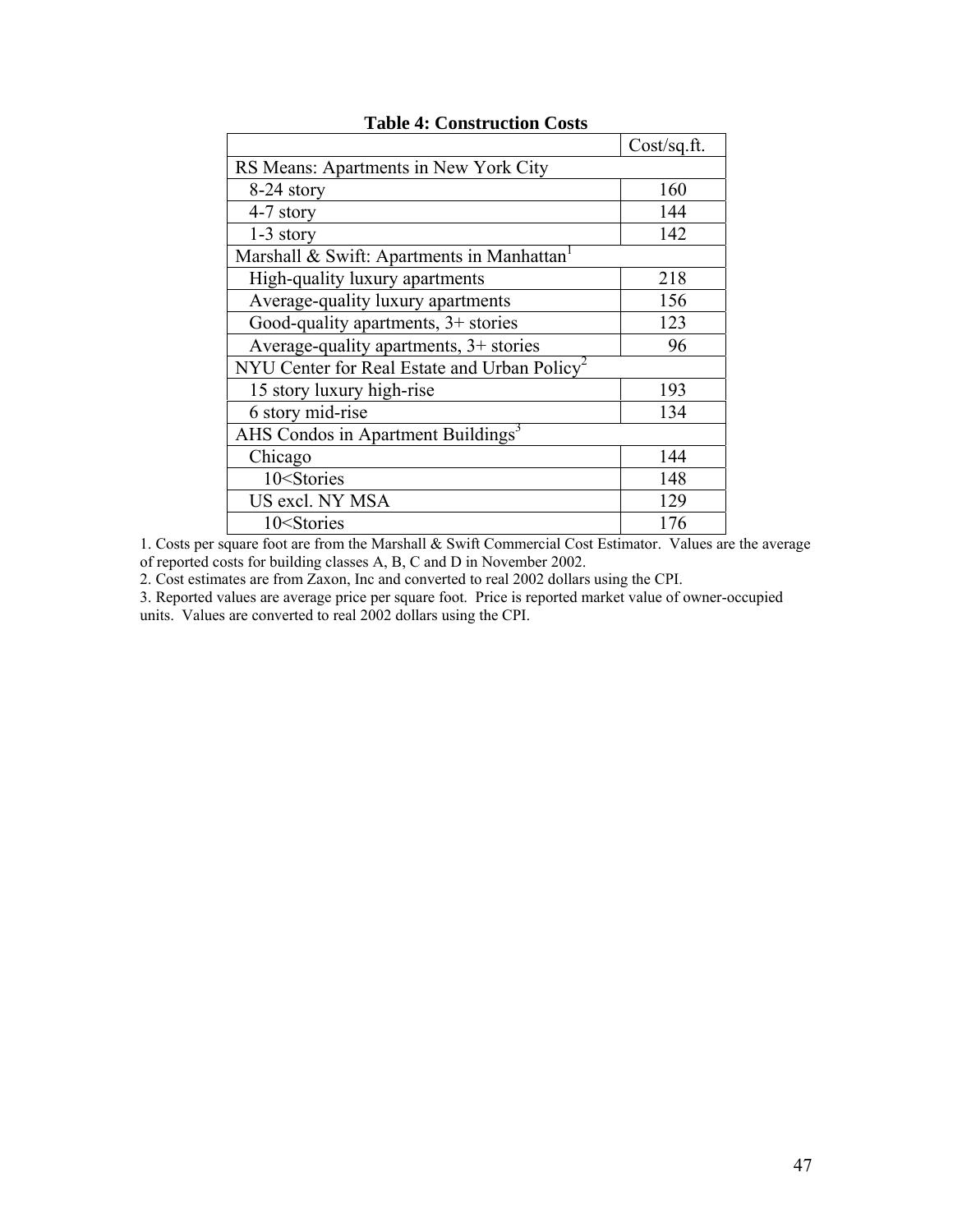| I AMMADIANA A AV II. O'UUV AJUVAMMUVU AVA TUVA O'UMMUMAMMAM TI II MUAD |        |      |                                |        |                    |
|------------------------------------------------------------------------|--------|------|--------------------------------|--------|--------------------|
|                                                                        | # Obs. | Mean | $\gamma$ $\zeta$ <sup>th</sup> | Median | $75$ <sup>th</sup> |
|                                                                        |        |      | Percentile                     |        | Percentile         |
| Manhattan Condos <sup>1</sup>                                          |        |      |                                |        |                    |
|                                                                        | .060   | .382 | 2.027                          | 5,554  | 9,668              |

## **Table 5: The Distribution of Estimated Zoning Taxes in Manhattan, Annual Flow Cost Estimates for Condominium Owners**

1. Source: Condo sales data from First American Real Estate Corporation. The zoning tax is calculated as the cost of capital times the difference between the sales price of a unit and estimated construction costs, where the cost of capital equals .03 and constructions costs equal \$200/square foot times the size of each unit.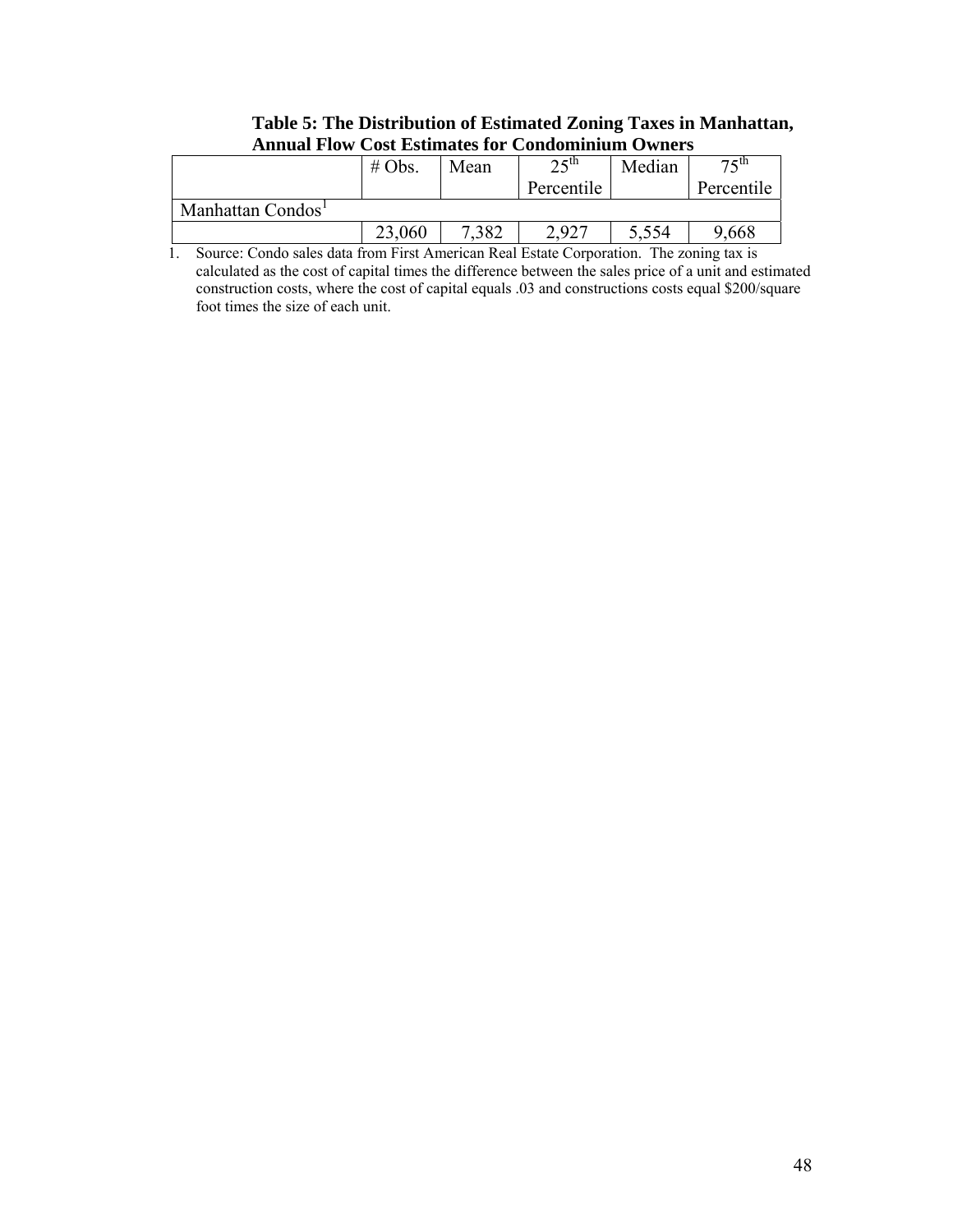## **Table 6: Hedonic Land Prices and Zoning Taxes, Select Metropolitan Areas from American Housing Survey Metropolitan Files**

| <b>Metropolitan Area</b> | Year | <b>Hedonic Price</b><br>of Land<br>(\$/square foot) | Average<br><b>House</b><br>Value | Zoning<br><b>Tax/House</b><br>Value |
|--------------------------|------|-----------------------------------------------------|----------------------------------|-------------------------------------|
| <b>Baltimore</b>         | 1998 | \$0.88                                              | \$154,143                        | 0.018                               |
| Birmingham               | 1998 | \$0.13                                              | \$114,492                        | 0                                   |
| <b>Boston</b>            | 1998 | \$0.68                                              | \$236,231                        | 0.186                               |
| Chicago                  | 1999 | \$1.62                                              | \$187,669                        | 0.057                               |
| Cincinnati               | 1999 | \$0.40                                              | \$133,050                        | 0                                   |
| Detroit                  | 1999 | \$0.37                                              | \$144,686                        | 0                                   |
| Houston                  | 1998 | \$0.15                                              | \$103,505                        | 0                                   |
| Los Angeles              | 1999 | \$2.59                                              | \$260,744                        | 0.339                               |
| Minneapolis              | 1998 | \$0.38                                              | \$144,719                        | 0                                   |
| New York                 | 1999 | \$1.38                                              | \$253,232                        | 0.122                               |
| Newport News (VA)        | 1998 | \$0.48                                              | \$127,475                        | 0.207                               |
| Oakland                  | 1998 | \$2.34                                              | \$284,443                        | 0.321                               |
| Philadelphia             | 1999 | \$0.81                                              | \$135,862                        | 0                                   |
| Pittsburgh               | 1998 | \$0.70                                              | \$100,060                        | 0                                   |
| Providence               | 1998 | \$0.56                                              | \$148,059                        | 0                                   |
| Rochester                | 1998 | \$0.21                                              | \$109,050                        | 0                                   |
| Salt Lake City           | 1998 | \$0.83                                              | \$167,541                        | 0.119                               |
| San Francisco            | 1998 | \$4.10                                              | \$418,890                        | 0.531                               |
| San Jose                 | 1998 | \$3.92                                              | \$385,021                        | 0.469                               |
| Tampa                    | 1998 | \$0.37                                              | \$103,962                        | 0                                   |
| Washington, DC           | 1998 | \$0.64                                              | \$213,281                        | 0.219                               |

#### Notes:

1.Hedonic prices of land were estimated using data from 1998 and 1999 metropolitan area surveys of the *American Housing Survey*. In some cases, areas were over sampled and included in the 1999 national file of the AHS. Four hedonic models were estimated. See the text and footnote 12 for those details. The prices reported here reflect the average of the prices associated with the second and third highest estimates across all four specifications (i.e., we discarded the highest and the lowest estimates and report the mean of the two remaining estimates).

2.The house price for each metropolitan area is the mean for the sample of single-unit homes with lot sizes less than two acres.

3.The computation of the zoning tax as a fraction of mean house value is as follows for each area j:

|                                 | MeanHouseValue, $-CC_i$ | $\mu$ <sup>'</sup> – HedonicLand PricePerSqft <sub>i</sub>  * MeanLotSize <sub>i</sub> |  |
|---------------------------------|-------------------------|----------------------------------------------------------------------------------------|--|
| $\mathsf{Zoning}\mathsf{Tax}_i$ | MeanLotSize,            |                                                                                        |  |
| MeanHouseValue                  |                         | MeanHouseValue                                                                         |  |

Mean House Value and Mean Lot Size are metropolitan area-specific and pertain to the sample of single-unit, owner-occupied residences with less than two acres of land. See the first note for more on the hedonic price of land.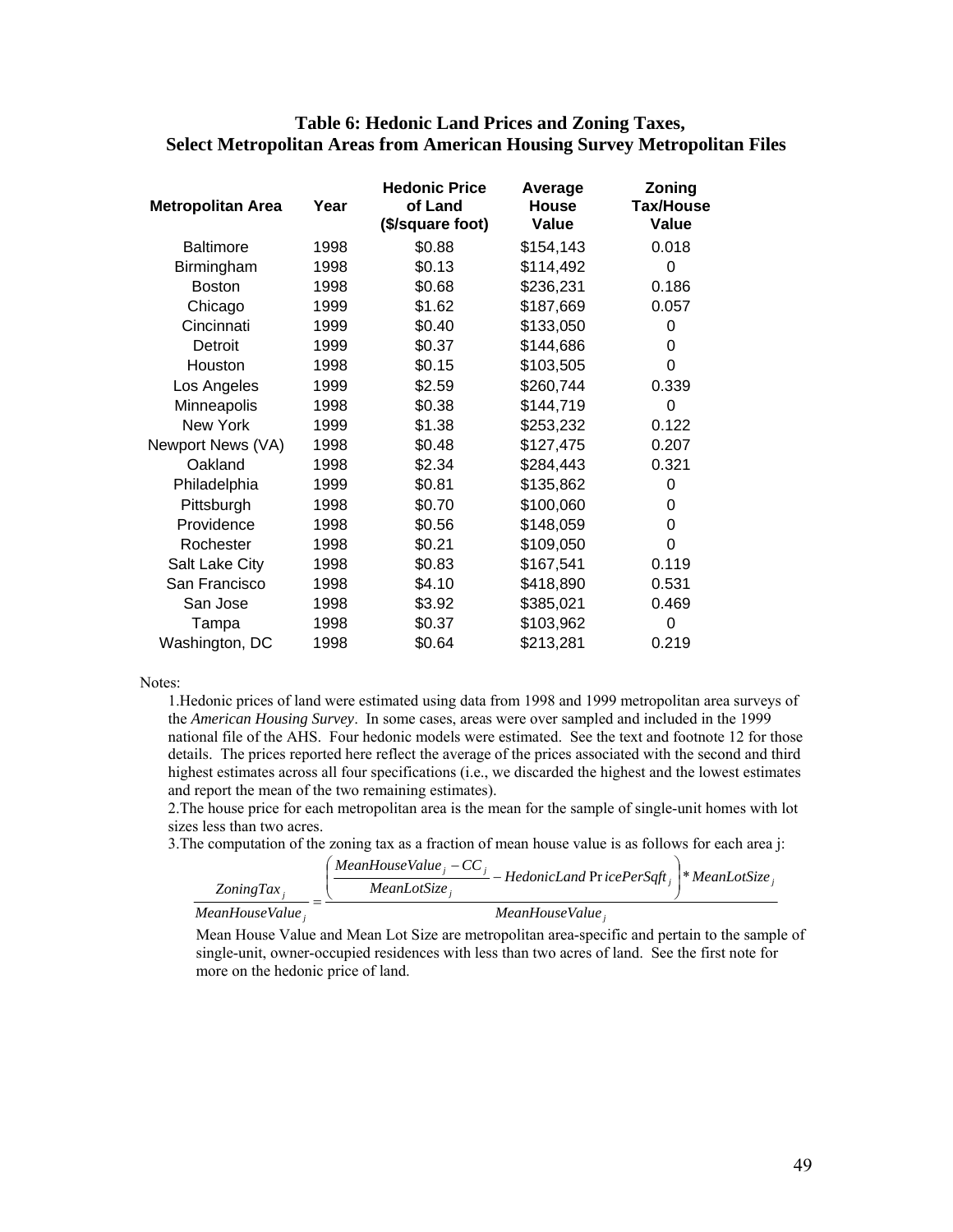

**Figure 1: Housing Permits in Manhattan and Prices** 

Source: Building permits are combined single- and multi-family permits for Manhattan from the US Department of Commerce. Real housing price series is the NY-NJ-LI MSA Consumer Price Index for Shelter, deflated by the GDP deflator from the National Income and Product Accounts and rescaled to equal 1 in 2002.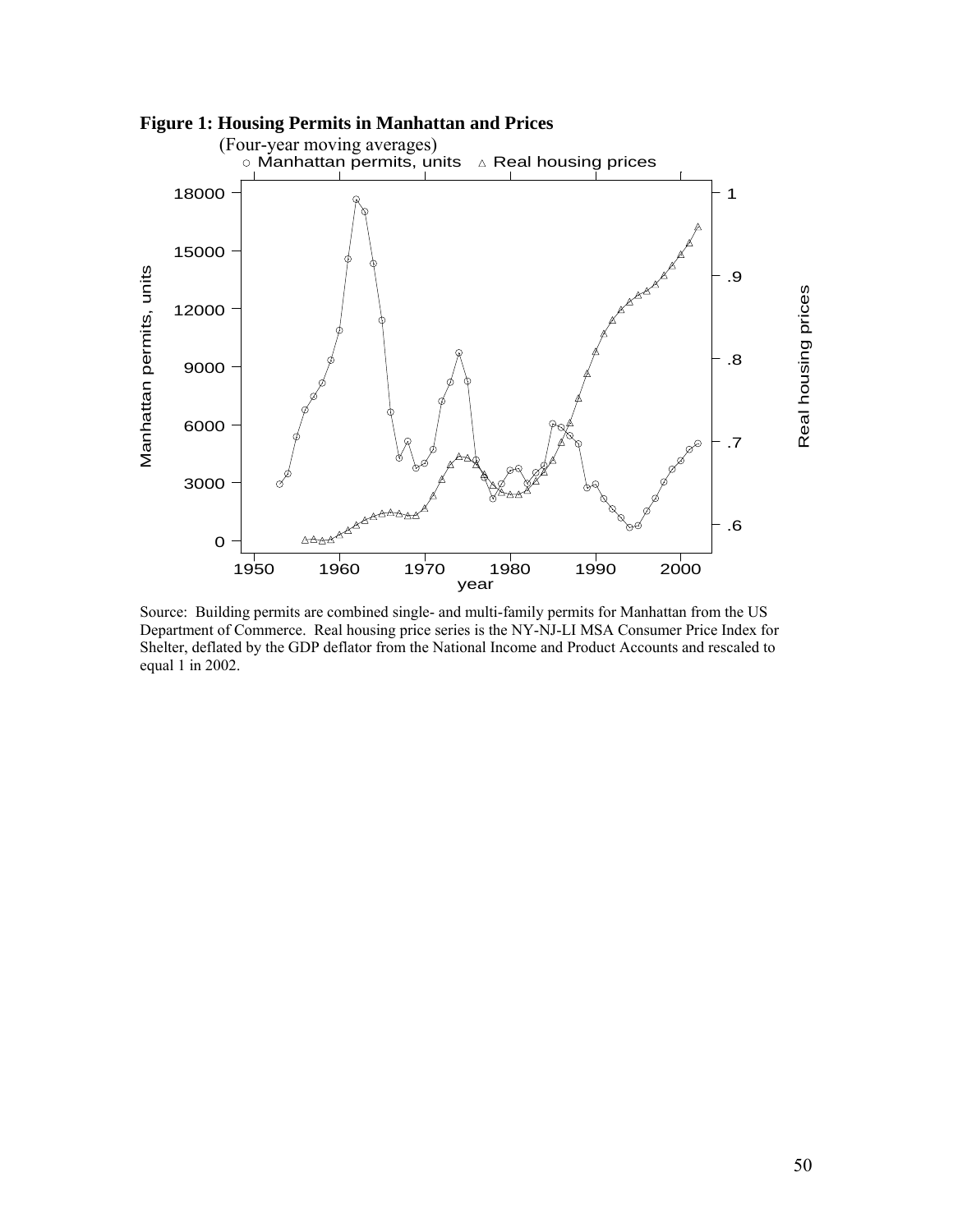

**Figure 2: Distribution of Price-to-Cost Ratio, Manhattan Condominiums** 

Source: Prices are from condo sales records and costs are \$200 per square foot.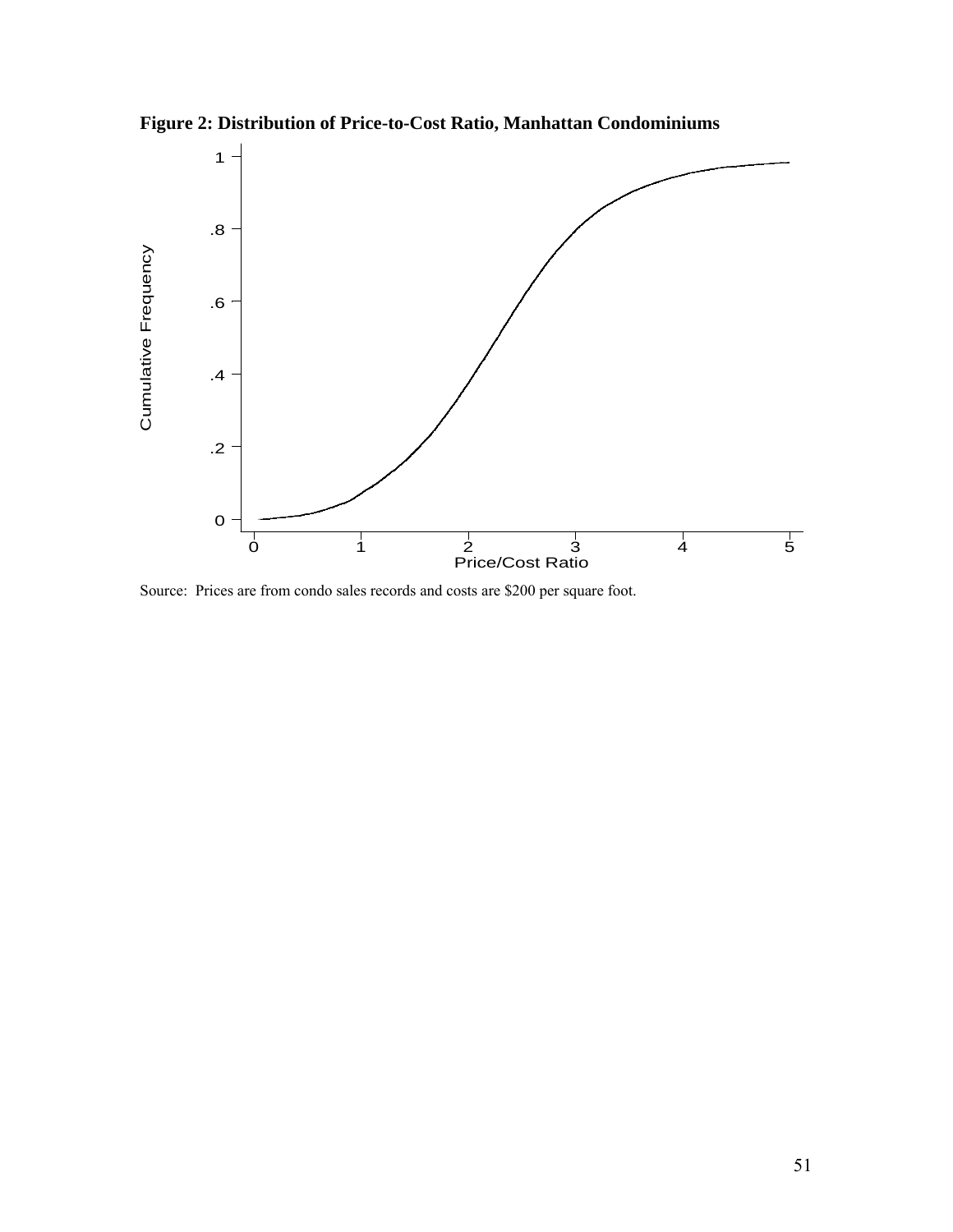